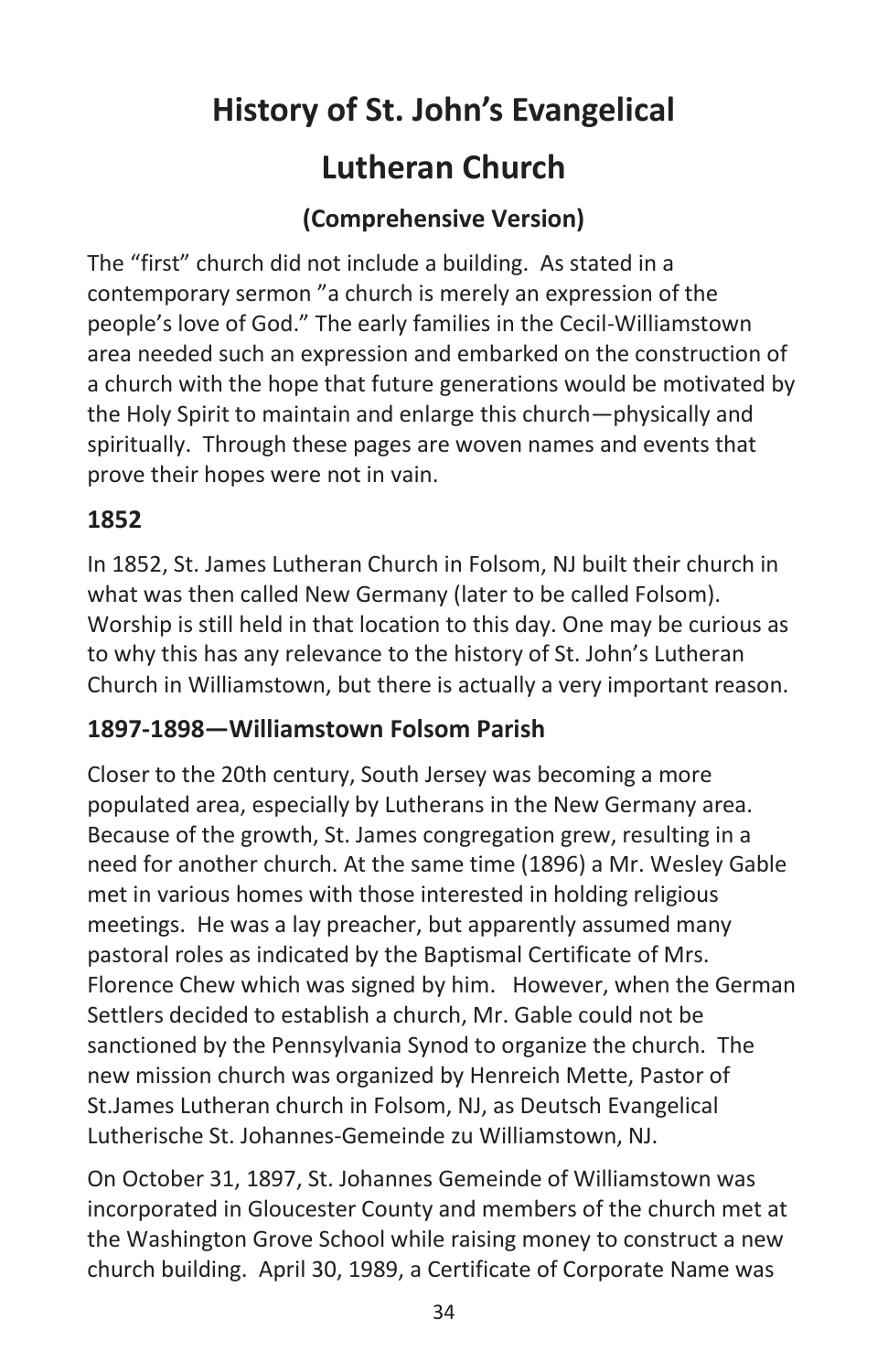filed with the County of Gloucester court of common pleas to change the name of the congregation to Saint Johns German Evangelical Lutheran Church of Williamstown, New Jersey, with said document being filed May 3, 1898. On July 10, 1898, the corner stone of Saint Johns was laid.  $^1$  Pastors H. Mette, Hellings of Roxboro, PA and Spaeth addressed those present. Mette and Hellings in German and Spaeth in English.

Sunday, October 31, 1898, Saint John's German Evangelical Lutheran Church of Williamstown was dedicated with imposing ceremonies and the congregation held it's first services in the new church. Pastor Mette presided and Rev. Proble, President of the German Conference of Phila, Dr. A. Spaeth of the Theological Seminary at Mt. Airy, Pa, and Rev. A. Offerman of Camden were present to take part in the dedication ceremony. (excerpts from the Williamstown column of the Constitution, a Woodbury newspaper of that time.) There were 18 charter members which represents only heads of household. Women and children were not included. Our original church was located where our cemetery currently stands, but was torn down to make room for the new Black Horse Pike.

*Side Note: Services were in German and men and women sat on opposite sides of the church.*

# **1897-1927**

During the next 20 years, St. John's continued to grow under the leadership of many full-time, part-time, interim, and shared pastors. Our church was served by two different parishes: Williamstown/ Folsom Parish and Gloucester/Williamstown/Woodbury Parish.

# **1897-1909 Williamstown/Folsom Parish**

# **1909-1923 Gloucester/Williamstown/Woodbury Parish**

# **1924– Williamstown/Folsom Parish**

In 1911 Two lots were purchased located on South Main Street, one mile west of the present church. These properties were purchased by the Sauenger Versin Society (Maennerchor Societ, men's chorus), a corporation of men from the congregation. This society was disbanded sometime during 1912-14.

# **1922-24**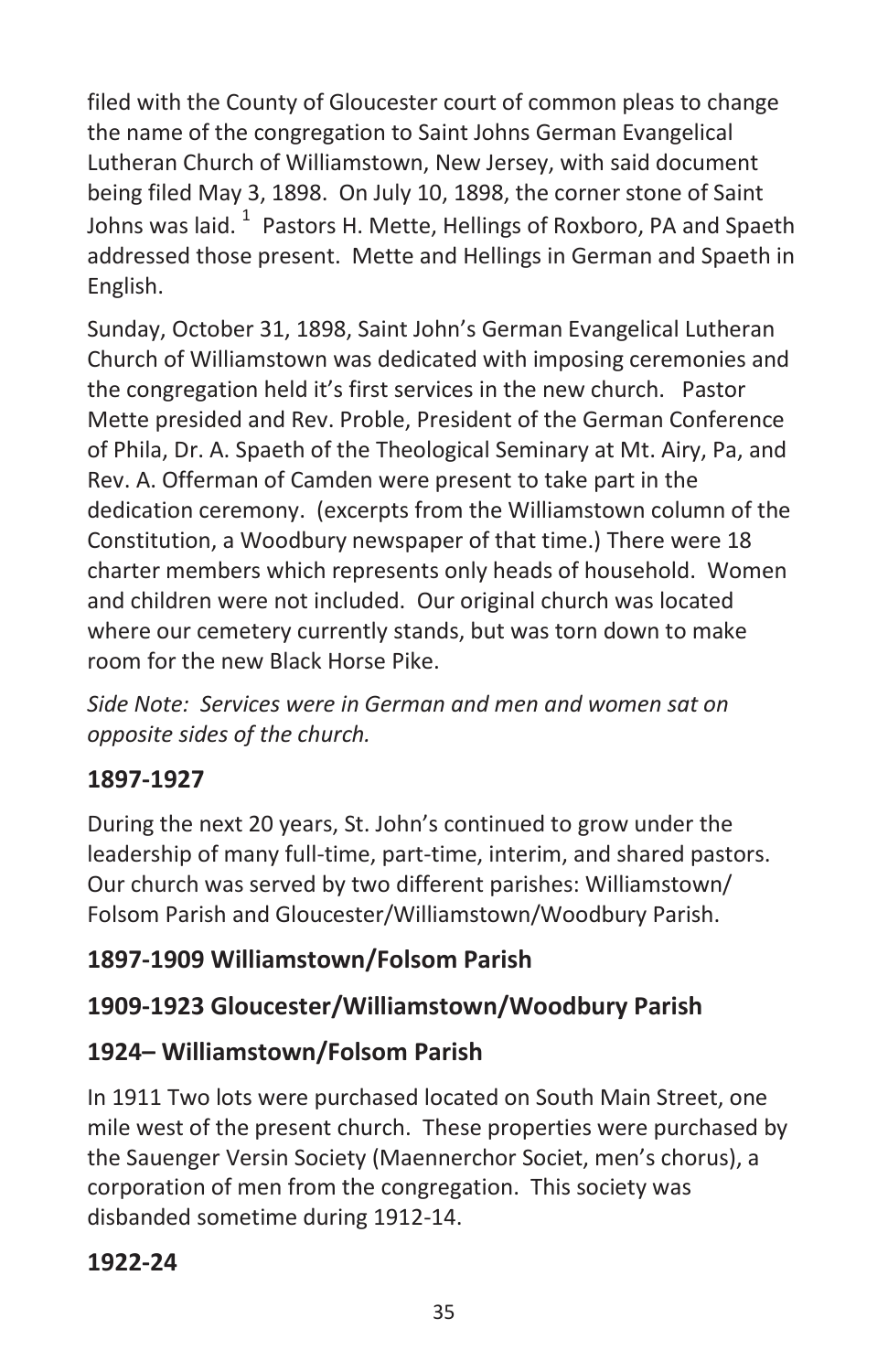A Ladies' Aide was organized, the first Luther League had 12 members and a Men's Club as founded. German and English services were held on alternate Sundays during this period. Confirmation classes were reestablished after being non-existent since 1917.

# **1924-192**

Many activities were prevelant during this time. In October the 30th Anniversary of the laying of the cornerstone was celebrated.

# **1929-32**

Because the church was unheated, attendance in the fall of 1928 was about five people. "By and by the place of worship was shifted to the rented old Tice Building in the center of Williamstown to accommodate the newly re-started Sunday School." The new superintendent carted children two and fro from the church. (book) Costs too high so they moved back to the church for the summer months. At that time the thought was to move the church to the two lots purchased by the Mannerchor Society and to provide a parsonage for a resident pastor.

Because the State Highway Commission decided to build a new highway through Williamstown, a meeting was held and the decision was made to secure two lots with a house on Main Street and to move the church since the church was where the new highway was being built. The Kaester property on South Main Street was purchased for \$5,000. It was not feasible to move the original building, but many materials were preserved from the original house of worship to become part of the new building on Main Street. Construction of the new church was begun August 29, 1929.

## **The cornerstone was laid September 1, 1929. The following items were placed inside:**

## **A list of members, a copy of the "Plain Dealer", The Holy Bible, Old Hymnal, Coins.**

While the new church was being built, the congregation met in a residence at Main Street and Garwood Avenue.

**On May 4, 1930,** a formal dedication of the new church took place with many former pastors participating. On May 19, 1930, a meeting of the congregation passed a resolution changing the name from St.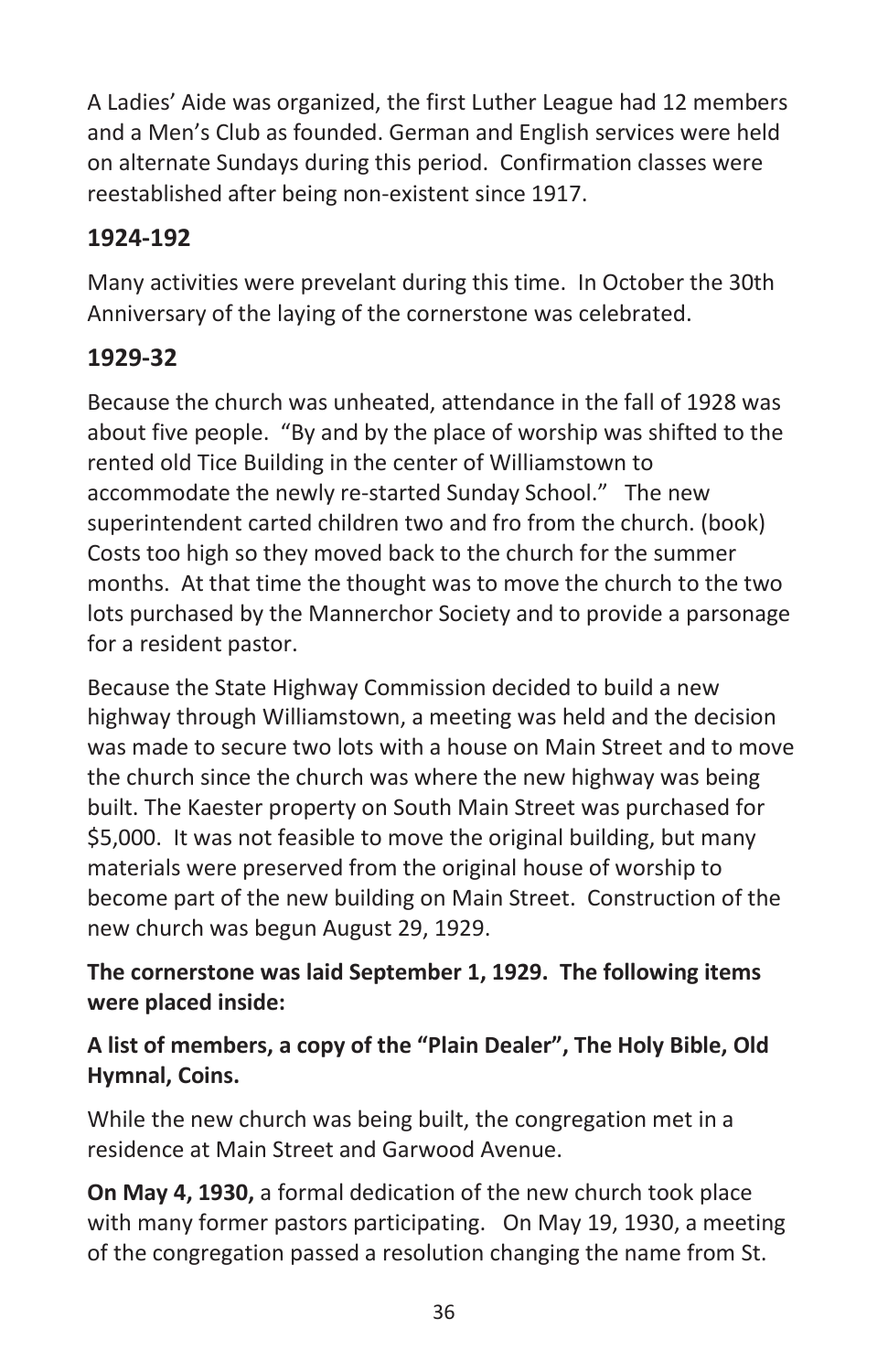John's German Evangelical Lutheran Church of Williamstown, New Jersey to St. John's Evangelical Lutheran Church of Williamstown, New Jersey. The resolution was approved by Gloucester County and entered into the county books May 21, 1930.

*Side Note: Services were held in both English and German*

# **1934-1940**

The years from 1934-1940 are remembered as the Depression Years. The church was fortunate to have the Angelo family in the parsonage. Pastor Angelo was also responsible for the Folson congregation. During this time there was a break from the all German service. It was not a popular decision, but it was gradually accepted. In November, 1938, twin anniversaries were commemorated; 90th for St. James and 40th for St. John's. The Ladies Aide was responsible for many projects. Pastor Angelo resigned in order to enter the US Army as a Chaplain in 1940. During this time a false ceiling was installed in the sanctuary.

# **1943-1953**

**In 1943** Common Service Books were presented to the congregation. Listing of names is in the Parish Register.

Memorial gifts abounded during this period as members sought to make tangible their love and affection for deceased members of their families: linens for the alter, "Baptismal alter and basin", pulpit Bible, guest register, Parish record book, missal stand, oak pulpit, lectern, tract rack, communion veil with inset square of India Lace, sterling silver chalice, wrought iron candelabra, bulletin sign.

**January, 1945**, extracts from The First Book of Record was recopied and translated into English and can be found in the Parish Register.

Church was repainted, an electronic organ replaced the pump organ, the Fiftieth Anniversary was Celebrated, Pastor Rinck took residence in the parsonage.

**1947**—church was painted and Minshall Etsey Electronic Organ was donated, replacing the old pump organ.

**1948**—Fiftieth Anniversary Celebration, Pastor Rinck took residence in the Parsonage.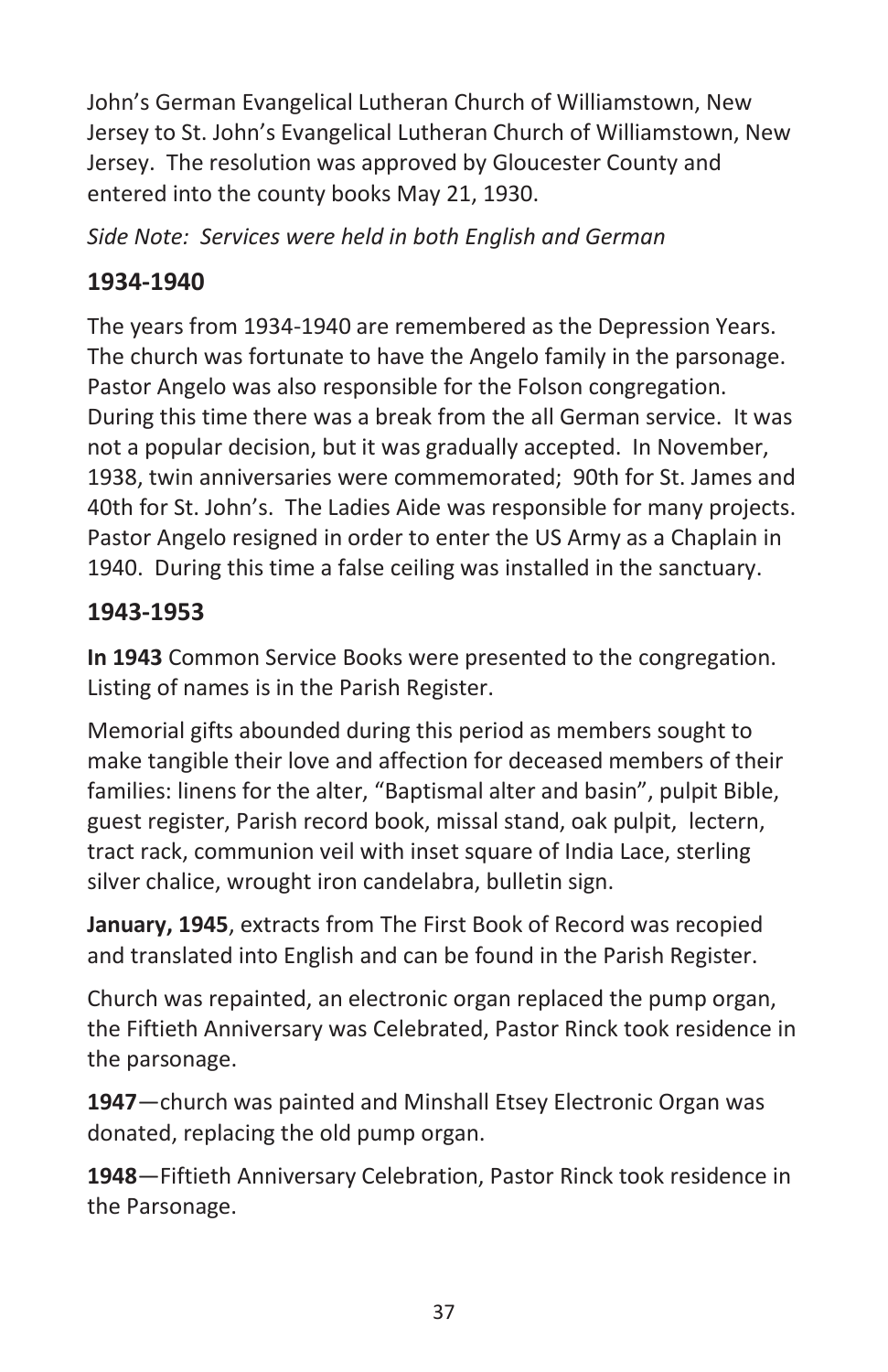# **1949**

Through concentrated stewardship effort, the congregation paid off two mortgages totaling \$4,000 and burned the documents at a service attended by the Home Mission Board President.

## **1950**

Congregation voted to repair and remodel all church property. Main church auditorium, Social Hall, exterior of, exterior of parsonage were painted; balcony nursery wired for sound and enclosed with acoustic tile and safety glass. A new kitchen was installed in the parsonage.

#### **1951**

The Williamstown/Folsom Parish was dissolved and Pastor Oswald was called to serve only St. John's Evangelical Lutheran Church of Williamstown.

*Property:* new heating system was installed in the church

Choir: purchased new vestments for themselves and also for the acolytes.

*Sunday School:* has grown and we added a Cradle Roll.

*Women of the Church:* served refreshments for the congregational meeting; held Fastnacht Social; Oyster Supper; Mother/Daughter Banquet; cleaned the parsonage; redecorated the parsonage; held a reception for the new Pastor and wife; remodeled the kitchen of the Church; served a Sauerkraut Supper; refreshments for Sunday School program; purchased 12 kindergarten chairs. Missionary projects were: sending boxes to India, Virgin Islands, Liberia and Japan; sponsoring a motion picture, "I Am With You", for the congregation; sending food to the needy at Thanksgiving and Christmas; Christmas gifts for shut-ins and needy family of 7; collecting clothes for Lutheran World Relief.

*Luther League:* met every other week.

#### **1952**

Celebrated the 55th Anniversary. As membership grew, it became evident that new members came from diverse religious backgrounds. No longer were the German-speaking members in the majority. Because of diverse beliefs and practices an adult membership instruction class was instituted. The church truly became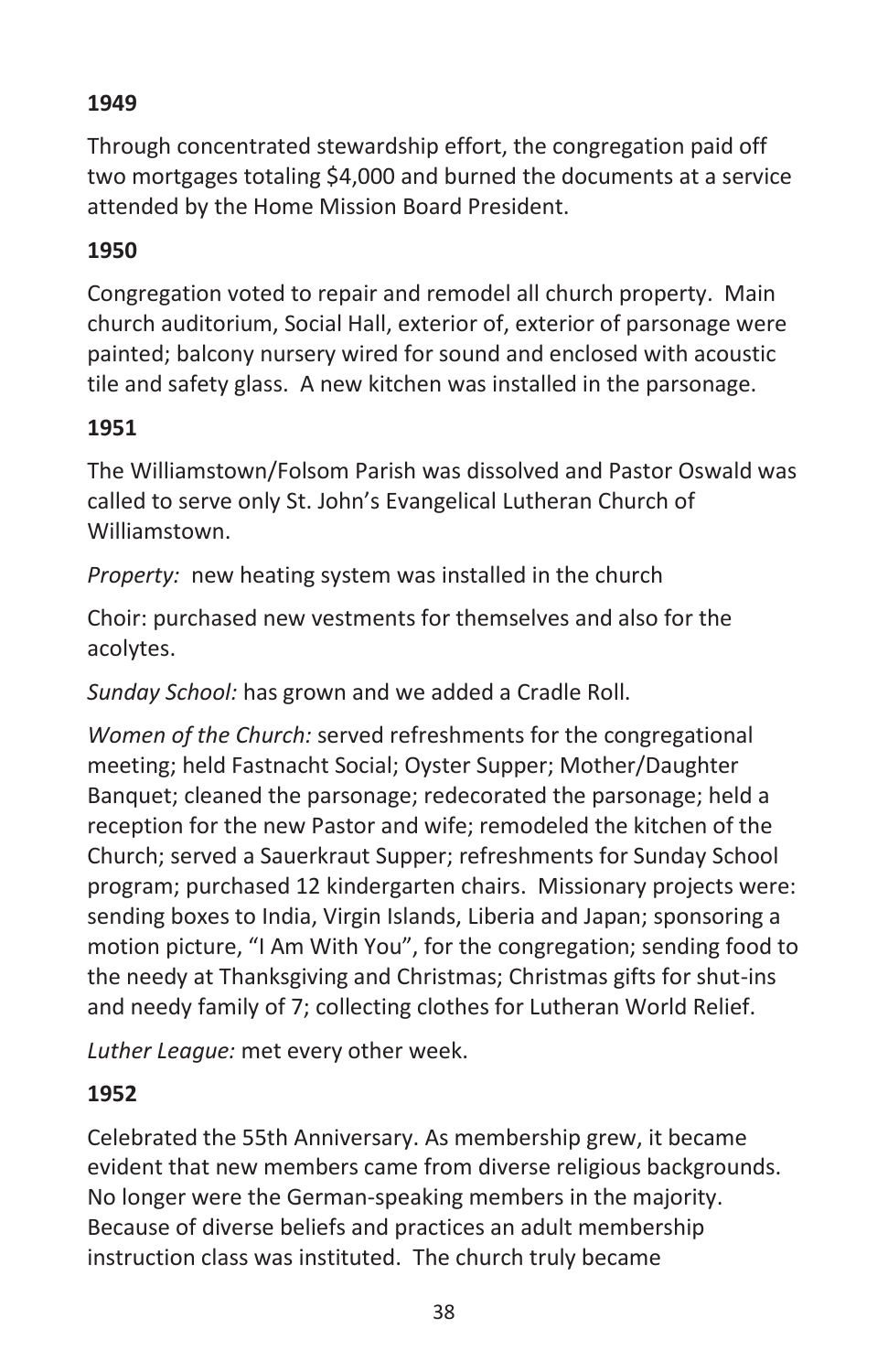"ecumenical" and new members found many opportunities for service.

*Property:* New brick and flagstone steps were added to the church, \$750 from an anonymous person; the church floor was refurbished, minor renovations to the Chancel, new red carpet, new red covers on our pew cushions and new kneeling cushions in front of the Altar Rail; new light fixtures in the Social Hall; wooden steps of Parsonage were replaced with concrete.

The parsonage had a new furnace installed; installation of a new electric range and hot water heater; venetian blinds throughout the parsonage compliments of the Women of the Church.

*Sunday School*: continued to grow as did the Church membership; Vacation Bible School was run for two weeks with 65 in attendance; purchased new chairs and other equipment; installed new light fixtures in the basement of the Church; contributed to the carpet fund and Epiphany Appeal of the church; contribution to the India Industrial Arts Program.

*Women of the Church:* hosted the congregational dinner; hosted an oyster supper served to the public; annual Fastnacht social; collected \$23 at the World Day of Prayer Service to go to missions; mended and packed 336 pounds of used clothing to send to Lutheran World Relief Warehouse; kitchen was refitted with new utensils; April our first Constitution was formally adopted; men of the church hosted a Mother/Daughter Banquet; a Father/Son Banquet was prepared by the women; served a reception given to new members; a baked ham dinner to the public; a luncheon for the Lutheran Ministerial Association of Camden and Vicinity at St. John's, annual sauerkraut supper; 11 boxes were sent to men in the Service, 3 boxes were taken to needy families and boxes of cheer were prepared and delivered; Christmas Caroled to 8 shut-in friends; covered the pew cushions in red, remodeled the parsonage and church kitchen.

*Luther League:* held in the Social Room of the Church. Projects completed were varnishing new Sunday School tables, arranging Sunday School picnic, decorating the Church at Christmas and the second annual play, "The House that Nobody Lived In"; social affairs included beach party, seeing a night baseball game at Shibe Park and a Halloween Party.

Home in Moorestown, attended the Music Festival in Philadelphia and *Choir :* met and sang weekly; sang at a Vespers Service at the Lutheran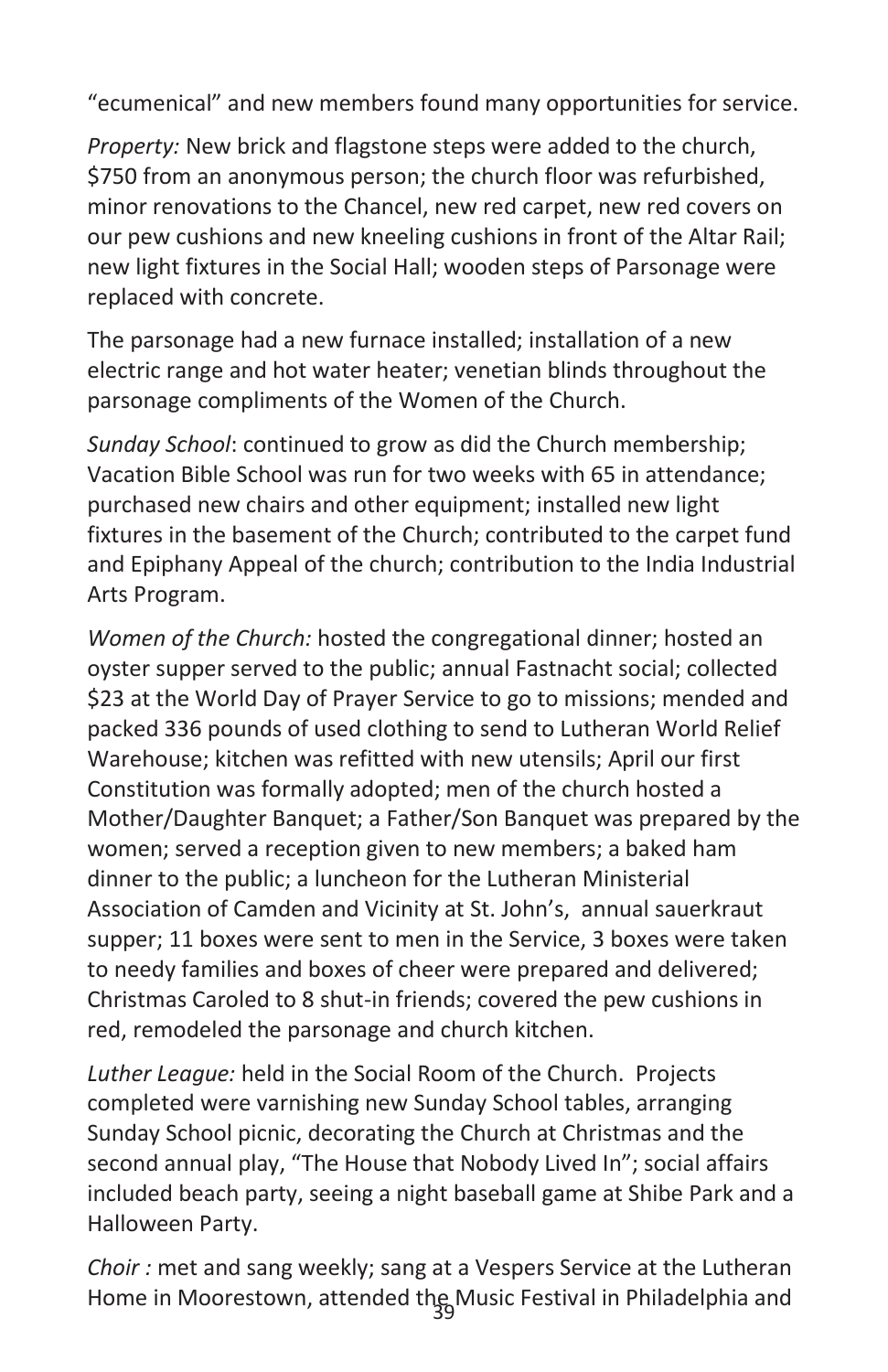joined with other choirs at the Union Thanksgiving Day service.

*Couple's Club:* met with the Presbyterian Church once a month with the objective to strengthen family life and the Christian home.

## **1953**

*Property:* Bathrooms in church and parsonage renovated, \$500; Nursery Dept moved to the newly renovated 1st floor of parsonage, back room. This area is also used by our Senior Department. A new bulletin sign on Main Street in front of the Church was given by the Luther League. Flood lights were installed so the front of the church could be lighted at night; received wrought iron candelabras; parsonage attic was insulated.

*Education:* VBS attended by 110 children; Sunday School purchased new chairs and contributed to the Epiphany Appeal of our Church and Junior Choir Vestment Fund.

*Women of the church:* hosted Congregational Dinner, Oyster Supper, Donut Social, Two Luther Leagues Dinners during the visit of the Luther League Caravan, Saurkraut Supper and Sr. Choir thank you dinner. A Mother/Daughter Banquet was prepared and served by the men; collected, mended and sent 196 pounds of used clothing to Lutheran World Relief; servicemen were remembered with Easter cards, prayer books and Christmas food packages; contributions sent for Deaconess Work, Special Aids and Rocky Boy Mission; Remodeled parsonage bathroom; purchased a modern vacuum cleaner for the church and venetian blinds for the Sunday School Department in Parsonage.

*Luther League:* activities were Caravan Dinner, Doggie Roast, Youth Service, Halloween Party, Christmas Party. Decorated church at Christmas times

*Junior and Senior Choirs:* practiced weekly under the direction of three individuals; a Junior Choir was organized and received vestments;

*Couples' Club:* continued to meet monthly with Presbyterian Church

## **1954**

Church services increased and we began offering two services. There were three choirs, Junior, Youth and Senior. The Sunday School continues to grow and there is need for additional facilities. Vacation Bible School was attended by 125 children.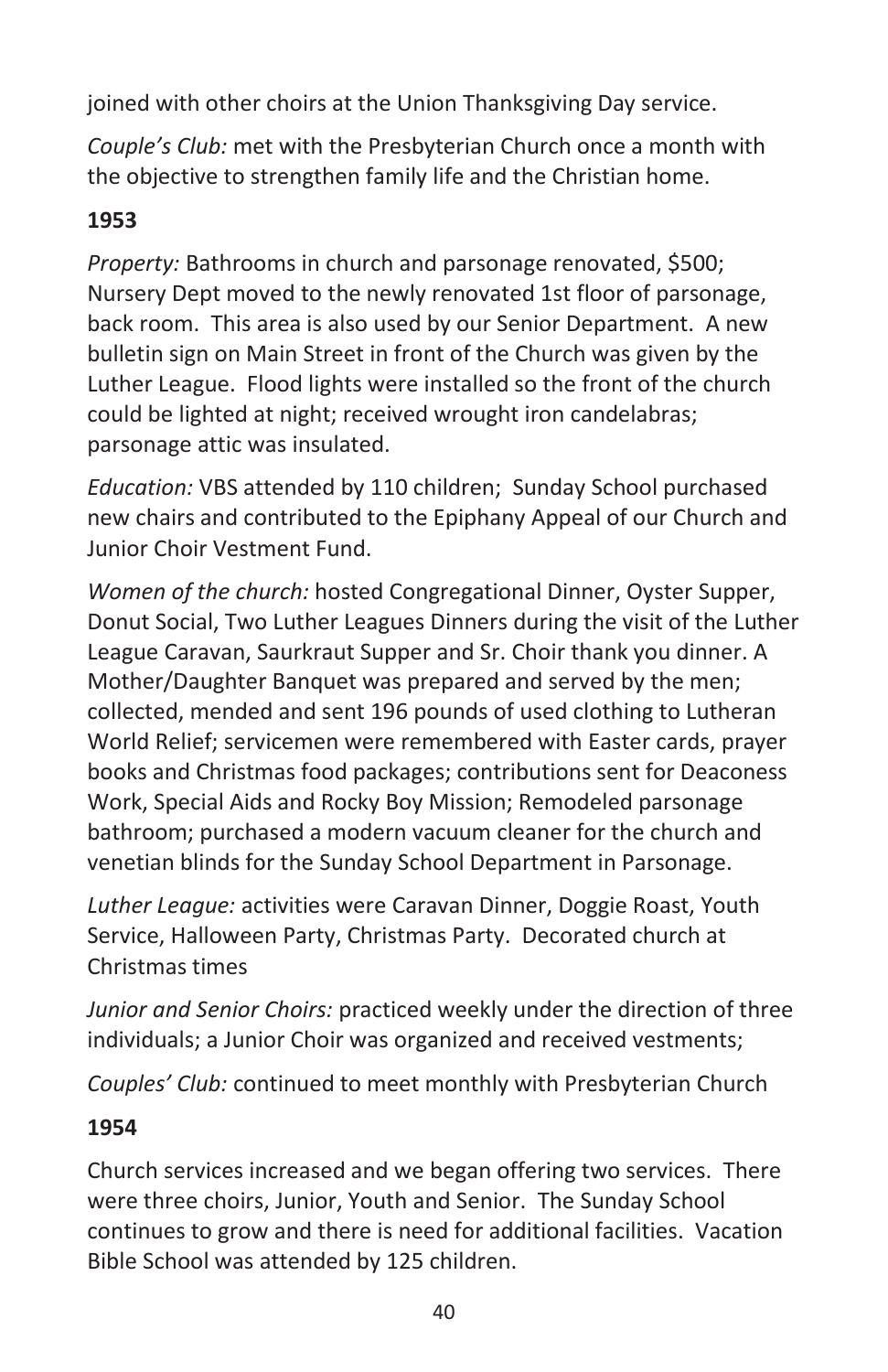*Propety:* installed a new floor in the room that is used by the Nursery Department in the Parish House; building campaign was begun and the Dobbin's Property was purchased; chairs in the Chancel were reupholstered; a curtain was put up around the choir loft; 50 Common Service Books purchased; Union Thanksgiving Day service held at St. John's; new mimeograph machine purchased by the Couples' Club; 24 chairs were purchased by Sunday School; Mother/Daughter and Father/Son Banquets were held; improvements to the Parsonage made by Women of the Church and Sunday School.

*Sunday School (261):* new floor in Nursery; purchased film strip and slide projector; repaired table and purchased 24 folding chairs; leadership training was held in Vineland; offering second Sunday donated to Building Fund; daily Vacation Church School and the Week Day school are also part of our work.

*Women of the Church:* Monthly meetings; painting and papering hallways, living room, dining room of Parsonage; provided food and help for congregational dinner, Fastnacht Social, Mother/Daughter Banquet, lunch for Lutheran Pastoral Association of Camden and Vicinity; reception for new members; Father/son Banquet; sauerkraut supper. Service: boxes sent to Service men and shut-ins, purchased and made new linens for the altar; obtained 43 members for the Lutheran Theological Seminary auxiliary; sent donations to Deaconess Aid, Industrial Arts, purchase new books for the church library; conducted the Thank Offering service, donated \$50 to the Building Fund; purchased an institutional stove for our new parish house kitchen (Education Bldg).

*Luther League:* continued to meet twice a month.

*Couple's Club:* met twice a month to help strengthen family life and the Christian home.

*Junior, Youth and Senior choirs:* continue to support the congregation Sunday mornings; youth choir sings every Sunday at 8:30 service and the Junior choir sings the last Sunday of each month and special occasions.

# **1955**

Our church became a member of the Lutheran Welfare Association of New Jersey; a Mother's Guild was formed to support the Youth and Junior choir members; money was received for a new altar; altar cross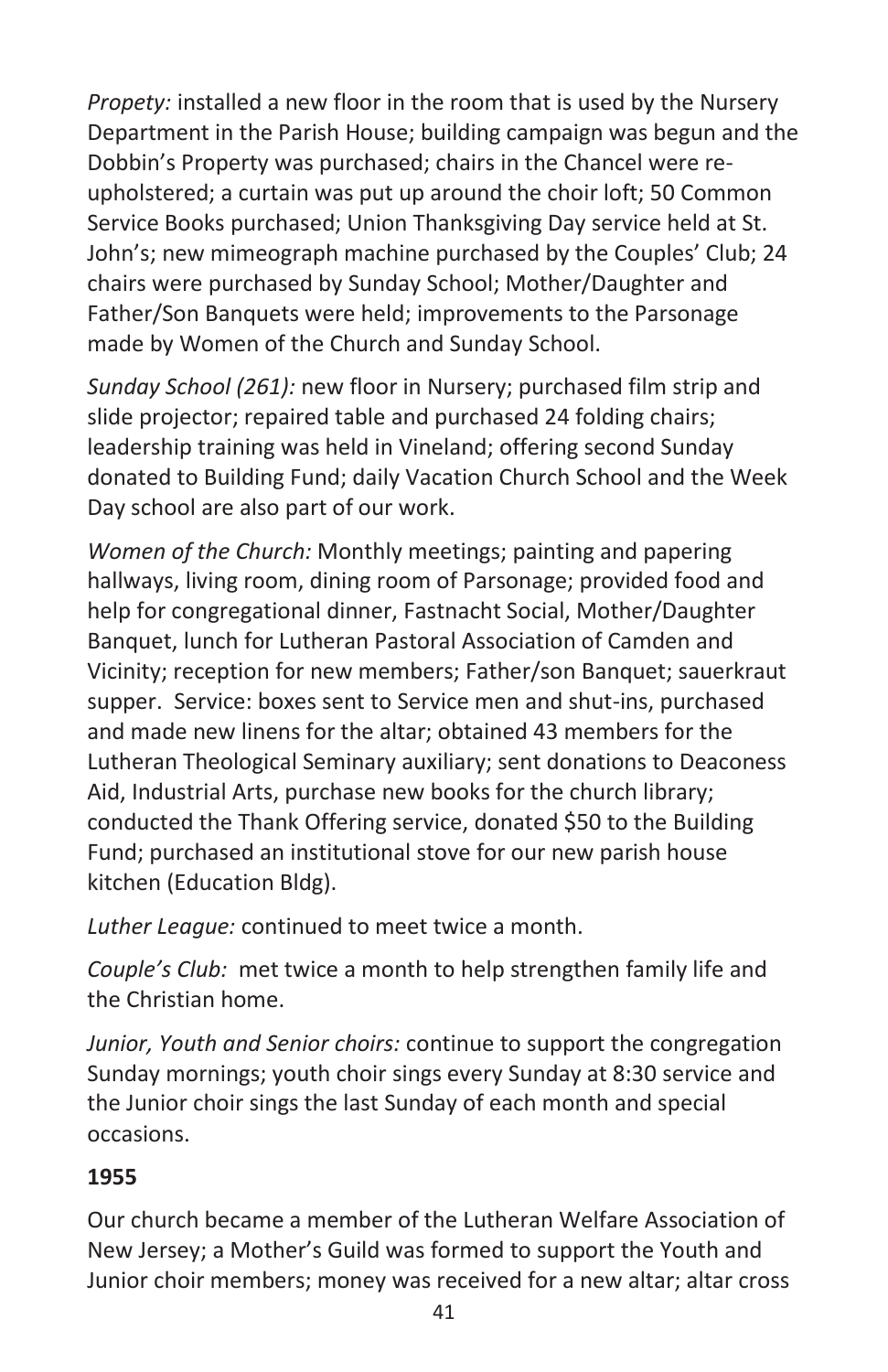and candlesticks were donated; a new baptismal font was donated; new lawn mower was purchased; final settlement on Dobbins' property; annual Sunday School picnic at Centerton Park; Ground Breaking Service held on June 12th; held own Thanksgiving Day and Cornerstone Laying Service for the Parish House/Education Building; Senior Choir purchased a tape recorder; Sunday School purchased a movie projector; donation was received for an Organ Fund; architect engaged for new building. Sunday School enrollment was 271.

*Women of the church activities and projects:* served dinner for congregational meeting; presentation at Union World Day of Prayer Services; purchased shoes for needy families; visited sick and shut-ins, served oyster supper; sold plastic wares; contributed to the building fund; held rummage sale; helped conduct Mothers' Day program; served refreshments at new member reception; initiated 2 women each week to serve as greeters at Sunday worship services; had our July meeting at a seashore home in Avalon; collected, sewed and packed clothing to be shipped to Lutheran World Relief; contributed to Special Aids; provided clothing for Sunday School children in need; served annual sauerkraut dinner; contributed year's birthday gift box collection to Rocky Boy Indian Mission; sponsored Thank Offering service; sent Christmas cards to soldier members overseas; visited residents at Lutheran Home in Moorestown; purchased flowers for Easter and Christmas.

*Luther League:* met twice a month; entertained Mt. Ephraim's Luther League; attended Luther League Conference at Holy Trinity Lutheran Church; attended Luther League outing at Berlin Lutheran Church; held covered dish supper for our parents followed by a candlelight service; went caroling Christmas Eve; decorated the church and trimmed the tree.

#### *Couples' Club* continued.

*Junior, Youth and Senior Choirs:* continued to serve at services; Junior and Youth choir had Halloween and Christmas parties as well as a swim party during the summer.

#### **1956**

**Property:** Exterior wood trim and shingles on the Church were painted; Pastor's study was moved to the room formerly used as the Nursery Department; Sunday School Nursery, Beginner and Primary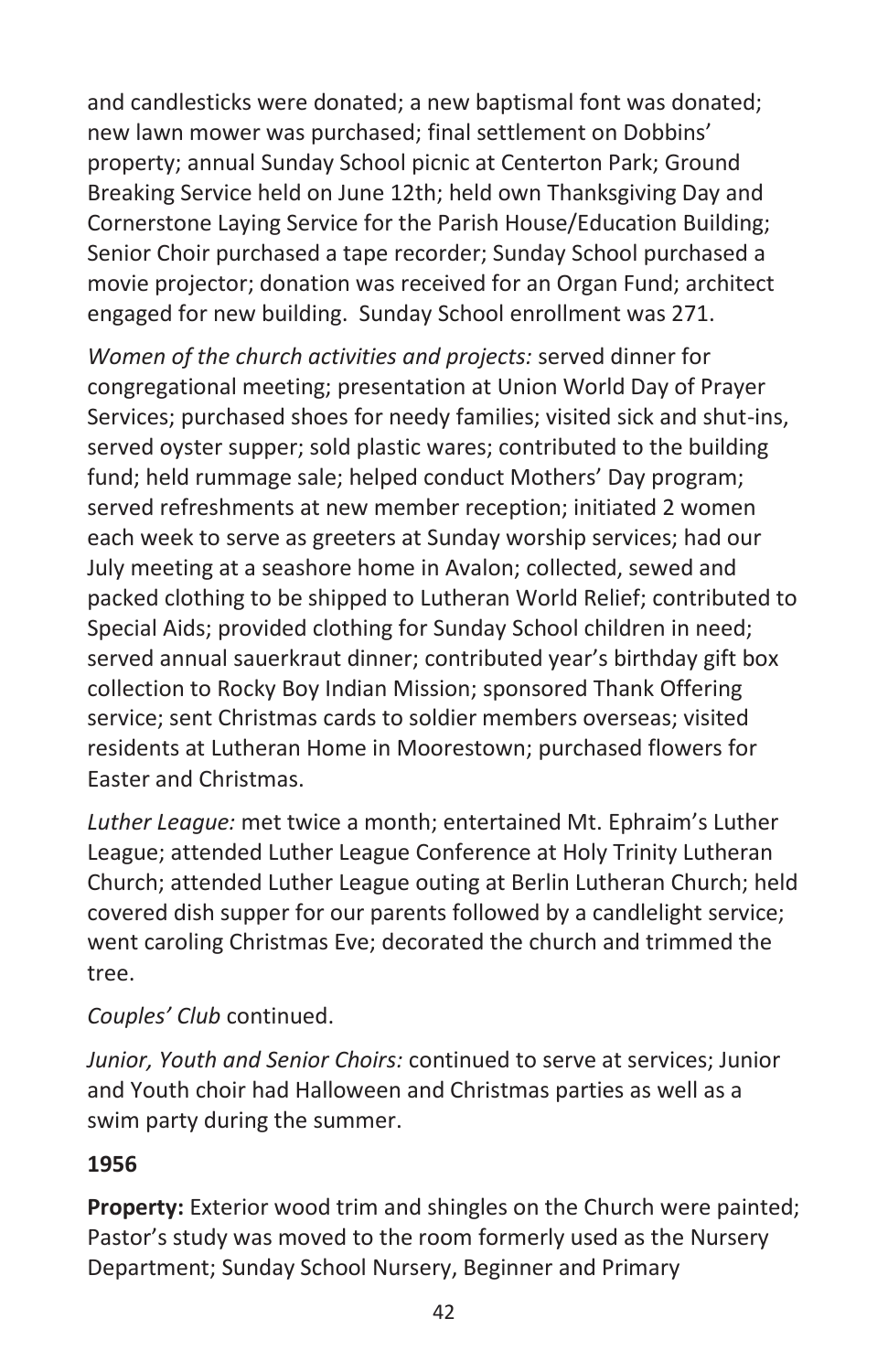Departments began using the uncompleted Education Building and Parish House; Dobbins house was razed in December; although not completely done, the Education Building was used for functions; Sunday School Christmas Program held in Education Building; second annual Thanksgiving Day Service held; Christmas Eve Service had the highest attendance to date; participated in the Lutheran Evangelism Mission.

#### *Sunday School:* enrollment was 254, average attendance 163

*Women of the Church:* activities and projects; attended mission study at St. Johns' Lutheran Church in Westville; served the congregational dinner; served luncheon to Pastors of the Southern Conference attending Lenten Retreat; offered a Fastnacht Social; Mother/ Daughter Banquet; sewed clothing for Lutheran Relief; attend meeting of Seminary Auxiliary in Philadelphia; conducted "cakeless cake sale"; sent holiday greetings to members and friends at Moorestown Lutheran Home; did a special project sewing blouses to be sent to The Kinderfr und Home and the Germantown Home as Christmas gifts; sent greeting cards to members over 80 years old.

*Luther League:* presented a one act play; had a peach social; donated to the building fund; purchased and R.P.M. portable record player.

*Choirs:* although faithful, members of the choir suffered many illnesses and work schedule conflicts making it difficult to prepare music for Sunday services; Junior and Youth Choirs enjoyed many activities including swimming in the President Hotel's pool in Atlantic City, roller skating, hayride, beach party, Christmas Caroling: made corsages and distributed them to people in the Moorestown Home.

*Couples' Club:* had a square dance, picnic, corn roast, covered dish, Christmas Party. Donated \$50 to building fund and made up a Christmas basket for a needy family of the church consisting of meat, groceries, cookies and candy.

#### **1957**

The garage on the Dobbins property was sold and moved; the parsonage porch was replaced with a cement porch; the driveway between parsonage and church was repaired with several loads of gravel; concrete apron was added to prevent drive from washing out; additional work on the Education Building: completion of ceilings;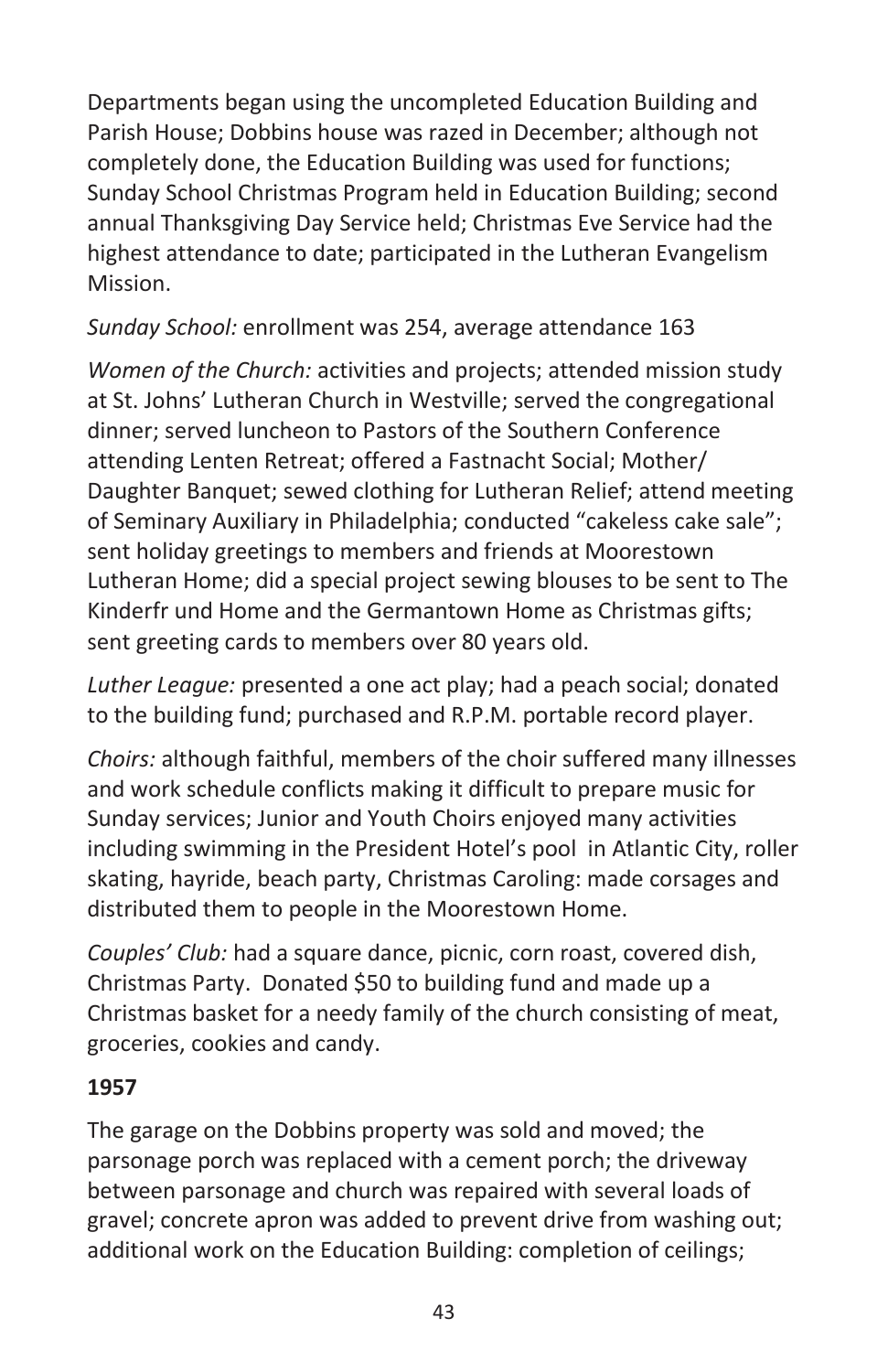auditorium floor; entranceway hall floor.

We celebrated our 60th Anniversary on October 27th. November 2nd a congregational dinner was held and the new Education Building/ Parish House was dedicated.

Two Christmas Eve services were held 7:30 and 11:00.

*Programs were:* Primary, Junior, Youth and Senior Choir; Junior and Senior Catechetical Classes; Week Day School children grades 1-6; Pastor's class for adults; Women of the Church; Luther League; Couples' Club.

*Women of the Church:* served congregational dinner; reactivated Sunshine Plan; sponsored Fastnacht Social; paid for installation of Formica in new kitchen; gave church thorough cleaning; gathered and sorted clothing for Lutheran World Relief; sponsored Mothers' Day Banquet; attended The Southern Conference of Lutheran Women; baked cookies for Bible School; made layettes for the Lutheran Welfare Association; contributed to Rocky Boy Indian Mission; purchased new silverware for the kitchen; contributed to the Building Fund; conducted Thank Offering Program; sold church calendars.

**Choirs:** Senior Choir sold candy and had lawn party to raise money to buy new gowns for new members; bought a light for the organ; sang at Vespers at the Moorestown Home. *Youth choir* sold candy; swimming party in Atlantic City; hayrides; picnics and suppers; River View Beach Amusement Park; Ice Follies; Christmas corsages for patients at Lake 1 as gifts and Christmas caroling. *Junior Choir:* Halloween and Christmas parties; swimming party and picnic Clementon Park; doggie roast; Easter corsages for mothers; sold Christmas cards. *Primary Choir:* sang for Sunday School at Christmas program and the 7:30 Christmas Eve Family Service.

*Couples' Club:* covered dish; "egg fry" and scavenger hunt; trip to the zoo; Lawn Fete; outdoor picnics; Halloween party; progressive dinner; Christmas Party.

#### **1954-57**

The congregation voted to purchase adjacent property to the north side of the church(Dobbins) and engaged architect to draw plans for the new Parish House (Education Building). Dobbins property purchased; building Fund Drive successful and June 12, 1955 a ground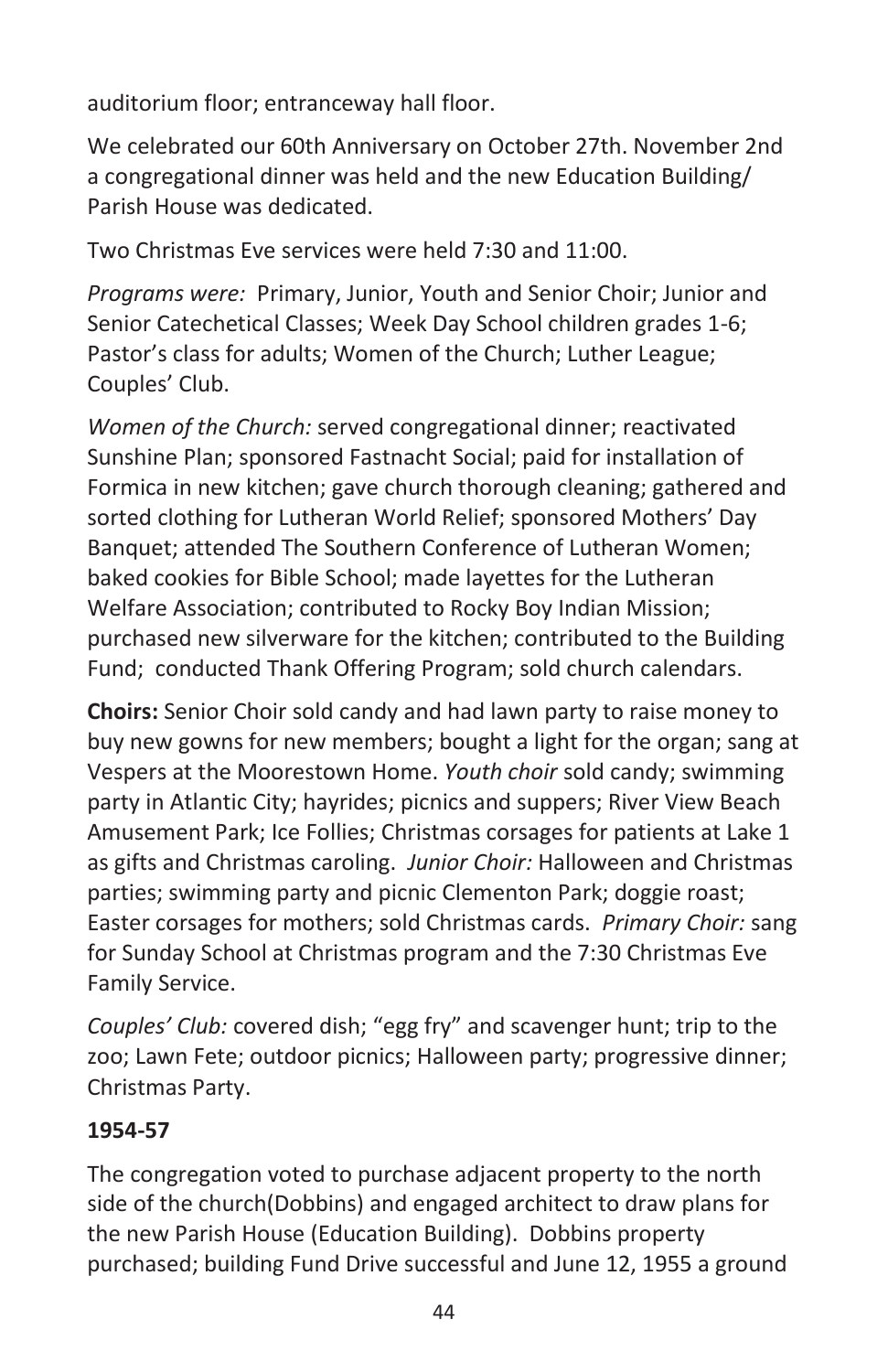breaking service was held. November 24, 1955 the cornerstone was laid. November 3, 1957, the Education Building (church school and Parish House) was dedicated. Junior, Youth and Senior choirs provided music; Rev Howard Leonhardt preached and Pastor Oswald conducted service; Dobbins house was demolished after the new Education building was completed. Bible School was two weeks long and held in the Education Building.

*Couples Club*: organized with the Presbyterian Church. Events included: bowling, covered dish suppers, barns dances, picnics at Inskips, corn roasts, chicken BBQ, Halloween and Christmas parties.

#### **1958-1962**

The aforementioned activities continued with a new pastor and the church continued to grow in numbers.

#### **1958**

There were four choirs; Senior, Youth, Junior, Primary. Sunday School met in the new Education Building with 200 persons attending at least 12 Sundays during the year. Catechetical classes also met in the Education Building. *We sponsored a Boy Scout Troop this year.* We had a Father/Son Banquet, our own Thanksgiving Day Service, an early Christmas Eve Service in addition to the 11 pm service. The balance on the Dobbin's property was paid off. Our indebtedness is now \$6,000

*Property:* sidewalks were installed around the Education Building; the parsonage received new kitchen cabinets, new plywood floor and floor covering, new plumbing. We bought a new lawn mower.

*Women of the Church*: activities were: monthly gift to shut ins; proceeds from Brotherhood dinner given to treasury; Ocean City Convention attended by several members; Mother/Daughter Banquet attended by 110 mothers and daughters; life membership given to Katherine Crane and also Helen Rennebaum for her 25 years as organist.; money was put in a birthday box and sent to Rocky Boy Mission; old clothes mended and sent to Lutheran World Relief; Sauerkraut supper; sold church calendars; baskets for needy families prepared and delivered as needed; six church hymnals purchased.

Luther League: attended Southern Conference Area Rally at Ocean City; had a Halloween and Christmas Party; a hayride; went to Hidden Lake for Southern Area Picnic; doggie roast; picnic at Lake Oberst.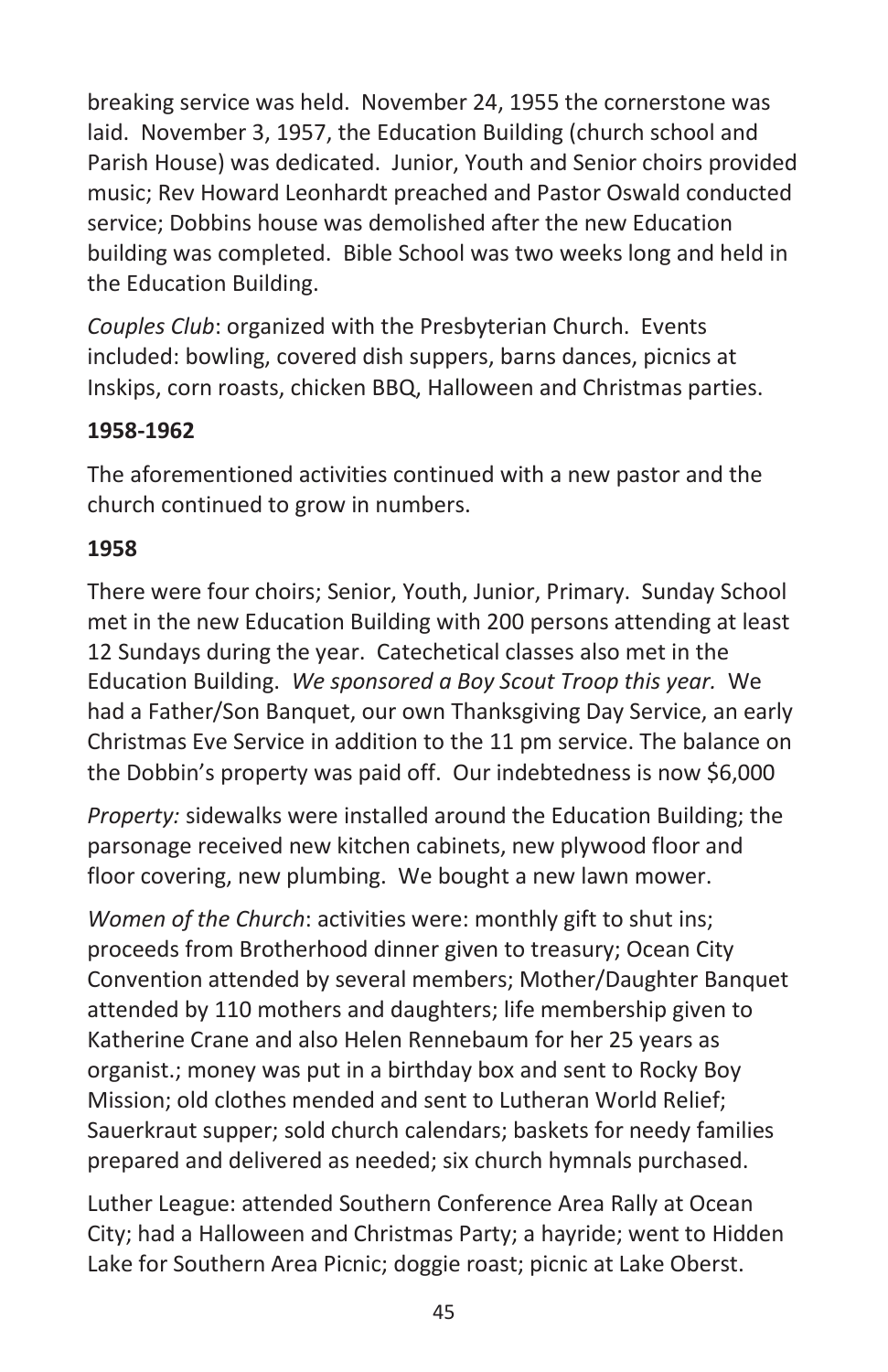Discussions at Luther League meetings were: how to act on a date; mixed marriages; Christian Vocations, Missions and Evangelism. Youth Sunday we participated in both 8:30 and 11:00 services. Enjoyed a progressive dinner ending with a Song-Fest using songs we learned at the convention.

*Choir:* during the past year funds have run low in the Senior Choir treasury so we sold cases of prayer napkins to build up our funds. Profit over \$50. Main goal to find new members. *The Youth Choir* had a spaghetti dinner which netted \$107. *The Youth Choir* had 20 members and they had a swimming party in Atlantic City, attended a pro football game in Philadelphia, a pro basketball game in Camden, the Ice Follies, party at Riverview Beach, graduation party for some members and a Christmas Party. *The Junior Choir* had 36 4th– 7th graders: sang once a month and completed Basic Training I vocal exercises; notes and rhythm started in Primary Choir; sold Christmas cards, received donations for gowns and took up offerings at rehearsals in order to be self supporting. Activities this year: Halloween Party, Christmas Caroling to sick and shut-ins followed by supper party. Project was to outfit more of the choir members. The Martin Luther Chorus of 15 auditioned Jr. Choir members formed the nucleus of the choir. Primary Choir has 18 members. They sing Christmas Eve, Easter Sunday for Sunday School and Choir Recognition Sunday.

*Couples Club*: open to all couples, met once a month and its purpose was promote family life and sociability. Social events: covered dish suppers, square dances, and picnics. Projects: Father/Son Banquet and selling pictures plates of the church.

#### **1959**

Congregation voted for new Pastor at a congregational meeting January 18, 1959. Evangelism Mission was conducted with 20 lay members visiting 93 members and 100 non-members. A four team Basketball league was formed

*Property:* Education Building: new lights installed; new drapes made for windows; tile was laid on the floor of the lower level. The Narthex of the church was renovated, painted and tile laid on the floor. The sanctuary was painted.

*Parsonage*: considerable amount was done.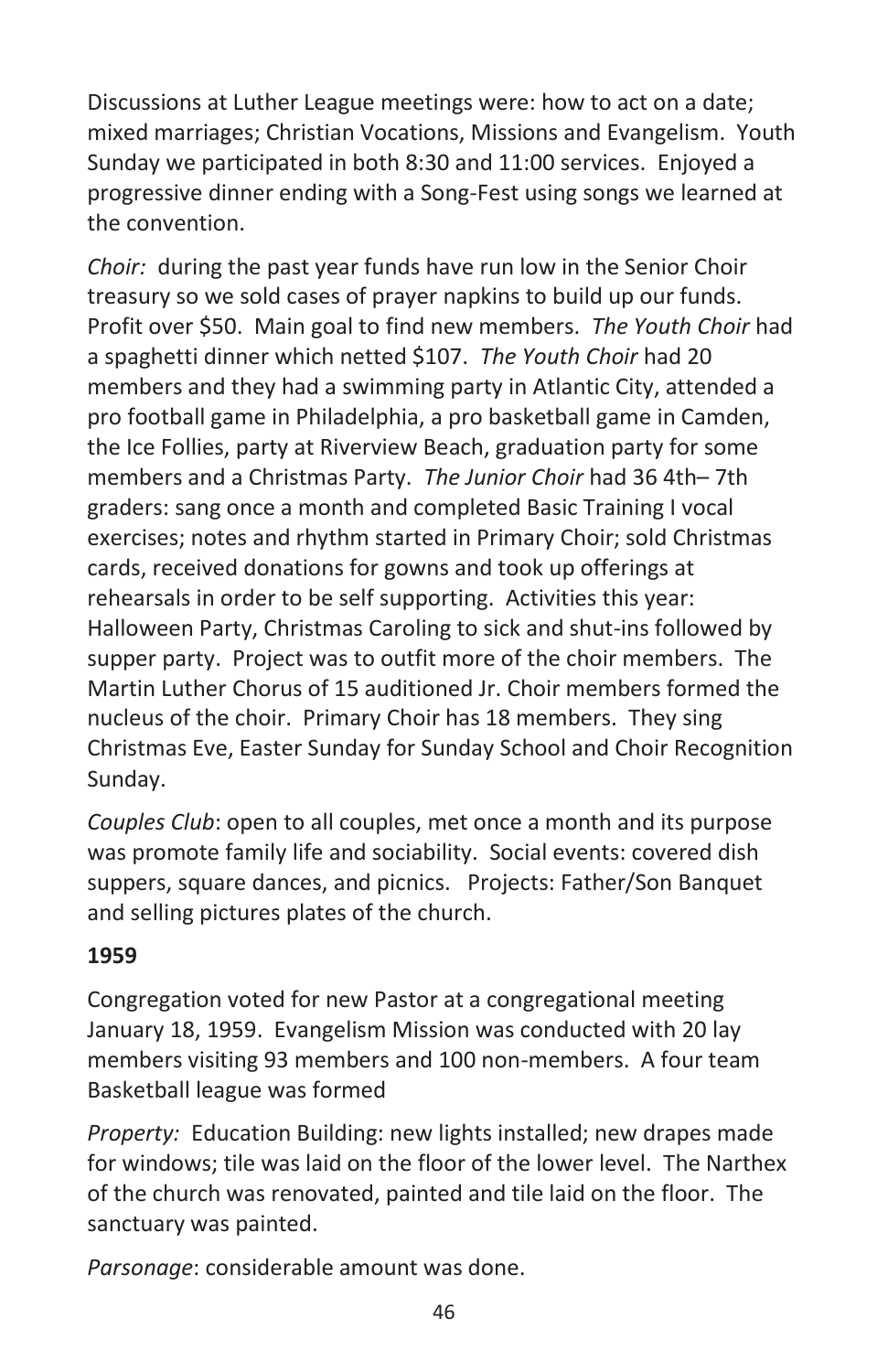*Church committees/organiations:* Finance; Stewardship; Property; Evangelism; Cemetery; Christian Service; Christian Education and Literature; Music and Worship; Choir; Lutheran Church Women.

*Christian Service:* The purpose is to contact the Pastor when illness or hospital patients are reported, provide transportation to church for those requiring help; report hardship and emergency cases to Pastor.

*Christian Education and Literature:* Committee endeavors to bring to the congregation the best material available for Sunday School and private reading.

*Music and Worship:* It is thought that each male should be able to help any time to usher and serve communion. The Altar Guild gives women a part to play in helping set up the altar each month. This committee will become two separate committees in 1960.

*Women of the Church:* Name change to St. John's United Lutheran Church Woman; served congregation dinner; held Mother/Daughter banquet; attended Spring Conference at Riverside; July meeting held In Avalon.

## **1960**

*Choir:* Began learning the liturgy and a couple of hymns from the new service book which will be purchased in the future: rehearsal time was added for this purpose; the Youth and Senior Choir sang at Harvest Home Sunday; before Christmas the two choirs and several youth went caroling to shut-ins of the congregation; Christmas Eve, both choirs presented an anthem: napkins were sold to enhance the treasury.

*United Lutheran Church Women:* donated 25 tablespoons; 10 long white tablecloths; 2 hymn boards; 2 altar scarves; cookies and juice for VBS; cards, flowers, fruit to sick members; sent clothing to Lutheran World Action; served luncheon for a missionary, gave him money and a tape recorder.

*Christian Service:* We visited the shut-ins and the sick; sent out cards to the sick; Harvest Home baskets were prepared and taken to Moorestown Home; food baskets were packed and distributed as needed; congregation was urged to bring canned goods to church basement all year long so we have a supply when an emergency arises.

*Stewardship:* church envelops were distributed directly to homes and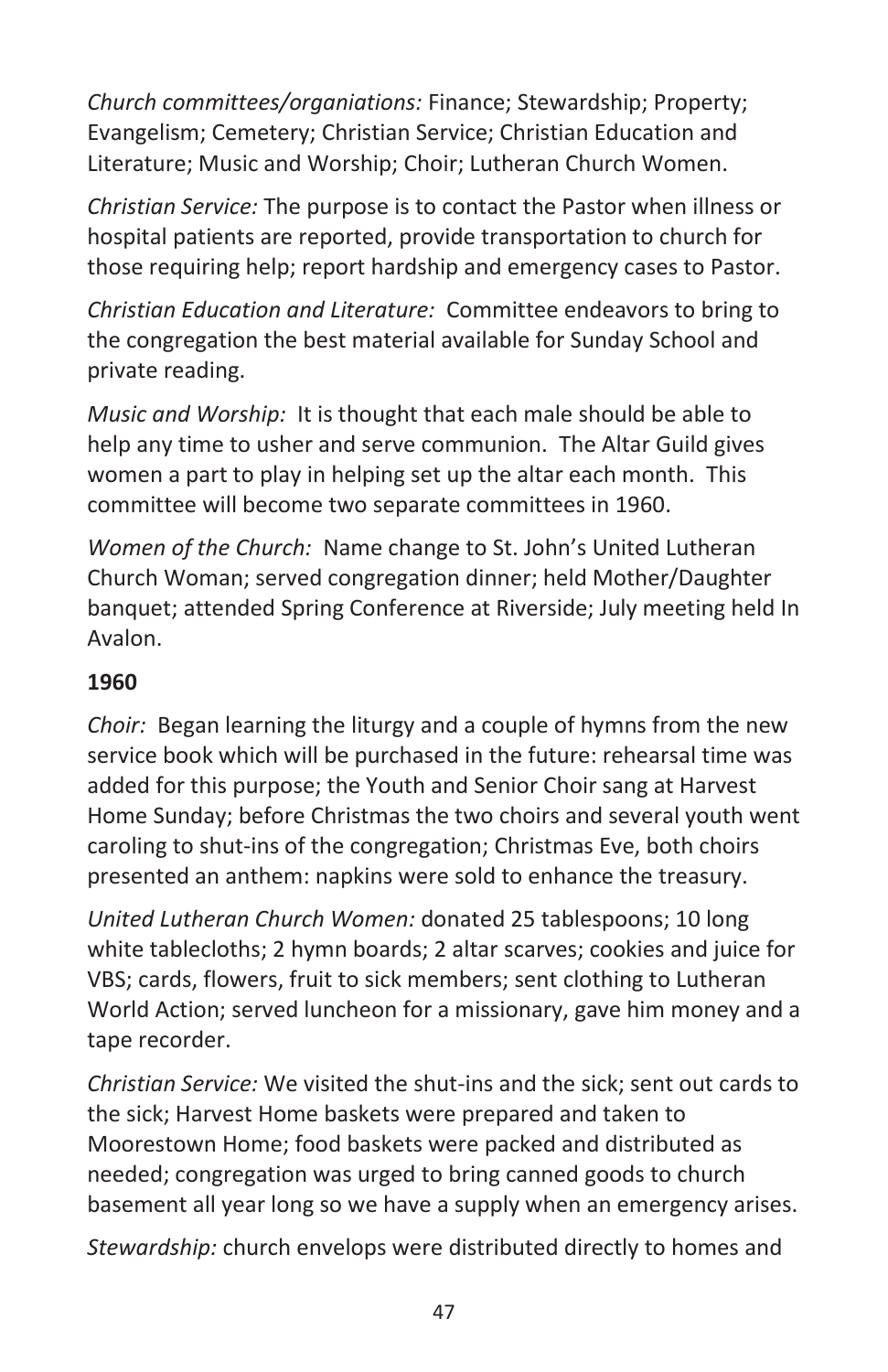members were explained the importance of giving; a 20 minute talk during a church service early in the year was done to stimulate giving; Lenten folders were mailed to every member for Easter and special envelopes mailed for Thanksgiving and Christmas; two pocket envelopes were given out this year to make the congregation aware of its obligation to the local church and the church at large.

*Property:* New Insurance plan was purchased which provided more adequate coverage; new storm windows were installed in the parsonage; bathrooms in the Parish Hall/Education Building were tiled and painted; new mowers for church grounds and cemetery were purchased; Parish Hall was landscaped; three rooms downstairs were painted; new lighting fixtures were installed.

*Luther League:* continued to meet and do fun activities and projects.

*The Messenger:* A paper to keep our congregation informed.

*Social Nights:* a new beginning, they have been great fun for all ages.

*Worship and Music:* With the resignation of an organist, we are down to one organist; the Youth Choir is now under new direction; returned to male and female greeters; ushering using young girls made a debut, distributing bulletins and assisting in the collection of the offering. This action due to a lack of adult participation.

## **1961**

*Lutheran Church Women***:** In addition to sending cards to the sick and sewing used clothing for Lutheran World Relief, they did the following: helped with congregational dinner; ran a donut social; cleaned the Education Building; hosted the Mother/Daughter Banquet; helped with a testimonial dinner; attended the Convention in Westville, NJ; held an improvement fund dinner; washed choir gowns; had a Christmas party. \$25 was donated to the Good Shepherd fund; donation to Rocky Boy, Montana.

*Stewardship:* Lenten folders, Thanksgiving Envelopes were used. A graph was made to show the progress made toward our goal; went back to single packet envelope with a pledge card.

*Evangelism:* The visiting teams felt there was need for materials to give to prospective members.

*Senior Choir:* "Den" mothers prepared coffee and refreshments for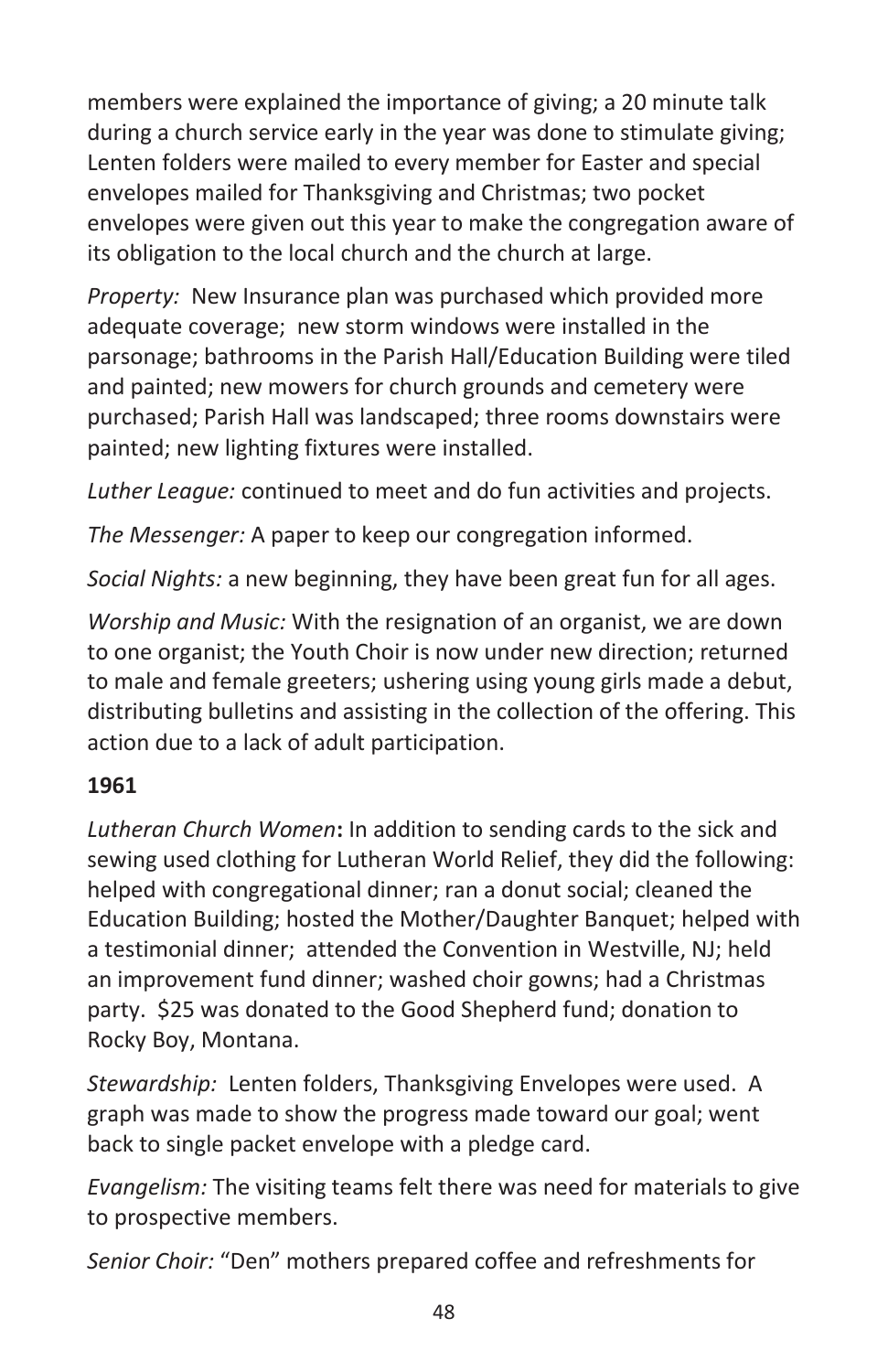choir rehearsals; both the Senior and Youth Choirs sang at the Christmas Eve service; new choir folders were purchased.

*Christian Service:* cards were sent to patients in the hospital, persons sick and at home; condolences to bereaved families; congratulations to new parents; Christmas greetings to Armed Forces; visitation of shutins with altar flowers and without; visited Moorestown Home and delivered food; prepared and delivered food baskets to needy families; arranged for Holy Communion for shut-ins.

*Worship and Music:* need a new choir director and pianist, one person can't do both; Youth Choir needs more mature direction, a sophomore from Glassboro State was hired; we need to organize an usher's association and acolyte club, and an active Altar Guild.

*Property:* repair of the Good Shepherd window was completed; the Sunday School paid for the cost of cleaning and waxing the tile floors in the Education Building.

*Sunday School:* Average weekly attendance 125; there are 9 classesbeginners, primary, two junior, two senior, two intermediate, one adult and a class for teenagers; highlights: Easter festival; Rally Day; Christmas Program; Sunday School picnic; VBS with 102 on the rolls.

*Luther League:* Money making projects: car wash; sponsoring congregational social; Christmas Carol Hymn Sing; sale of Christmas fruit cakes. Social activities: movie "The Alamo" with refreshments at Green Valley Farms; the movie "Ben Hur" same as above; two bowling nights; a picnic; swimming party; trip to the Pocono's; Halloween Party; attended Southern Conference Hymn Sing at Haddonfield. Service to others: serving dinner, decorating the Sunday School Christmas tree, prepared and delivered a Christmas basket; helped with VBS.

#### **1962**

In June 1962, a recently ordained pastor, Stanley Phillips, was called and he remained in service at St John's until December, 1998. He became the ninth pastor to reside in the parsonage.

*Lutheran Church Women*: purchased Cotta for organist; went to Missionary Institute in Camden; council asked LCW to help with altar guild; held Mother/Daughter Banquet; worked on parsonage; helped with congregational dinner in June for new Pastor and his wife; had a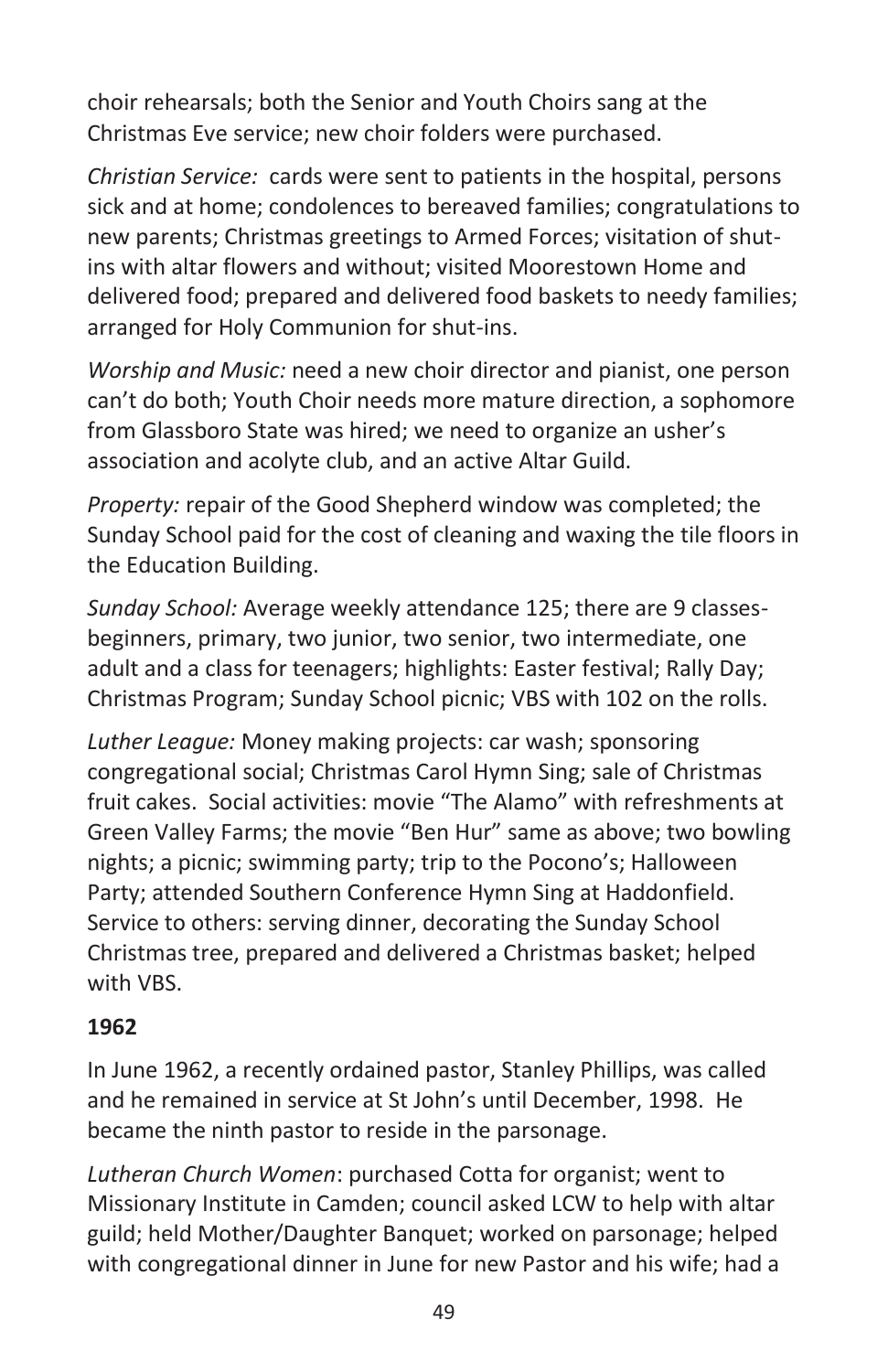corn roast; attended Convention in Ocean City; helped council with Halloween Party; Christmas Party. Mission work: Donation to Rocky Boy; gifts to boys in Service from St. John's; five gift boxes sent to girls at State Home in Vineland, NJ; sewed cancer dressings and mended used clothes which were sent to Lutheran World Relief.

*Christian Service:* sent greeting cards to hospitalized persons and condolences to bereaved families; visited shut-ins at Easter and Christmas delivering homemade gifts; gathered groceries for baskets for needy families; delivered baskets to families in time for Thanksgiving; collected groceries from Harvest Home in-gathering and delivered them to the Lutheran Home in Moorestown with a monetary contribution.

*Luther League:* social activities were carwash; horse back riding; bowling night; Halloween Party. Service for the Church: two workdays; setting up Christmas tree and decorating Church; baked cookies for servicemen.

*Stewardship:* continued to use weekly envelopes, Lenten folders, Thanksgiving and Christmas special envelopes and a special offering folder. Financial condition much improved.

*Evangelism:* Tract material and other Evangelism literature became available, but the committee is currently not active.

*Christian Education*: Sunday School: at the end of the year we are averaging 150 people attending Sunday School divided among 19 classes. Highlights: Rally Day; Christmas program was moved to the evening, theme "Long Ago and Far Away"; program was musical and the Sunday School students were assisted by the Youth Choir. The program ended with the children coming forward bearing gifts in the form of new Service Book and Hymnals to the Christ Child in the manger. *VBS:* was a success with about 100 children in attendance and we cleared \$115.70 after expenses. Several youth attended Camp Beisler. The Sunday School picnic was enjoyed by all who attended. The pianos in the Education Building were repaired and a donation of \$200 was made to the Church to defray cost of sewer installation and rental.

*Property:* Closet installed in a bedroom of the Parsonage; hard wood flooring laid, sanded and finished in the same room. Painting of the exterior of the Church was started, but will need to be finished in the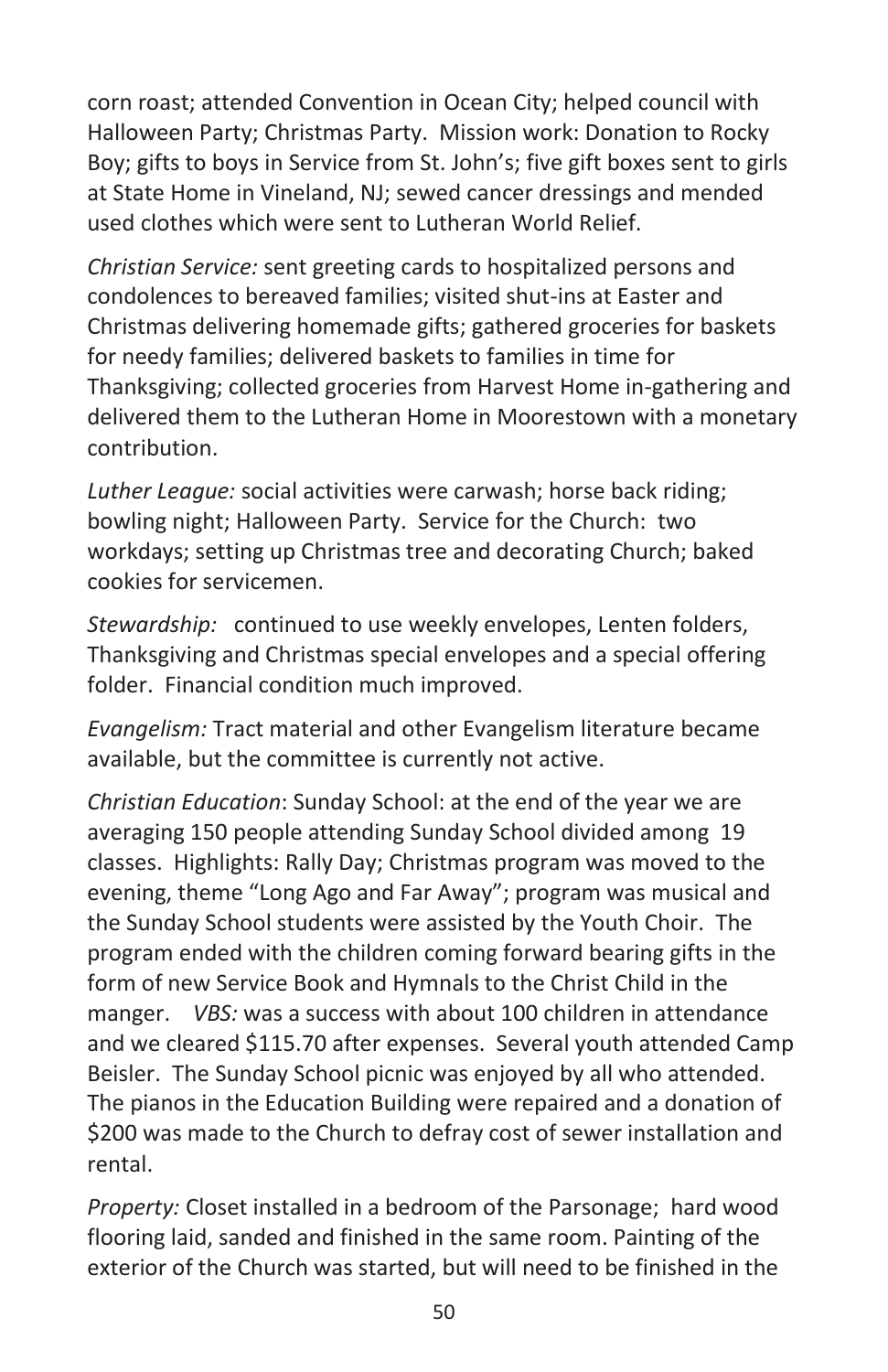spring; major project was the installation of the sewers n the Church and Educational Building.

## **1963**

In 1963 the Common Book of Worship was replaced by the new Service Book and Hymnal (red book), second setting. October the new Allen-TCI organ was dedicated and Christmas Eve services were by candlelight.

*Property:* New roof on garage; repairs to bell tower; painting of the Church exterior; painting of the parsonage exterior; painting of the Education Building exterior; blacktop on driveway; new sidewalk from parsonage to church; new gutters Education Building; new altar railing; wood paneling in the chancel; church basement was painted.

*Evangelism:* reorganize and bring files up-to-date Parish Register, Kardex File and mailing lists; August committee started making calls on members of the congregation. Most calls were to members who had not communed during the year.

*Stewardship:* the committee made available weekly envelopes, improvement envelopes, special offering envelopes, Lenten and Advent folders.

*Luther League:* activities-work on Church lawns; spaghetti dinner; hay ride; visit college; make wreaths for the holidays; swimming at the President Hotel; car wash.

*Music:* choir learned new Liturgy and taught to congregation; change in choir directors was recommended by council; choir night for learning the new Liturgy was Wednesday night and a new individual was given this opportunity. In September, a meeting of the committee decided to restart rehearsals and letters to former choir members was sent; resulting attendance led to the formation of one choir; choir would attend alternately between 8:30 and 11:15 service until the youth stepped up to form a choir.

On October a new Allen Organ was formally dedicated at both services. Special classes were held to instruct the organists on registrations, etc. Both organists experienced challenges with adjusting to the new instrument.

First congregational hymn sing was held with a total of three held in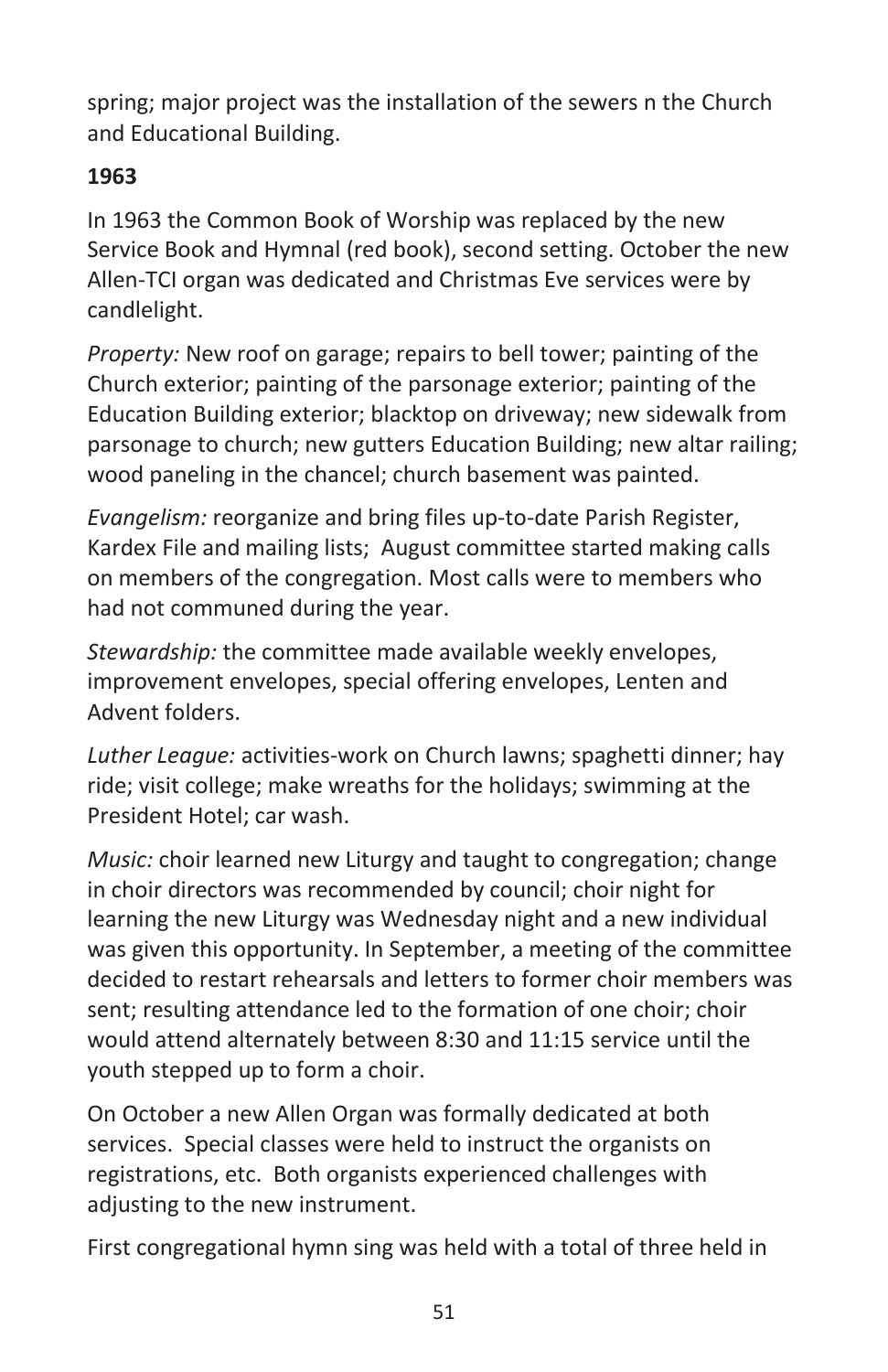1963. Continuation will depend on congregation support.

*Christian Education:* Sunday School classes consist of Nursery, Primary, Beginners, Junior, Intermediate, Senior, Young Adult and Adult; one superintendent, three assistant superintendents, and 21 teachers staffed the Sunday School of 200 enrollees; Easter program was presented by a choir of Luther Leaguers and young people covering the Resurrection of Christ; VBS had an average attendance of 100 children; shorter two hour period provided for the nursery children; five children attended Camp Beisler; Sunday School picnic was enjoyed by all.

*St. John's Lutheran Church Women:* cards and gifts sent to women and girls in the Vineland Home for Christmas; LCW helped with congregational dinner; they hosted at Fastnacht Social (Luther League helped with entertainment); attended a program at St. James, Pitman; cards sent to the sick; held a covered dish; new constitution and bylaws were accepted; signed up for Altar Guild; cookies and juice donated to VBS; cancer dressings were made; used clothing mended and sent to Lutheran World Action; green stamps given to Ocean View Home and Moorestown Home; cards sent to Confirmation students; donation sent to Rocky Boy; gave pastor new stole.

# **1964**

*Property:* New roof on Church and Parsonage; refinished pulpit; tiled bathroom in parsonage (tub area only)

*St. John's Lutheran Church Women:* cards and gifts sent to women and girls in the Vineland Home for Christmas; LCW helped with congregational dinner; cards sent to the sick; held a covered dish; signed up for Altar Guild; cookies and juice donated to VBS; cancer dressings were made; used clothing mended and sent to Lutheran World Action; green stamps given to Ocean View Home and Moorestown Home; cards sent to Confirmation students.

# **1965**

*Stewardship:* Organ debt paid in full. Money is coming from school rental, which is only a temporary source of income. We need more active participants on all of our committees.

*Christian Education:* there is a need for a Superintendent; Sunday School continues to use the program adopted by L C A for grades three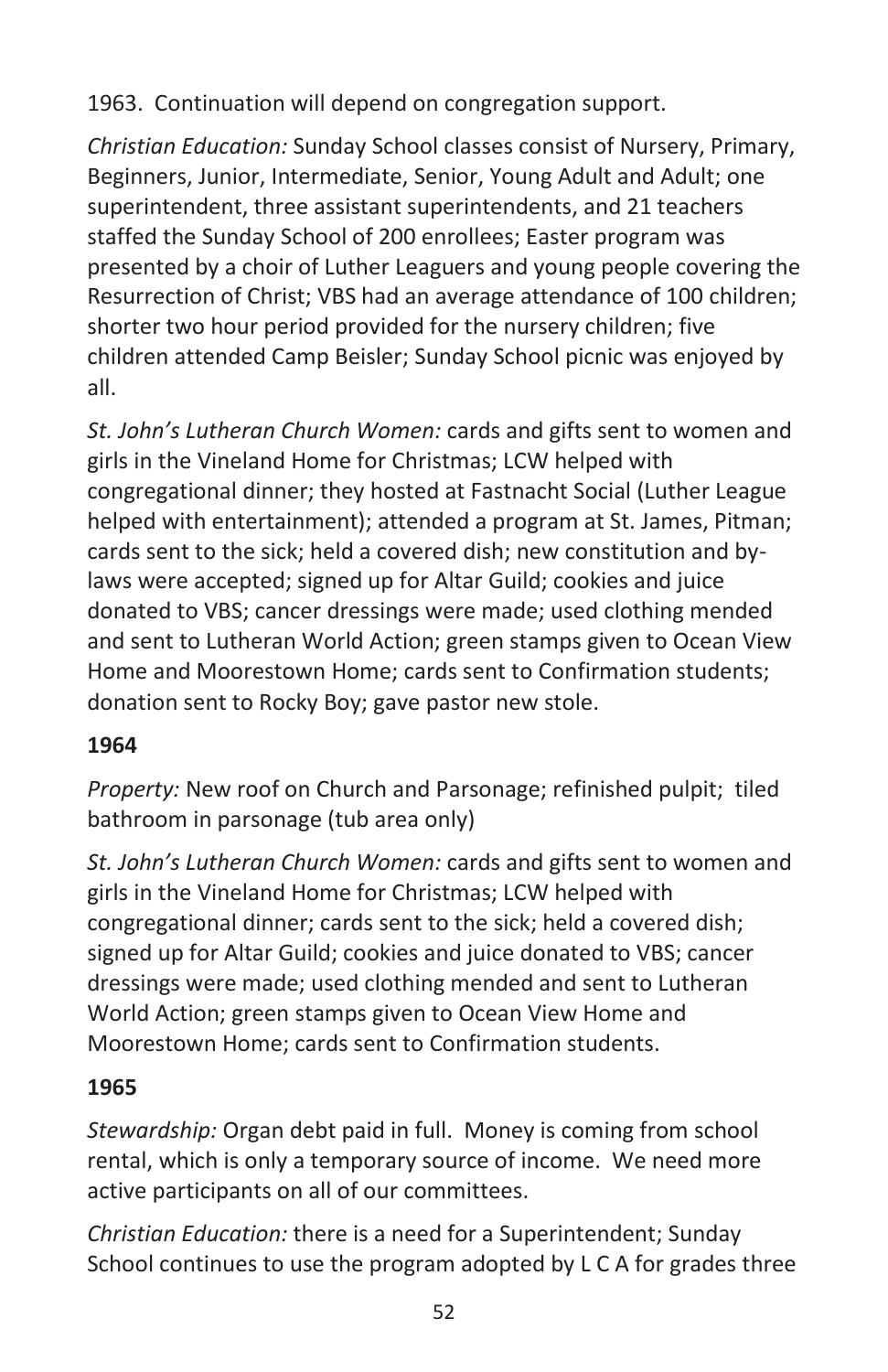through adult; enrollment approximately 200; Easter offering sent to Lutheran Welfare Assn of New Jersey; three children attended Camp Beisler; the annual picnic was well attended by 91; VBS average attendance was 85 including teachers; Christmas program was well attended. A projector was purchased.

*Property:* Remodeling of Pastor's study; paving of driveway around parsonage; enclosure of entrance to Sunday School Nursery room; new door on the rear entrance to the Church.

*St. John's Lutheran Church Women:* LCW helped with congregational dinner; Fastnacht Social; World Day of Prayer at Presbyterian Church ; attended luncheon meeting at Zion Lutheran Church in Riverside; cards sent to the sick; held a covered dish; annual corn fest; signed up for Altar Guild; cookies and juice donated to VBS; cancer dressings were made; used clothing mended and sent to Lutheran World Action; donated to organ fund; green stamps given to Ocean View Home and Moorestown Home; cards sent to Confirmation students

#### **1966**

*Property:* Major improvement was the installation of new pews and sanding the floors of the church; the church was painted.

*Christian Education:* Sunday School needs a Superintendent; committee is inactive; no classes were held in August to give teachers a break; no classes held Christmas Day; the Easter program was held during class hours, but the Christmas program was held in the evening; congregational picnic was held in late August; Vacation Church School was two weeks and averaged 90 students; three children attended Camp Beisler; a memorial fund was established with a deserving student having their registration fee paid at Camp Beisler.

*LCW:* helped with congregational dinner; a hot plate was donated; sunshine basket was made up for one of our shut-ins; Fastnacht Social and Square Dance; World Day of Prayer; each member made a "cleanliness kit" for Lutheran Relief to be sent overseas; visited Vineland Home; cards sent to Confirmation Class; drive given to help VBS; donated \$100 toward new church pews; attended Annual Convention in Atlantic City; helped at spaghetti dinner; donated to Rocky Boy.

#### **1967**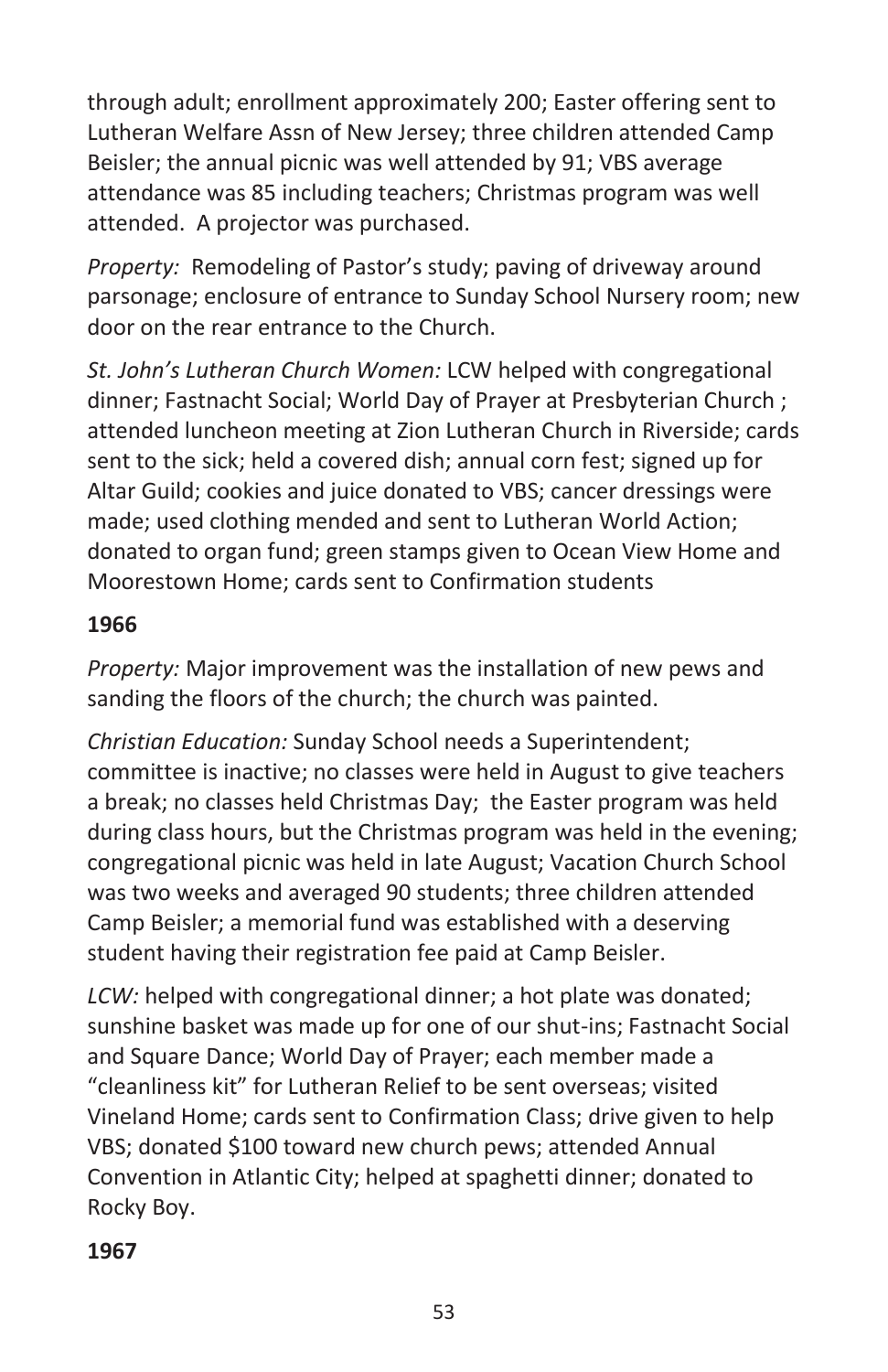*LCW*: attended Moorestown Home Anniversary Banquet; church anniversary plans completed; sponsored Christmas Book Corner; Lutheran Prayer books delivered to shut-ins; cards and money sent to our servicemen for Christmas; donation to Rocky Boy.

*70th Anniversary:* celebrated the 450th Anniversary of Reformation with a joint service at Williamstown Methodist Church; during the week the film "Martin Luther" was shown at the Grand Theatre; Saturday a banquet was held to celebrate St. John's 70th Anniversary. Entertainment was provided by "Luther-Anns" with 127 in attendance. Closing service was an evening service.

*Choir:* Youth choir was started in September and members agreed to divide their service between the two Sunday services. An all-girl choir of about 12 voices resulted from the campaign in the fall to recruit youth for the choir.

*Christian Education:* committee inactive during 1967 as the search goes on for Sunday School superintendent; Vacation Church School was held two weeks in June with average attendance of 110; Sunday School was not held during July and August; only one church service, 9:30, during the summer; a retreat was held for our youth and youth from three other churches at Camp Beisler; five youth attended Camp Beisler during the summer; approximately 100 people attended the Sunday School picnic at Kandle Lake; presented a Christmas program- "The Christmas Tribute".

*Property:* major improvement was the completion of the pews with kneelers; a new railing was installed at the choir section; new steps were created at the office in the parsonage; new ventilation hood was installed in the kitchen of the parsonage; completion of the blacktopping of the driveway on the north side of the church and Education Building.

#### **1968**

*Lutheran Church Women:* hosted annual congregational dinner; Film shown on Rocky Boy Mission in Montana; attended L.C.W. Southern meeting at St. James Lutheran Church in Pitman; donation given to Vacation Church School; hosted a "penny supper", ladies brought their favorite dish and it cost everyone a penny a sample; held Mother/ Daughter Banquet; saving Betty Crocker Coupons to purchase a useful gift for Moorestown home; visited Vineland State home for Women;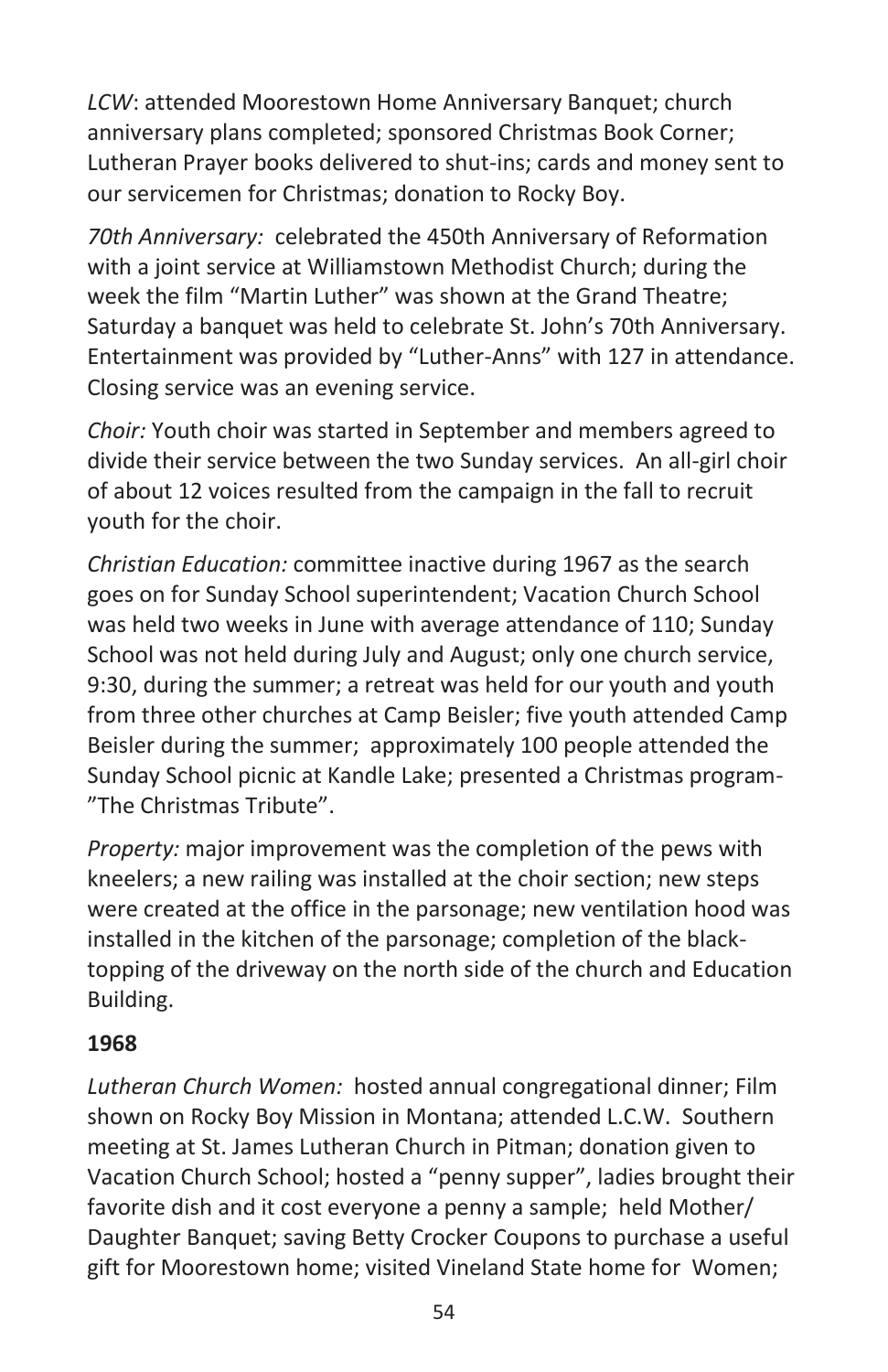money cards sent to our Service men; donation to Rocky Boy; Luther books delivered to shut-ins; L.C.W. sponsored Christmas Book Corner; Lutheran calendars sold; L.C.W. decorated coffee cans to be used as cookie containers. These will be delivered to our shut-ins after Christmas.

*Sunday Church School:* classes met 44 Sunday's; Vacation Church School had 105 students attend; Sunday School donated to Rocky Boy; sponsored four children in the Knang Jen School in Taipei for one year; Sunday School picnic at Lake Kandle drew 100 attendees; Christmas collection was donated to the NJ Welfare Assoc.

*Property:* new doors erected in the entrance of the church on Main Street; installed new signs on Main Street and Black Horse Pike; new electrical service installed in the parsonage.

#### **1969**

*LCW:* saved "Betty Crocker" coupons for the Moorestown Lutheran Home; sunshine basket was made for a member and each person in the LCW brought a gift; women helped with the congregational dinner; cans were decorated and packed with cookies and given to shut-ins with a book about Martin Luther for Valentine's Day; women made drapes for the Ed Building; enjoyed program about North American Indians; visited the Turnersvile Lutheran Church "Spring Fling"; Christmas cards and money sent to servicemen; donation of \$25 sent to Rocky Boy as a Christmas Gift; ladies donated refreshments and served after the Christmas Pageant was over.

*Youth and Junior Choirs:* the Youth Choir was disbanded due to lack of interest; the eight girls in the confirmation class became the Youth Choir; Junior choir had 12 boys and girls; anthem books "Youth Praises" and "Two for the Song" were sources of the choirs anthems; several Polish and French carols were presented during the Christmas Eve services.

*Social Ministyr:* the function of this committee is to send cards to shut -ins, the sick at home or hospital, bereaved families.

*Property:* new door installed on side of church; first floor of Education Building painted; rain gutters installed on Education Building; retention wall built in front of parsonage at sidewalk.

## **1970-72**

September 18, 1970, last service held in the sanctuary before<br>55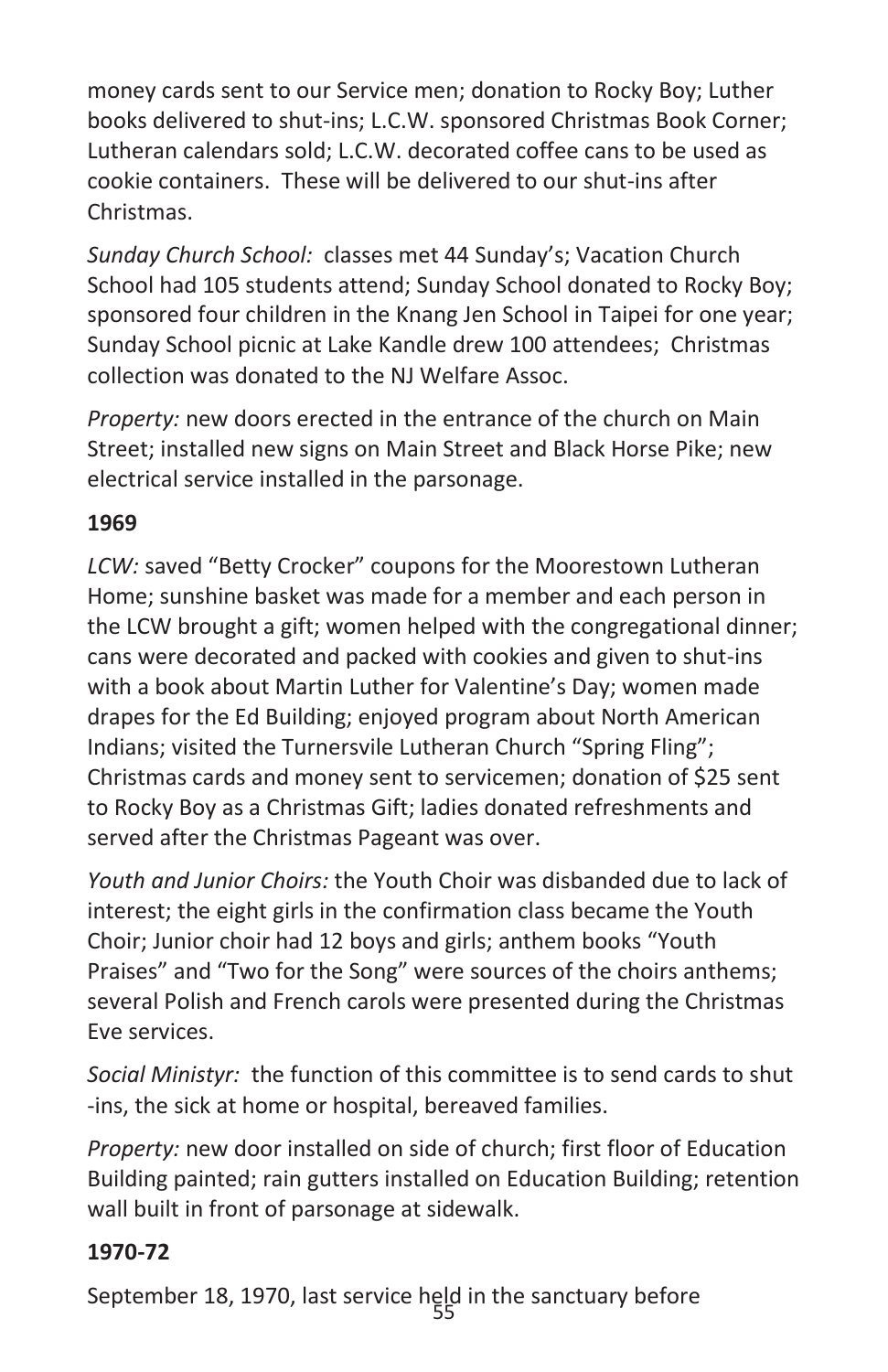construction began on the 40 ft, \$40,000 addition. Services held in Education Building until Christmas Eve, 1971.

## **1971**

*Social Ministry:* sent cards to the sick, bereaved and shut-ins to let them know they are not forgotten.

*Choir:* members are dwindling but those who sing do a great job.

*Sunday School:* started late due to a lack of teachers and students grade five through eight; congregational meeting was called to address the issue; teachers were obtained and more students in the upper grades enrolled; Vacation Bible School was a 10-day learning experience. The theme "Prayer"

*"The Second Generation" youth group:* served the church by setting up communion the 1st Sunday of the month, changing the paraments, supervised the nursery in the Education Building during worship, and visited sick people; met once a week, shared in the fun of planning activities and enjoyed guest speakers at their meetings.

*The Lutheran Church Women:* prepared the congregational dinner; provided refreshments for the dedication of the new building; went to the "Spring Fling" at Bethany Lutheran Church, Gloucester City; adopted two residents at Moorestown Home, sending cards and visiting them; wrapped presents for shut-ins; at Christmas party wrapped presents for the shut-ins and two residents at Moorestown Home; sent a donation to "Rocky Boy".

May 7, 1971, the new spire arrived. The large bell in the steeple was sold to John S. Bell Funeral home and is still there as of the writing of this document.

## **1972**

*Music and Worship:* The choirs were directed by one person and the organ was played by three different women. More volunteers were needed in the choirs.

*VBS:* theme was "Our God, Our Faith, Our Life". A very hot two weeks with 85 pupils; mission project was contributing to aid Flood Relief in Pennsylvania.

*Social Ministry:* continues to send cards to shut-ins and men in the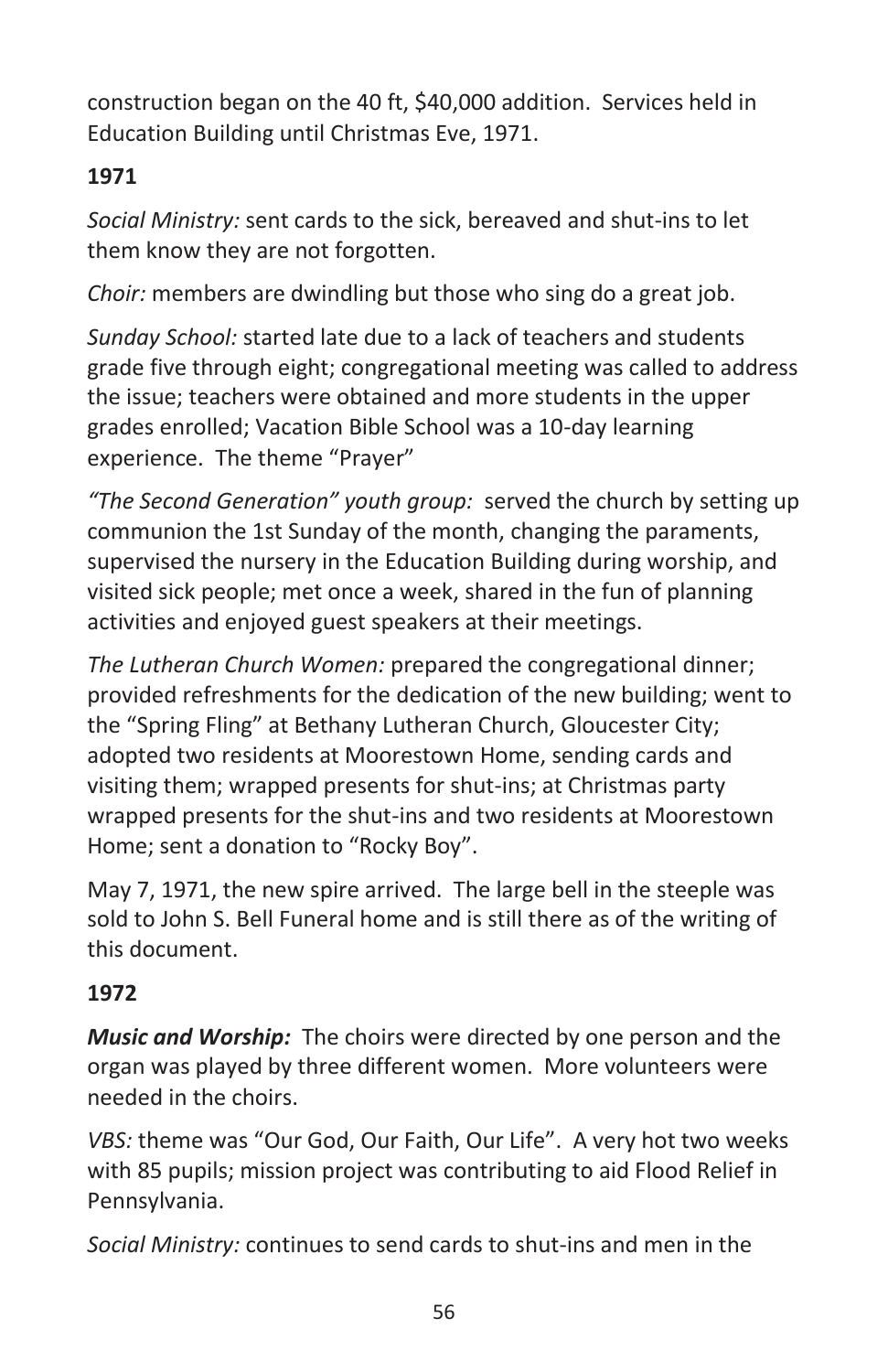#### Service.

*LCW:* organized the congregational dinner; ladies attend "Spring Fling" at St. John's Church in Westville; hosted the Fall meeting of the Auxiliary of the Lutheran Home of Moorestown; served refreshments at the Ecumenical Service at St. Mary's Church; visited two adopted residents of Moorestown Home; contributed to "Rocky Boy Indian Mission", the Lutheran Welfare Association and the Moorestown Home.

Responses from a survey about change of services determined most of the congregation wished to stay with one service at 9:30

May 2, 1972, the new addition was dedicated with the setting of the date stone. June 1972 dedication of the memorial to Pastor Oswald, a garden in the front of the church where the original Sunday School Bell currently resides. October 18, 1972, was the 75th Anniversary celebration.

## **1973**

A Tuesday Bible Study group was initiated. Attendance at worship services has increased. Both Easter services were well attended.

*Christian Education:* Sunday School was completely reorganized; VBS continued to be offered for two weeks; an Altar Guild was set up and a Youth Sunday was planned.

*Music:* there were 12 Senior Choir members and 9 Jr. Choir Members; new choir gowns were purchased for the Junior Choir; for the first time some girls stayed in choir even though they were in Catechetical class; choirs combined for special music; blue Choir robes were rented for the year with an option to purchase at the end of the year; choirs sang Lenten, Easter, Thanksgiving Eve and Christmas Eve services as well as Sunday service; new music was purchased to be used on appropriate occasions; music librarian is needed to file music.

*LCW:* helped with congregational meeting dinner; Spaghetti Dinner; served refreshments when necessary; ran a Book Corner for Lent and Easter; donations were made to Moorestown Home, two adopted people at Moorestown were given gifts; visited shut-ins with fruit baskets made by the ladies; attended Spring Fling in Wenonah.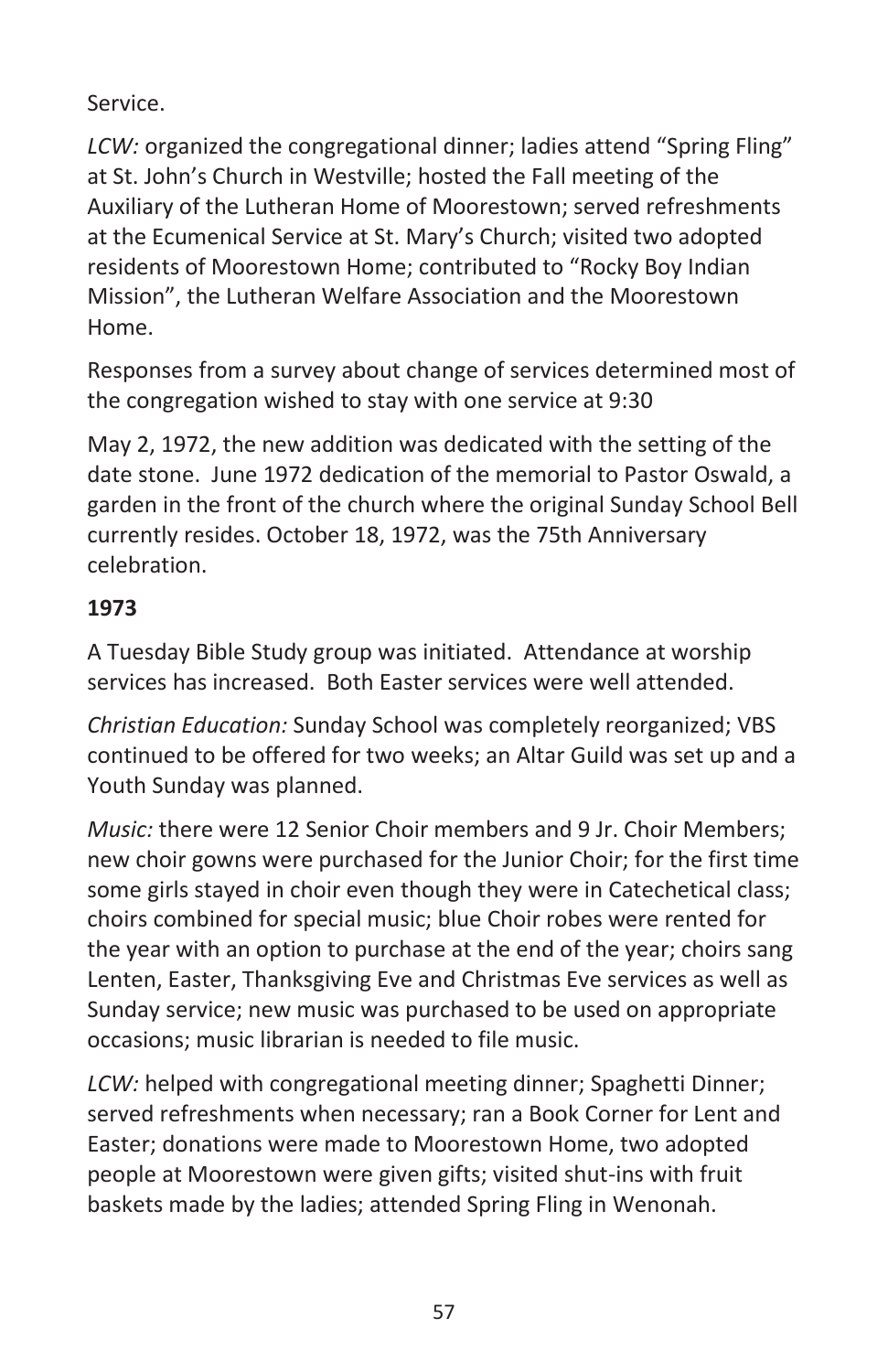# **1974**

*Property:* completed church basement renovation (meeting room, choir room, kitchen, study); stained glass windows were re-leaded; lower level and church were completely air conditioned; parsonage has had decorative iron railings added; furniture ordered for lounge/ meeting area and Pastor's study; Monroe Township Board of Education has rented our Education Building for a year.

*Worship and Music*: our long-time organist has retired and a new one hired, Janice Smith, beginning October, 1974. We hope she will be with us for a long rewarding relationship; choir has a closet in the small room of the Sanctuary for robes, this area will be the robbing room; we continue to have a Junior and Senior Choir; both choirs presented the cantata "Prince of Peace" at morning worship the Sunday before Christmas, extra rehearsals on Saturdays helped make the cantata successful; a used piano was purchased for the choir room in the lower level of the church.

*Evangelism:* each member of the congregation was given a fish pin to wear to show evidence of his/her Faith and Christian Witness.

*LCW:* helped prepare the congregational dinner; attended the Spring Fling at St. Stephens in Woodbury; donated to the Moorestown home, Rocky Boy Mission and gave gifts to the two adopted adults at Moorestown.

*Christian Education:* The rental of the Education Building to the school board has caused some problems; VBS held the last two weeks of August with 93 enrolled; course of study was "God's People Today"; Bible discussion group studied the Heroines of the Old Testament.

#### **1975**

Nursery was provided during church service. It was in the basement of the Education Building.

*Property*: the church basement now has all of the furniture installed; room divider separating the lounge from the conference room was installed as well as a blackboard; pastor's office now has two stuffed chairs and a new desk chair; larger stainless steel sink was put in the kitchen; privacy dividers were installed in the bathrooms and mirrors were hung on the doors; towel dispensers were installed in the bathrooms; two electric hand dryers were installed in the Education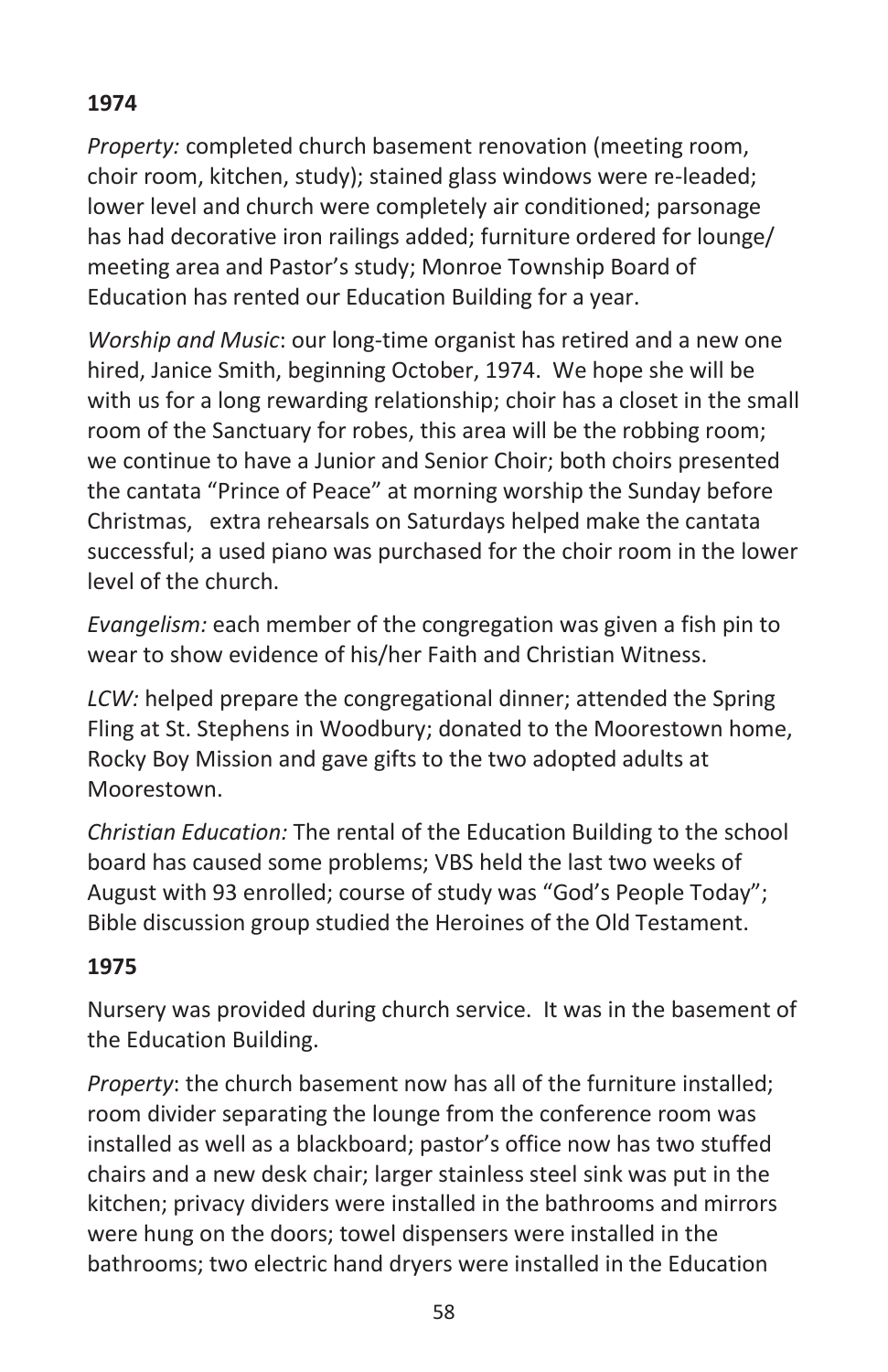Building bathrooms; sign was placed along the Black Horse Pike with "Last Lutheran Church…". The big project was the Parsonage renovation: all new windows were installed; old molding was removed; the walls in the living room, dining room, kitchen and bedrooms were paneled; the bathrooms were paneled, tiled, fixtures replaced and new vanity sinks installed; additional cabinets were installed in the kitchen; foyer was papered and painted; electricity was updated with additional outlets and new bedroom lights.

*Worship and Music:* there were three choirs, Senior, Junior and Angelus. Junior choir sang the fourth Sunday of the month and were singing two part music; they joined the Senior choir in the choir loft to help lead the service, which makes it a bit crowded; we will need more room, seating for 20; Senior Choir, grade 9 and up, led the weekly services; with an organist willing to put in extra hours of practice without complaint, there was a noticeable difference in the music presented by the choir; a rewarding experience this year was the Ecumenical Choirs (St. Mary's, Cross Keys Methodist and St. John's) presentation of Peterson's Christmas Cantata, "Love Transcending" at St. Johns for which our organist accompanied; Junior Choir members, 9 and Senior Choir members 14.

*LCW:* began year assisting with Congregational dinner; pillows were made for the meeting room/lounge in the church; a good clothing exchange program was initiated; contributions were made to Moorestown Home, VBS, and Rocky Boy Mission; Easter baskets and Christmas planters were given to residents at Moorestown Home who have ties with the church; sixteen pounds of soap chips were made into packets and sent to Lutheran World Relief; contributed clothing for use by patients at Ancora; attended Spring Fling at St. James in Pitman.

## **1976**

The history of our church was included in the first edition of a History of Monroe Township published by the Historical Society.

*Property:* Church: A lightening rod system has been installed; church was struck by lightening causing damage to the sound system and organ; new vacuum cleaner was purchased as well as a self contained public address system; the roof at the back of the church was repaired and the frames of the Church windows repainted.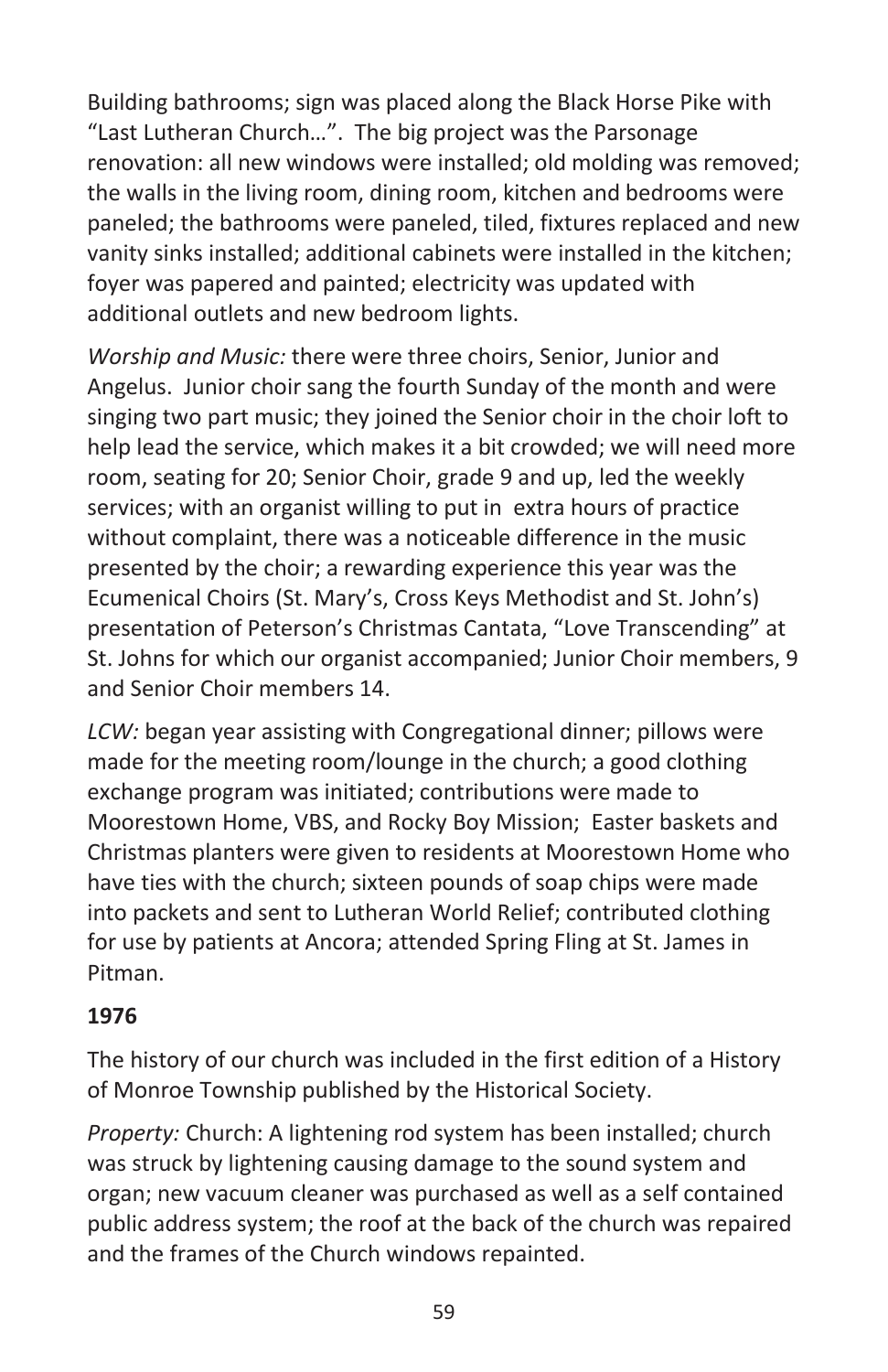Education Building: half of the roof was re-shingled; Inside was repainted and the woodwork refinished; outside and inside lights were installed in the garage at the parsonage.

*Worship and Music:* The Sunday Communion service the first Sunday of the month has grown that we will need to add another service next year; youth ushers were introduced into the service; choirs continued their hard work as evidenced by the anthems that are enjoyed by our congregation.

*LCW:* made drapes for the big windows of the foyer of the Education Building; our LCW hosted the Spring Fling at St. Stephen's since our Education Building was being used by the school; packed and sent seventeen pounds of soap to Lutheran Relief; sold homemade articles at June Day at the Moorestown Home; served lunch at the Pastors' workshop held at St. John's; at Christmas we made and delivered fruit baskets to our members and friends a Moorestown Home and gave gifts to our shut-ins; sent contribution to Rocky Boy Mission.

*Sunday School:* went with a new program geared to a more open and flexible classroom; mission project was contributing to the "Hope for Hungry" a program of the Christian Children's Fund; upper grades took a trip to the Vineland State School and distribute gifts collected during Advent; Strawberry Festival was sponsored by the Sunday School staff; Sunday School picnic went well; VBS was changed to one week and we had 77 children in attendance.

*A Youth Fellowship Group:* a new group was formed; they visited Brooklyn Methodist Church for an evening of Blue Grass Gospel music; helped decorate the Christmas tree; made gifts for shut-ins and joined the Catechetical classes to carol to shut-ins.

*The Adult discussion groups:* used a book called "Living the Adventure"; Bible study group progressed through the stories of Creation, the Patriarchs, the stay in Egypt, the Exodus and wandering in the wilderness for 40 years; completed the Book of Joshua and the return to the "Promised Land"; sewed cancer dressings for the American Cancer Society; through Christian Children's Fund we adopted a 12 year old Oklahoma Indian boy whom we support monthly.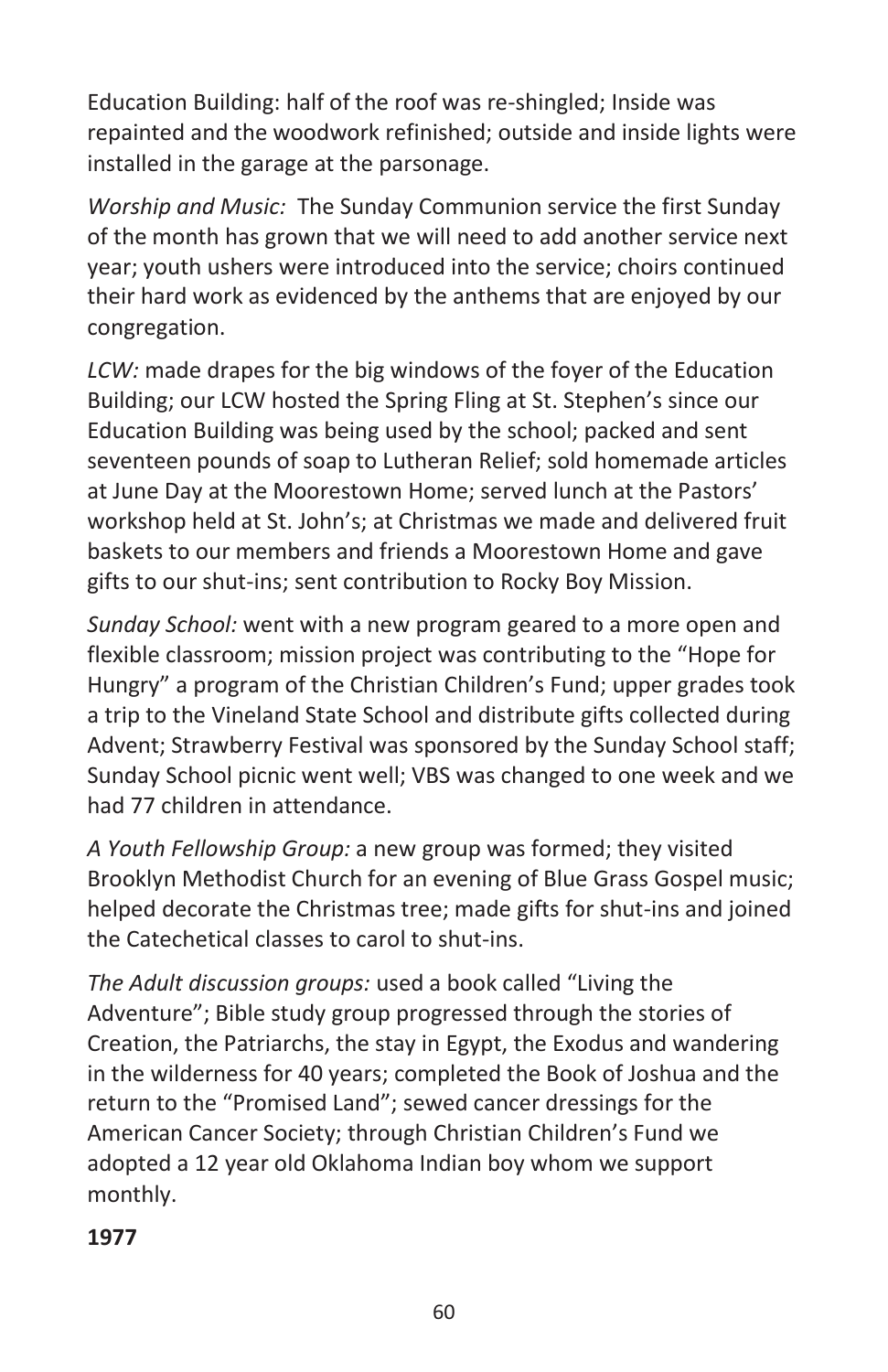*Property: Parsonage*: A new hot water heater was installed as well as an air conditioner; lights were installed in the garage; buildings were repaired and painted. *Church*: sign facing Main Street was painted and carpeting in the upstairs of the church was steam cleaned. *Education Building:* floor of stage refinished; tile floors in lower level stripped, cleaned and re-waxed; nursery classroom was painted and decorated. *Grounds:* parking lot was blacktopped in front of the building and new sign was approved.

*Worship and Music:* Continued growth brought about the decision to continue with the 11:15 service on Communion Sundays; youth ushers became a vital part of the service. *Choir:* Angelus, Junior and Senior choirs continue to serve faithfully; Senior choir and St. Mary's joined in the 80th Anniversary celebration singing "Now Thank We All Our God" with three trumpets and a trombone and after our service went to St. Mary's 12:00 Mass and presented the anthem there also; other anthems included finger cymbals, tambourine, drum, flute, clarinet and hand clapping by choirs and congregation.

*LCW*: helped with congregational dinner; took Christmas decorations down; served coffee and cake for Southwestern District Meeting; attended Spring Fling at Bethany Lutheran Church, Gloucester; participated in June Day at Moorestown Home; helped make decorations for the 80th Anniversary celebration; served at Retired Teachers Christmas Tea; delivered gifts to shut-ins and Lutheran Home; sent contribution to Rocky Boy Mission.

*Christian Education*: VBS was held in July with 49 children; Youth Fellowship is in it's second year; fifteen youth attended the Youth Convention in Atlantic City; held two hoagie sales and a flea market to help pay for convention; they designed, built and entered a float in the Williamstown Halloween Parade, taking first place -"80 Years of Kolacka".

#### **1978**

*Property:* new back door was installed in the parsonage; *Education Building:* storm door was installed on the nursery entrance; one dozen small folding chairs were purchased for Sunday School; two dozen small wooden chairs were repaired; exterior trim over the main entrance was repainted. *Grounds*: Parking slots were striped in the Education Parking Lot; As deterrent against thru-way traffic, new posts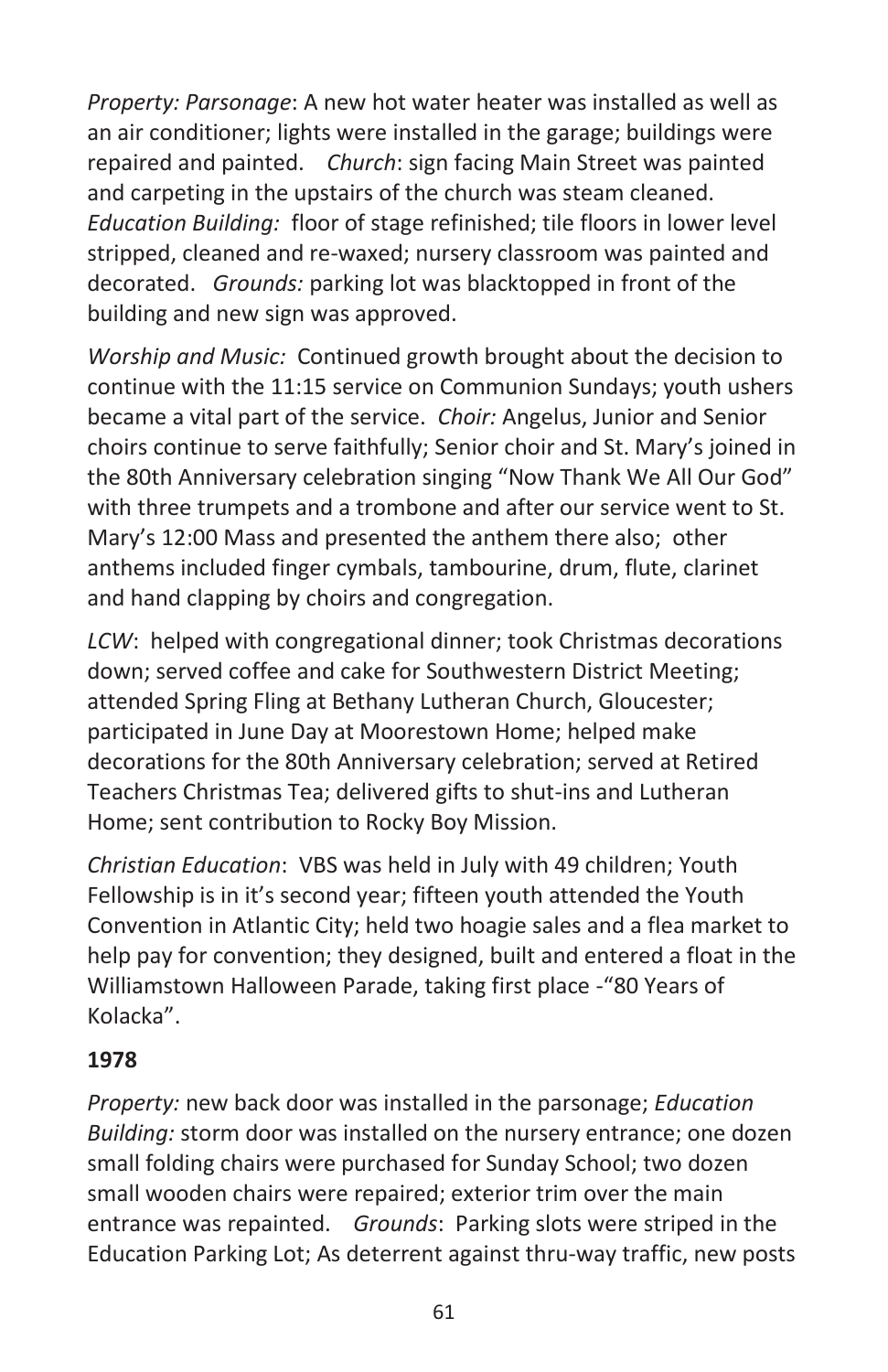and a chain was installed across the driveway between the church and parsonage.

*Worship and Music*: The music program consisted of an Angelus, Junior and Senior choir: two services were started the first Sunday of each month to accommodate large attendance; our choirs provided music at Vespers at the Moorestown Home, Confirmation Service, Lenten Services and this year singing at St. James, Folsom; we also had members sing duets and play clarinet, guitar and bells with our choirs.

*LCW:* packed 25 cartons of soap; gave birthday and Christmas gifts to the shut-ins; made fruit baskets and distributed them; donations sent to Rocky Boy India Mission and Moorestown Home; sorted, packed and distributed food collected Harvest Home Sunday for the needy.

*Christian Education*: all classes now meet for a group opening at the beginning of Sunday School; the 5th and 6th grade requirements were modified; average attendance was 64; in addition to studying the Bible the Bible Study group works on cancer pads and sponsors a boy through Christian Children's Fund; maintains a continuous prayer list; VBS had 48 students enrolled.

*Youth fellowship:* was disbanded due to lack of leadership

*Evangelism*: a brochure was printed describing St. John's, its services and organizations. This brochure is to be distributed throughout some of the new developments in our community. An evangelism committee was formed.

#### **1979**

A Reformation "fill-a-pew" Sunday was begun; two services continued first Sunday of the month; two services on Palm and Easter Sunday has continued; Altar Guild continued to take care of the Vestment changes, candelabra's, communion glasses, setting out communion cards, etc.; a special Yule Tide decorating and un-decorating Committee was formed; nursery during services still available, but underused. The Bible Study Group continues to meet and make cancer dressings and sponsor an Indian boy in Oklahoma.

Choirs: Angelus, Junior (13)and Senior (12) choirs still active; anthems are chosen based on the liturgical season or special theme for worship.

*Sunday School*: Strawberry Festival, hoagie sale and flea market were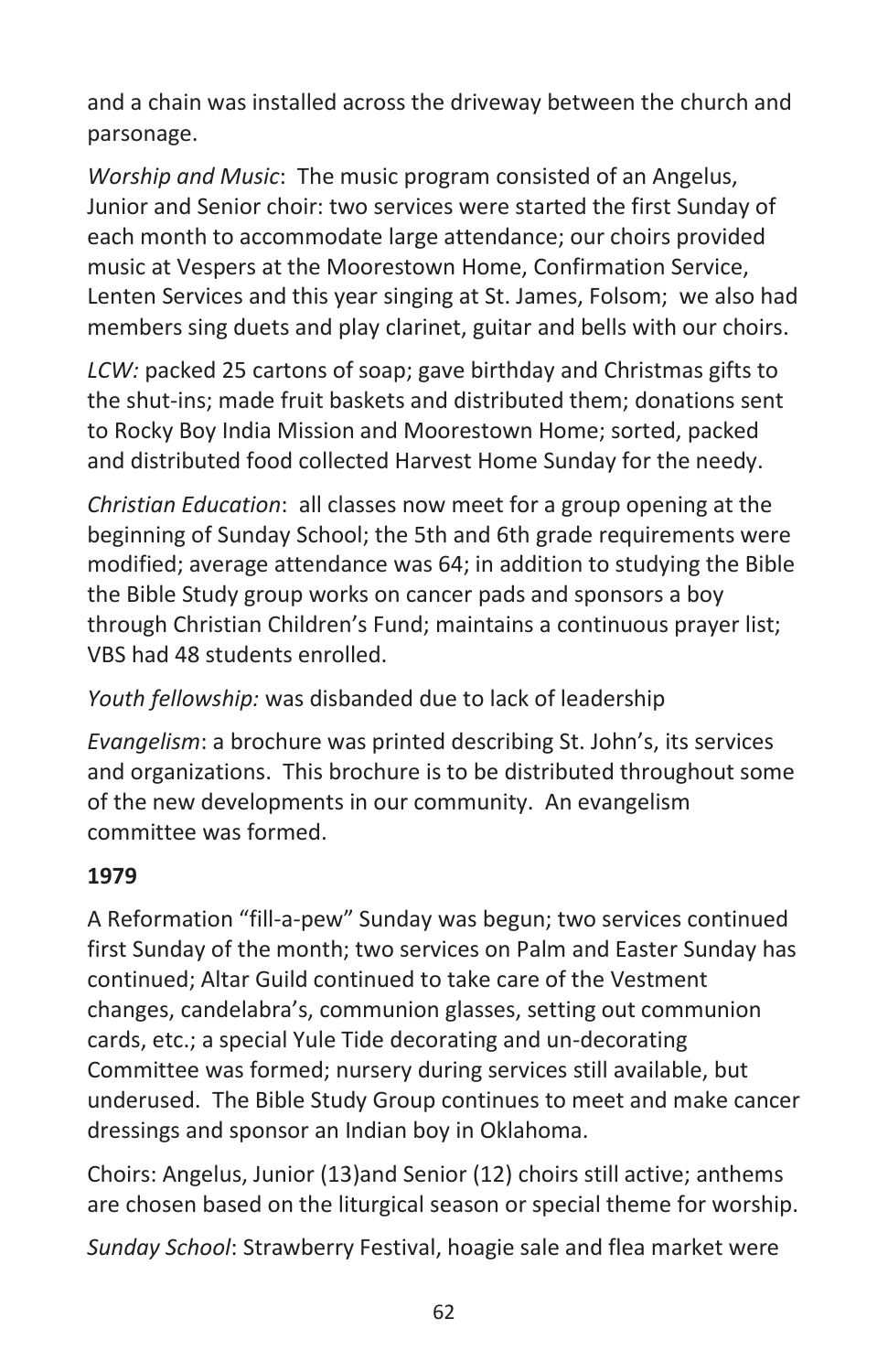held; held an egg hunt and an Easter Program was presented; due to lack of interest the seventh grade Sunday School class was disbanded; Church picnic was successful; VBS was held in July. With no registration fee this year and attendance rocketed to 104.

*LCW:* provided coffee, tea, rolls and homemade cakes and helped at the Congregational Dinner; sent 34 pounds of quilts and lap robes to Lutheran World Relief; attended the Spring Fling at St. Stephen's, Woodbury; gave donation to Moorestown Home for June Day; contributed to Rocky Boy Mission.

## **1980**

The congregation sent Pastor and his wife to Germany for two weeks, funding was through special fundraisers; Fill-a-pew Sunday is becoming a tradition; members' addresses and family information was updated; visitors who attend the church are now sent Thank You notes; welcome letter was updated and mailed to new families in the area; the church picnic and Strawberry Festival was held; Catechetical Class went on a retreat to Lums' Pond State Park.

*Sunday School*: average Sunday School enrollment is 76; an Easter program "The Life of Christ from Birth to Resurrection" was held during Sunday School; a Christmas program, "Celebrate the Gift" was presented during Sunday School; VBS was held for one week in July and had an attendance of 77.

*Choir:* choirs again grew in numbers, as well as experience and devotion; Junior (15), Senior (14); Angelus choir sang in April; the Senior Choir presented the cantata "The Music of Christmas" with many extra rehearsals.

*LCW*: helped with congregational dinner; sent 261 pounds of soap and 32 pounds of quilts to Lutheran World Relief; attended the Spring Fling at St. James, Pitman; cleaned 60 quarts of strawberries; sent \$25 to Moorestown Home for June Fair; took fruit, writing paper, stamps to our members at Moorestown Home; sent \$25 to Rocky Boy Mission; visited shut-ins, offered the Advent Book Corner.

#### **1981**

A new tradition began allowing 7th and 8th graders to take communion after instruction; 5th and 6th graders are taking the same instruction so they may also take communion; Catechetical Class spent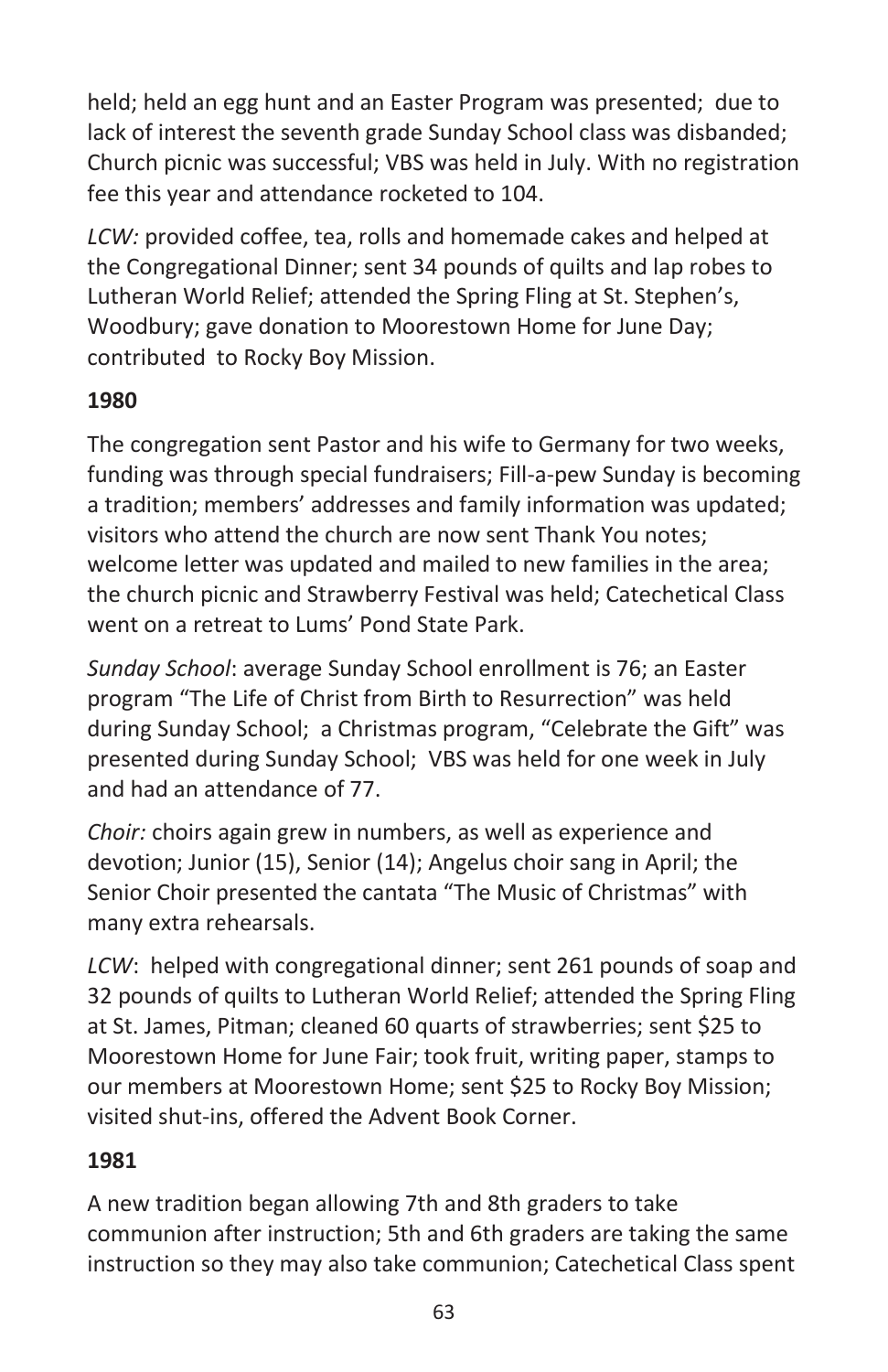weekend at Lums' Pond State Park; 42 new people joined the church during this year; two services the first Sunday of the month continued; there were 205 people at the first service and 70 at the second service for "Fill a Pew Sunday"; new speaker system was installed in the lounge downstairs for when the sanctuary is filled, children are restless or for latecomers.

*Choirs*: Junior Choir (17) acquired new red cassocks with white squared necked cassocks; Senior Choir ( 17) will soon have new robes, kits for gowns and scapulars have been delivered and new crosses donated.

*Educational Ministry:* Average Sunday School attendance 77; Sunday School Recognition was followed by the Strawberry Festival; there was a church picnic at Kandle Lake; VBS was held in July with 60 children in attendance; our Bible Study Group continued to meet and make cancer dressings, plus support an Indian boy.

*Property*: new dropped ceiling in the upstairs area of the Education Building; new wiring and lights were installed; the ceiling was plastered and painted in the entrance area.

*LCW:* helped with the congregational dinner; book marks were made for the choir and for all the hymnals; attended Spring Fling; donation was given toward the children's choir gowns; donations sent to Moorestown Home and Rocky Boy Mission.

#### **1982**

*Choir:* Senior Choir (11) and Junior Choir (10); Senior Choir received new wine colored robes with white scapulars made by church members; choirs provided special music for the 85th Anniversary week celebration.

*Worship*: the first Sunday of the year found the church using the Athanasian Creed instead of the Nicene Creed; weekly Lenten Services were offered; 11:15 service was terminated for the summer; the 85th was kicked off with a banquet; there was a ecumenical service the week of our 85th as well as Thanksgiving Eve.

*Education Ministry:* Sunday School recognition was held followed by the Strawberry Festival with music by "Hammonton Bicentennial Band; Church picnic was at Kandle Lake; VBS was held in July, no registration fee with 75 children; Bible Study Group continued to meet.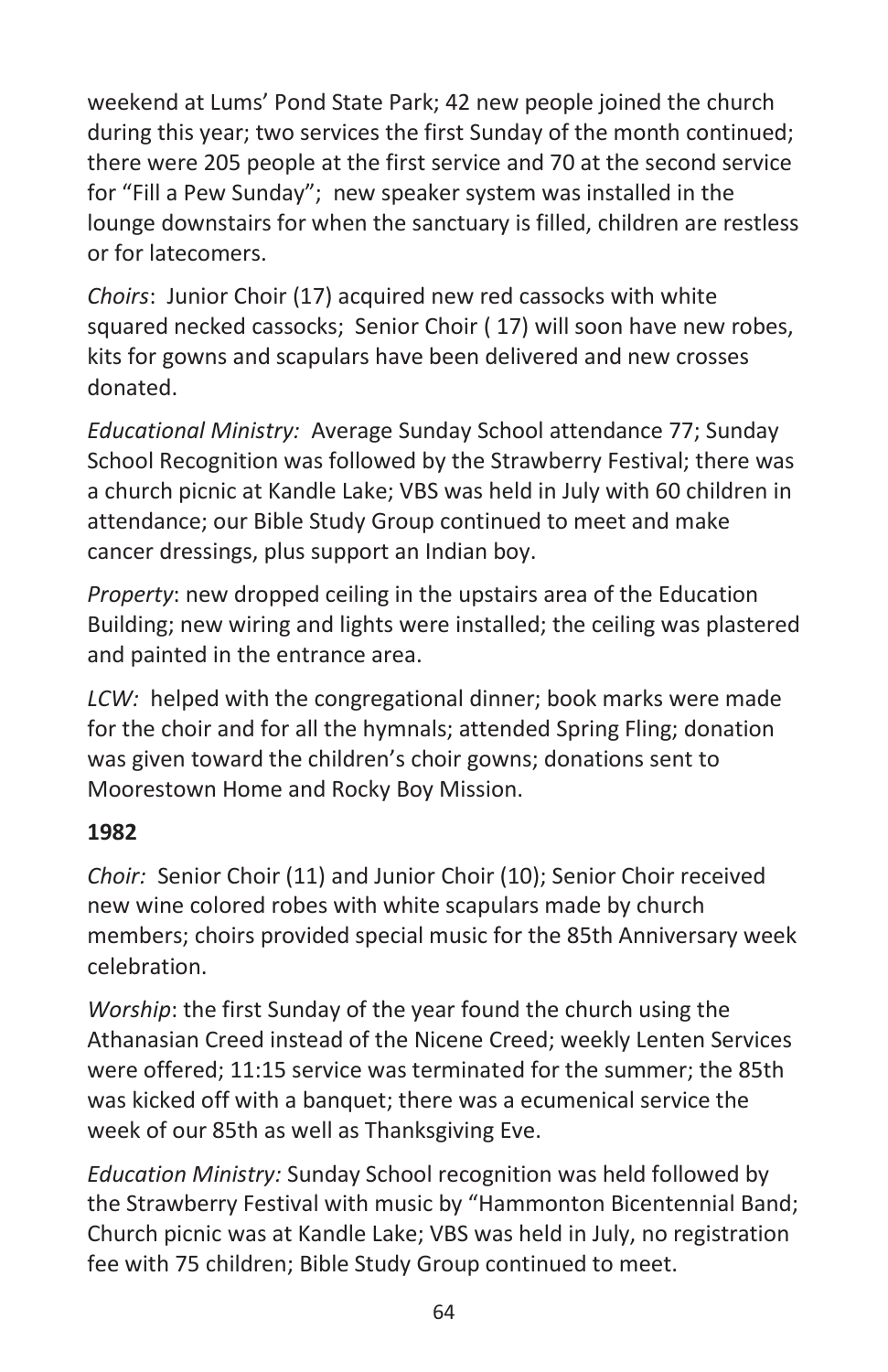*Social Ministry:* a sewing circle was formed making lap robes and advent calendars for shut-ins; a small group of women have been visiting shut-ins; went on trip to Lutheran Center and Glenn Ford for lunch and tour; visited Brigantine National Wildlife Reserve for lunch and shopping at Smithville.

*Property*: new drapes and stage curtains were installed in the Education Building made by members of the congregation; only minor repairs were done.

*LCW*: helped with congregational dinner; attended Spring Fling at Turnersville Lutheran Church; made stars, angels and other ornaments for the Christmas tree; helped with the Strawberry Festival; gave a donation to June Day at Moorestown Home; served lunch for a funeral; helped mark and wrap toys for the township nurse to give to needy children for Christmas; gave angels and fruit baskets to shut-ins.

Easter Sunrise Services were begun on the lawn by the Black Horse Pike; a Christmas Bazaar was begun; the number of congregational fellowship dinners a year was increased; installed a chair lift in the church; first ecumenical service with St. Mary's Roman Catholic Church.

## **1983**

Celebrated Martin Luther's 500th birthday and the "Goodtimers" were organized.

*Choir:* numbers were down this year Junior Choir (7), Senior Choir (10); a new filing system was put into place; presented a special anthem at the combined ecumenical Thanksgiving Eve Service at St. John's; Christmas caroling at Pennsylvania Hospital.

*Worship*: second service on communion Sunday continues; Lenten Services were offer; fifth graders were instructed on the meaning of communion; lighter attendance for "Fill a Pew" Sunday as well as Thanksgiving service.

*Education Ministry*: Christmas Program was "The Gift of Love"; VBS was held in July with 85 in attendance with no charge; the church picnic was at Kandle Lake; Bible Study group continued to meet, made cancer dressings, sponsored an Indian boy in Oklahoma and sent contributions to Rough Edge Farm; the Youth Fellowship started up again.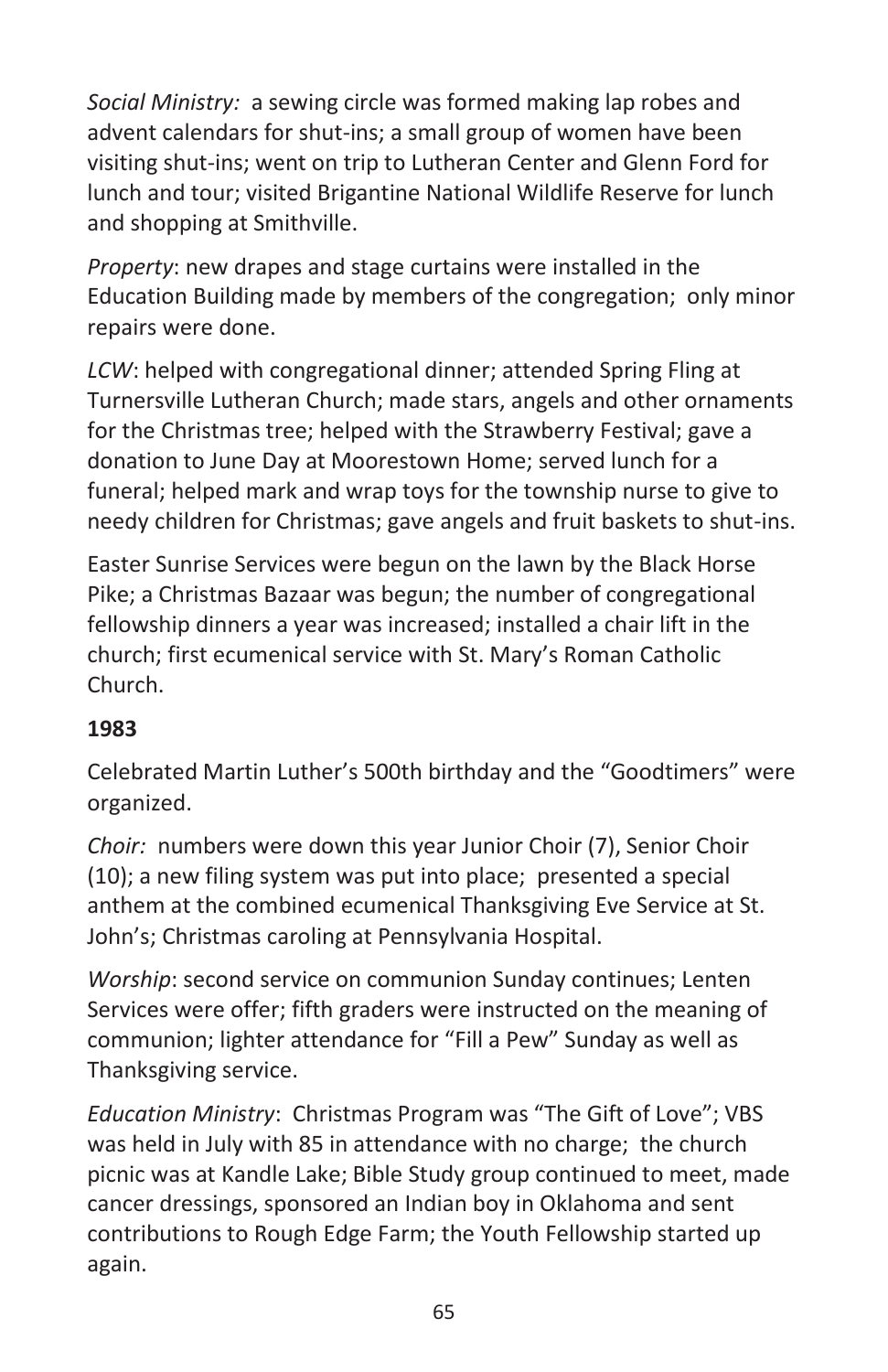*Property:* new roof was installed on the Education Building; exterior woodwork was covered with aluminum; carpet was installed in the nursery; outside windows of the Educational Building were also painted and broken glass replaced; heating system in the church was repaired.

*LCW*: helped un-trim the Christmas tree, put away the decorations; donations were given to Lutheran Auxiliary and the Lutheran Seminary; helped serve lunch for ministerium meeting at First Methodist Church; old hymnals were repaired and new ribbons were added; helped with the congregational dinner; attended "Spring Fling" at Gloucester City Lutheran Church; donated to June Day at Moorestown Home; cleaned berries for the Strawberry Festival; made squares for afghans which were donated to Lutheran World Relief; baskets were made for the needy on Harvest Home Sunday; gifts were made and delivered to our shut-ins and members a Moorestown Home.

#### **1984**

*Property:* Our cemetery sign was repainted; a "coming events" sign was installed facing the Black Horse Pike; the "Last Lutheran Church" sign was repainted; Good News Bibles were replaced in the pews; concrete walk was poured along the side of the church; storm windows and new rear entry door were installed in the nursery room in the Education Building; the Good Shepherd window was lighted; a speaker system and clock was installed in the nursery; "greeters became a familiar sight in the narthex of the church; we began two church services every Sunday in October.

## **1985**

The congregation voted to hold a mortgage for Pastor and Linda Phillips so they would be able to purchase their own house.

*Social Ministry Committee*: sponsored trips to Longwood Gardens for Easter and Christmas and also to Wheaton Village.

*Property*: The interior of the church was repainted; carpeting was installed in the lower level of the Education building in the center room and hall; former parsonage was designated as the Education Building annex and used by the Youth Group and the Sunday School to provide much needed space; new roof installed on the church; the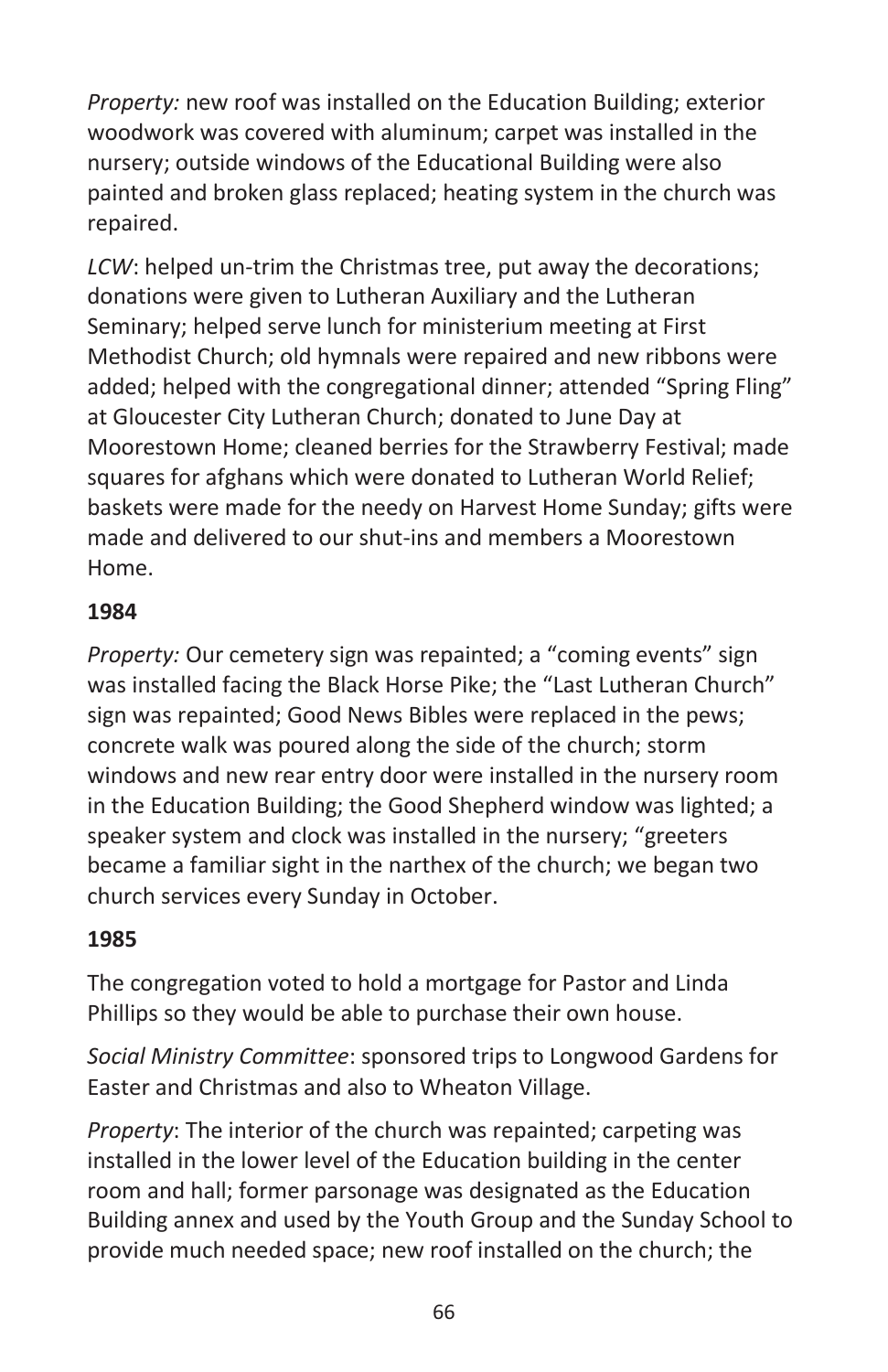parking lot re-striped; 48 new child size chairs purchased for Sunday School; office set up for Sunday School Superintendent on the side of the stage; mail slot installed in front door of church; cemetery sign reerected after being blown down; a new roof was installed on the church; additional rain gutter was installed on Education Building; a light over the pulpit was installed on a separate circuit.

*Choir:* Junior (5)and Senior Choirs (6); used two part anthems because we lack male voices; on some Sunday's Senior Choir sings at both services; Junior choir sings at 11:00 service but leave early for Sunday School; provided anthems at all three services Easter Sunday; provided music for the 7:30 service Christmas Eve.

*Worship and Music:* Christmas services 7:30 (250) and 11:00 (131); total of 471 people attended three Easter services 6:30 am (129), 9:30 am (187) and 11:00 am (155).

*LCW:* sponsored a bus trip to Reading, PA; helped with the congregational dinner; served donuts and coffee at Fastnacht Social; acolyte robes were washed and repaired; Easter lilies were delivered to shut-ins; helped with Strawberry Festival cleaning strawberries, baking cakes and serving; made five layettes which were taken to the LCW convention for Lutheran World Relief; kitchen area in the lower level of the church was cleaned and straightened; had a table of homemade candy and gifts at the Craft Bazaar; crafts and books sold in Advent Book Corner; helped decorate the Christmas tree and the church, then took decorations down; baskets were made and filled with flowers and given to shut-ins for Christmas.

*Education Ministry*: eight classes and youth group; Church picnic held in July at Kandle Lake.

*Youth Group*: met every Sunday at 11:00 am in Education Building annex; activities included: skating, decorating eggs for the Sunday School Easter egg hunt; supplying refreshments between services Easter Sunday. Service: flea market and table at Christmas Bazaar; helped decorate church for Christmas; restriped lines in parking lot.

*VBS*: Held one week in July 9:00 am to 12:00pm; no registration fee charged

Bible Study Group: met Wednesday morning; made cancer dressings as they studied the Bible; sponsored an Indian Boy in Oklahoma;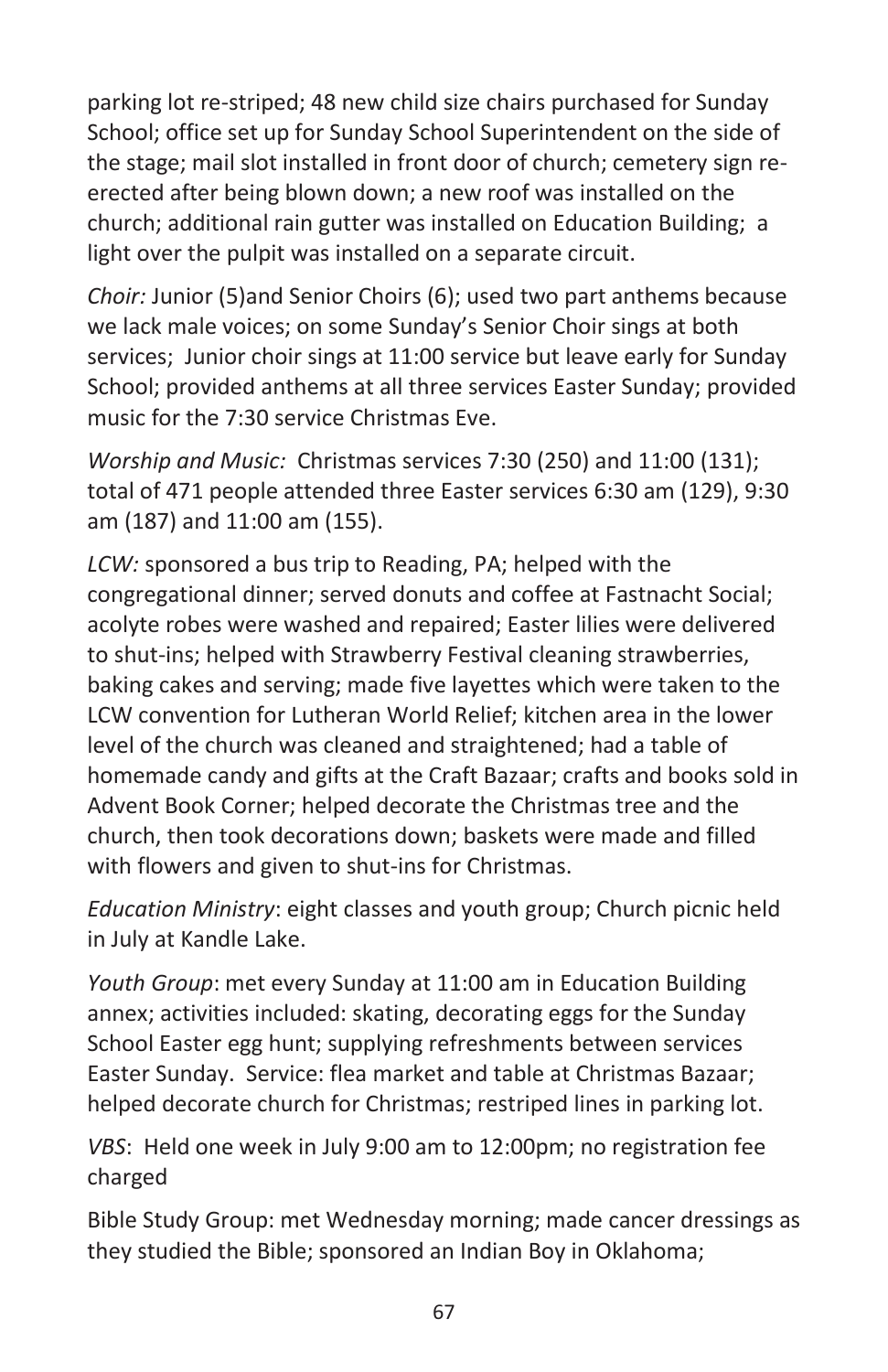#### **1986**

*Cemetery*: The Veterans Council of Monroe Township installed a flag pole and memorial in our cemetery honoring veterans of all faiths.

*Property*: a new heating system was installed in the church; new hymnal racks were installed to accommodate the Bibles and hymnals; the church steeple was repainted; installation of phone in lower level of church; installation of door between kitchen and dining room area in the annex for Sunday School room.

LCW: helped with the congregational dinner; made homemade donuts for the Fastnacht Social; cleaned drapes in the Educational Building; purchased stainless steel flatware for the kitchen; four quilts and for afghans were completed and mailed to Lutheran World Relief; twenty school kits were made and sent; cakes were made to serve at the congregational dinner in the spring; cleaned strawberries, baked cakes and served at Strawberry Festival; made hanging decorations for Christmas and shut-ins; had a table at the Craft Show providing handmade gifts and homemade candies; helped to decorate tree and church for Christmas; the "coffee hour" was instituted to be held between services in the lower level of the church.

*Worship and Music*: World Hunger jar in narthex of church; response for ushers, greeters, altar guild and music was super; three services were offered Christmas Eve.

*Educational Ministry:* Christmas program was held in church during the 11:00 am service; Church picnic held in July at Kandle Lake;

*Youth Group:* met during 11:00 Sunday School hour; activities: visit to McDonald's; decorating eggs for Sunday School Easter egg hunt; provided refreshments between services Easter Sunday; visit to Philadelphia at Christmas time; sold pretzels at Christmas Bazaar; helped with VBS.

*VBS*: held a week in July in the morning; no registration fee.

*Bible Study*: continues to make cancer dressings; sponsor an Indian boy in Oklahoma.

*Early Communion Class*: Maundy Thursday, eleven children joined the congregation at the altar rail for their First Communion. Four weeks of instruction preceded this joyful celebration.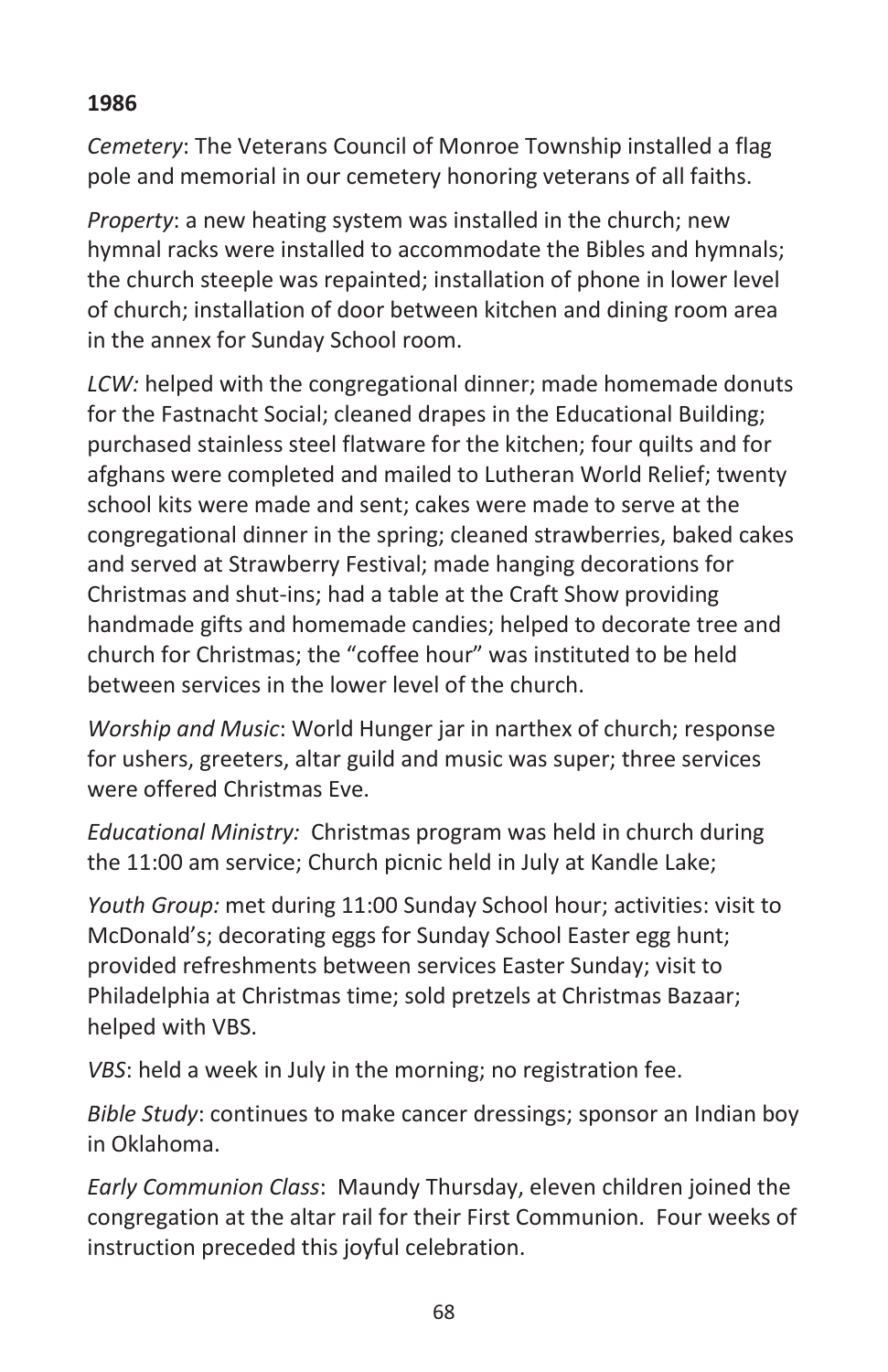*Stewardship:* mission to create more opportunities to grow in Christian Faith; began a coffee hour with goodies between services in lower level of church; a valuable tool distributed last year, "Time and Talent" will help identify various areas of involvement and recruitment.

## **1987**

*Social Ministry*: our newest initiative, a food drive, was a huge success. The amount of food and monetary donations was astonishing. Food baskets were made and delivered to those families in need over the Thanksgiving and Christmas holidays.

*Worship and Music:* the World Hunger jar continues; the establishment of a prayer chain is a comfort to many; the time and talent surveys brought forth a harvest of people willing to serve on projects/committees; the response for holiday decorating was so large the task was completed in about an hour and a half; the response for ushers and greeters was fantastic; the Easter and Christmas programs were a huge success being held at the 11:00 am service.

*Choir:* Junior Choir (8) and Senior Choir (10); even with our ups and downs we were consistent in providing special music for our services; special music was also provided by flute solos, trumpet trios and solos; guitar music and a fantastic bass voice; Angelus Choir did a fantastic presentation on Music Sunday.

*Lutheran Church Women*: helped with the congregational dinner; Fastnacht Social; a luncheon for Pastor's 25th Anniversary in the ministry and at our church; we hosted the spring fling; we prepared a luncheon for Pastors and church workers who held a seminar in our Educational Building; we cleaned strawberries, baked cakes and served at the annual Strawberry Festival; helped make the 90th banner for the Anniversary Celebration; we held a Christmas Craft Fair; served coffee and donuts at the Ecumenical Thanksgiving Eve Service; a small coffee urn was purchased to make serving coffee at coffee hour between services in the lower level of the church easier; two school uniform kits were purchased and completed to be sent to Lutheran World Relief; cookies were delivered to shut-ins.

*Educational Ministry:* Sunday School attendance was great; classes participated in some worship services, presented songs and skits; a special project was a hat, scarf and mitten tree; items collected went to Sioux Indian Reservation in South Dakota; *Youth Group* met in annex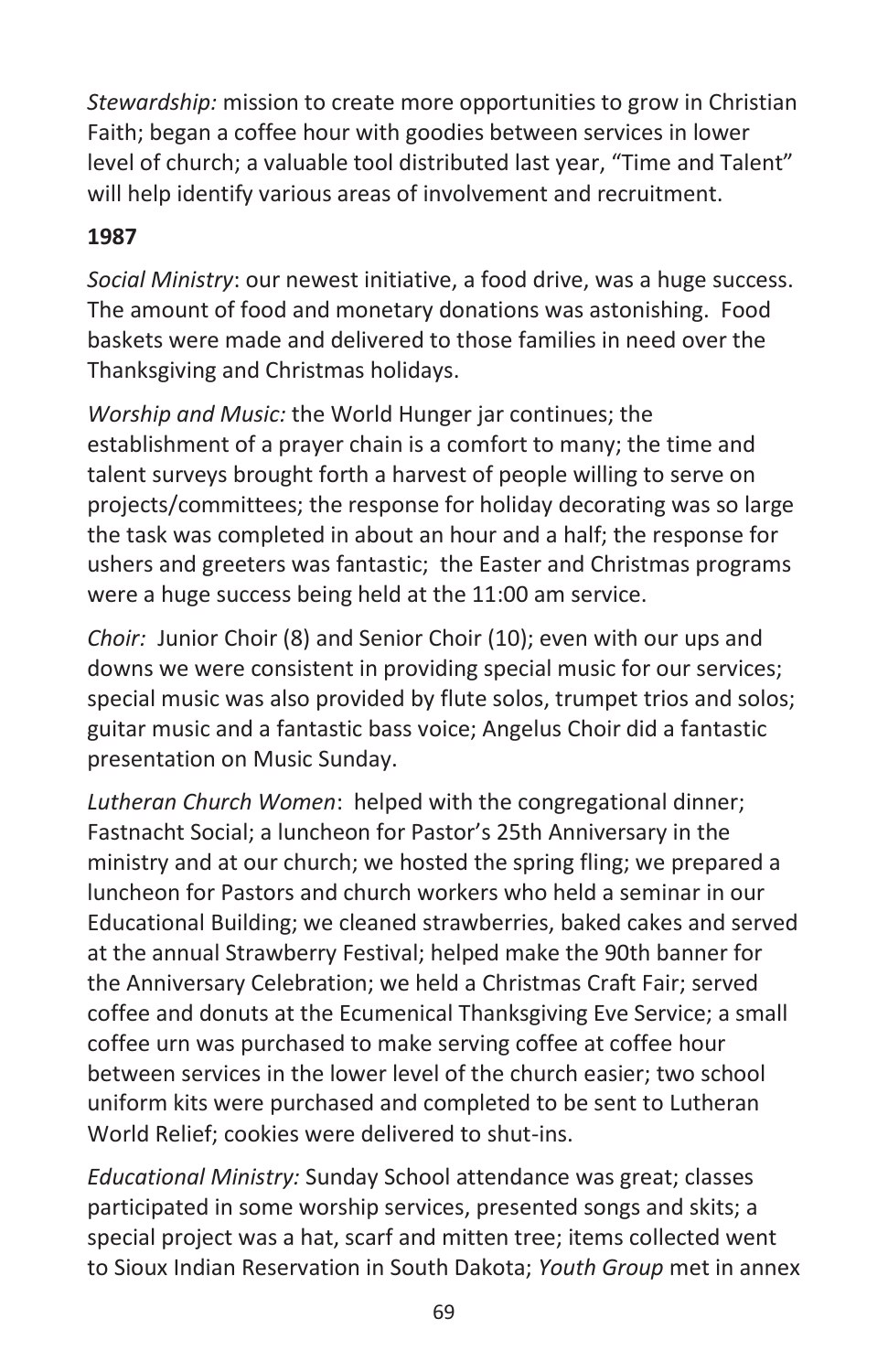of Education Building with 14 youth attending; activities were Easter Sunday donuts and coffee between services; tubing during the summer; annual visit to Philadelphia at Christmas time; first Sunday of the month fellowship at McDonald's and breakfast. *VBS* was held for a week in July with no registration fee, 84 children attended. Bible Study group continues to meet on Wednesday mornings.

*Stewardship:* "One in Mission" project was started midway through the year; the Annual Time and Talent survey was conducted on Stewardship Sunday; sponsored an Advent afternoon with singing, crafts and refreshments; cookie exchange was fantastic with no two cookie batches alike.

*Early Communion:* This program continues with younger children taking four weeks of instruction before joining their families at the altar rail.

Our 90th Anniversary was celebrated.

*Property*: A chair lift was installed.

#### **1988**

The first annual yard sale was held.

*Property*: parking lot lights were installed; kitchen in the education building was renovated including a new floor, ceiling, sinks and refrigerator; bathrooms were painted; closed circuit TV was installed in the nursery; a water cooler was installed in the lower level of the church; chair and table carts were purchased; crash bars and emergency exit lighting were installed in the Education Building; second story rooms in the annex (former parsonage) were prepared for Sunday School classroom use.

#### **1989**

*Stewardship*: involved in: One in Mission appeal; Church directory preparation; Time and Abilities questionnaire; Third Annual Advent Afternoon of activities; refreshments between services; offering envelope distribution; computer purchase.

*Social Ministry*: Strawberry Festival successful with music by the Brass Company; Fall Flea Market with rented space and tables of our congregation, Youth Group sold soft pretzels; plea for clothing for Hurricane Hugo Victims, clothing sent to Puerto Rico; food baskets for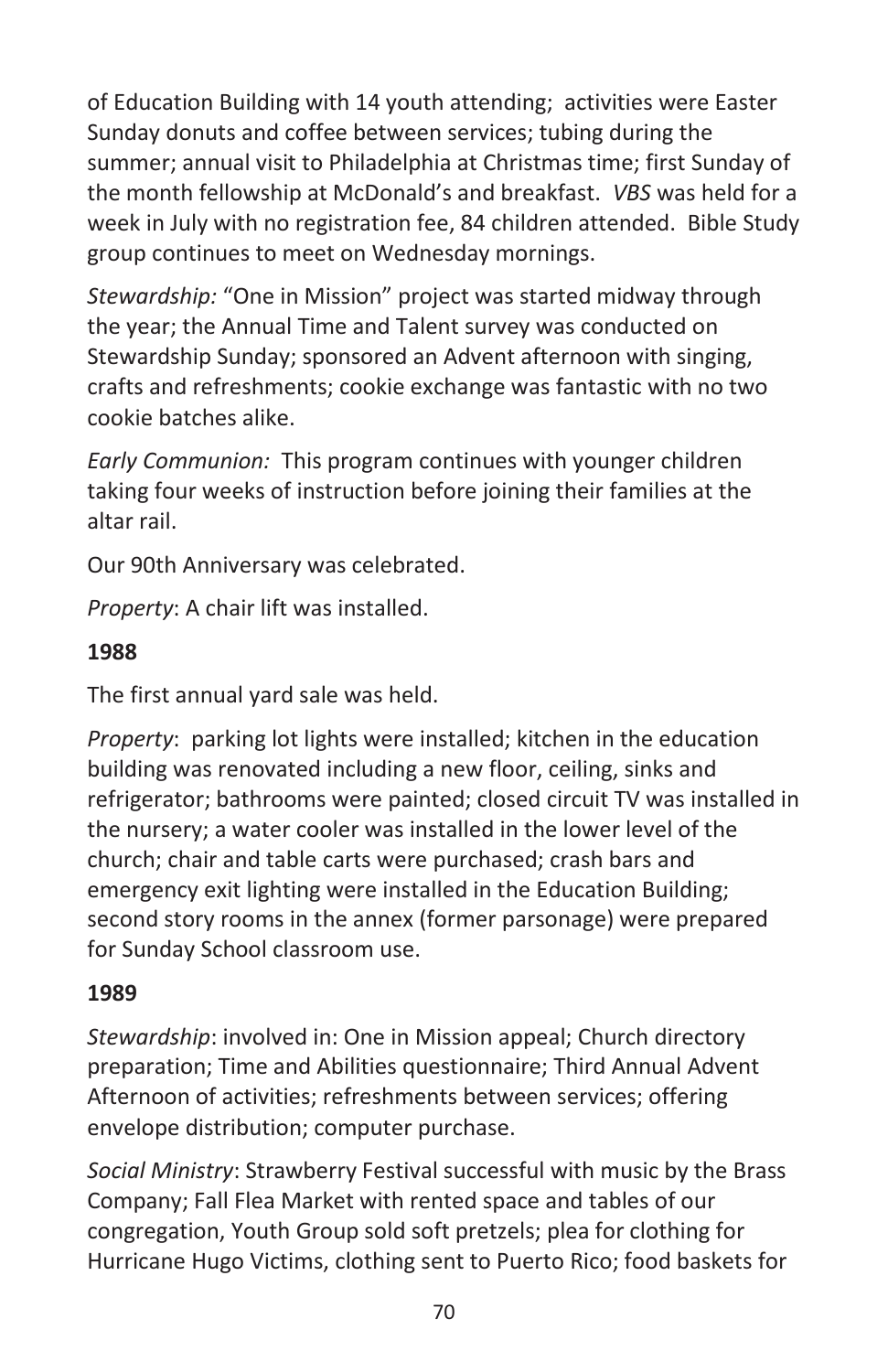families in need Thanksgiving and Christmas; collection for Lutheran World Hunger.

*Evangelism*: bookmarks placed in card rack on pews for prayer concerns and special needs, given to usher; video tapes of Baptism were given to parents of 28 baptized children; \$100 Savings bonds presented to graduating seniors from our congregation; one dozen Bibles were purchased to be used a Pastor's discretion.

*Property*: refinished the floor in Education Building (upstairs); Fixed downspouts and drains around Education Building; three large trees removed; two new front doors and "crash bars" installed in Education Building and also rear door of church.

*WELCA*: packed old dishes from kitchen into sets of six and offered to congregation; put flowers In church for Easter; April new name was adopted "Women of the Evangelical Lutheran Church of America"; new curtains were made and hung in the kitchen of the Education Building; cleaned strawberries and helped out at Strawberry Festival; attended Southwestern Cluster meeting in Vineland; sent four layettes to Rocky Boy; sent clothes to Puerto Rico; served coffee and donuts after the Thanksgiving Eve Service; sent 10 boxes of clothing to Rocky Boy; sold hot dogs, cupcakes, donuts, coffee and soda at the Annual Craft Show; packed 10 tins of cookies and delivered them to shut-ins.

*Education*: Sunday School classes continued taking turns presenting songs, verses or something they learned at the 11:00 am service on the fourth Sunday; ended the year with a very nice program by the children; Sunday School classes presented at Christmas Program in church as part of the 11:00 service; average attendance 98 with 132 enrolled.

A four week communion instruction was given to the 5th grade class and communed Maundy Thursday, 1989.

*Youth Group:* meets 11:00 am Sunday in the "annex"; participated in activities in addition to selling soft pretzels at Flea Market and Christmas Craft Show; shopping trip to Franklin Mills; trip to Philadelphia to the see the "Nutcracker".

*Vacation Church School*: held in July with average attendance 60.

*Bible Study Group*: continued to meet on Wednesday; studied the life of David; sponsored a Cherokee Indian boy who lives in Oklahoma.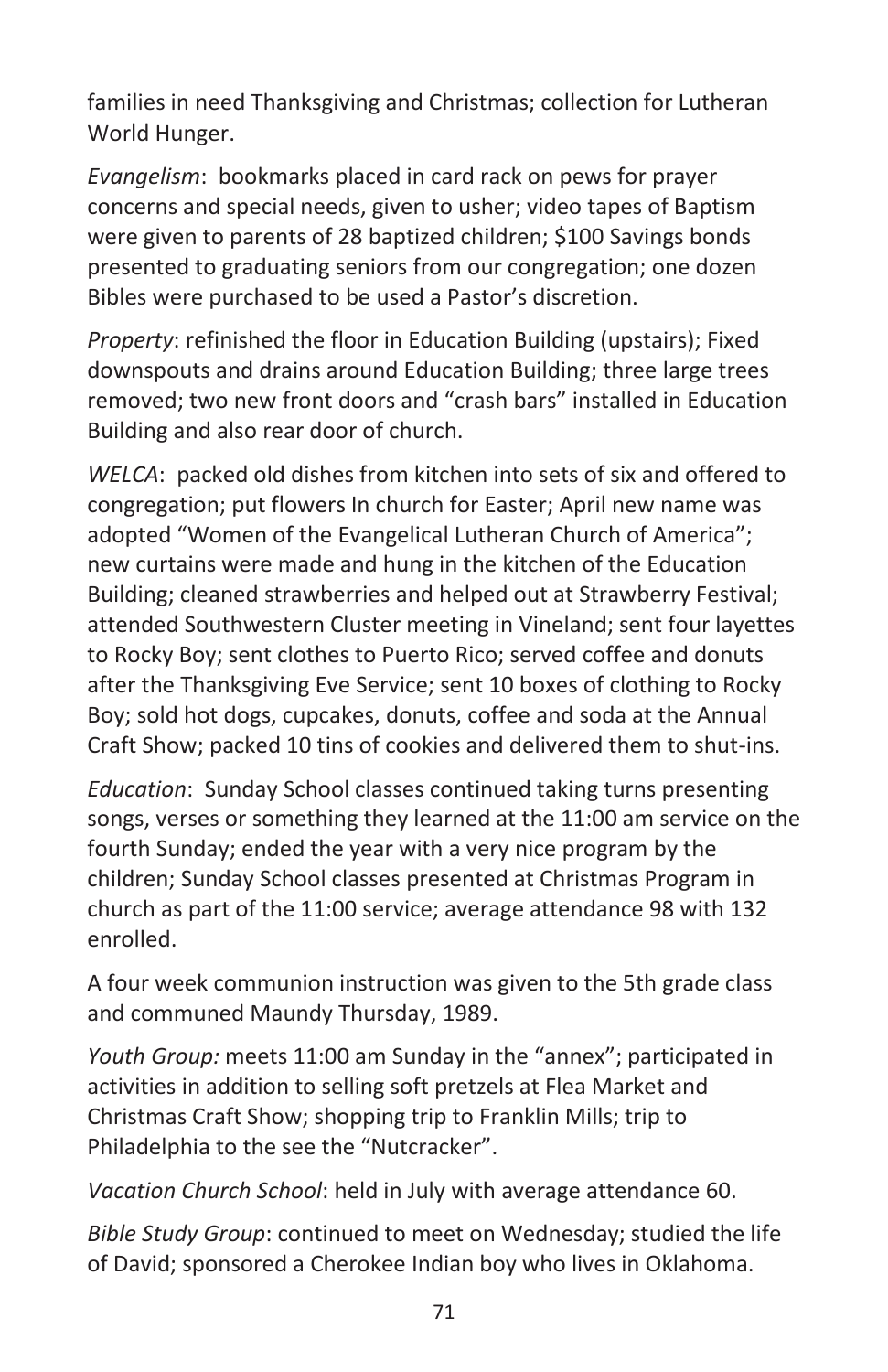#### **1990**

*Property*: cathedral ceiling closed off since 1937 to conserve heat was reopened; insulation and wainscoting was installed; interior of the church was repainted and the doors and window trim was wood grained (by hand) by Artist, Peter the Painter; new carpeting and emergency lighting was installed; new cross by Peter the Painter was installed over the alter and dedicated in memory of Linda Phillips; red dossel (curtain) was removed to give full view of the "Good Shepherd" window.

*Education*: enrolled children (123) with average attendance 100; each month a class was responsible for the timely decorations in the front windows of the Education Building; classes took turns sharing songs, Bible verses, or activity with the congregation at the 11:00 am service on the fourth Sunday; at Recognition Sunday the children presented a program at the 11:00 am service; Sunday evening before Christmas, the children presented a Christmas play for family and friends, Youth Group assisted with lighting, ushering and serving refreshments; four week communion instruction class for 5th graders held.

*Youth Group* continued meeting at 11:00 am in annex; topical discussions and fellowship; currently 15 members; members responsible for maintenance of grass, shrubs, planting flowers; help with Bible School, Christmas program, flea market, craft show; activities: Clementon Park, Halloween Party.

*Vacation Bible School*: held in July with 73 children enrolled.

*Bible Study*: continued to meet Wednesday mornings.

*WELCA:* helped serve at congregational dinner, Fastnacht Social, Thanksgiving Eve fellowship gathering; attended Southwestern Cluster Meeting in Turnersville; collected jewelry and other small articles to be given to Meadowview Nursing Home for use in bingo games; sent a carton of quilts to Lutheran World Relief; cleaned strawberries for Strawberry Festival; sent 8 layettes to Rocky Boy Indian Reservation in Montana; collected eye glasses to be sent to Wayfaring Ministries for use in Phillipines; sponsored the Christmas Craft Show and Bazaar; made new drapes for the nursery; bought new coffee pot for the church; visited shut-ins and gave them large print subscription to Lutheran Women Today.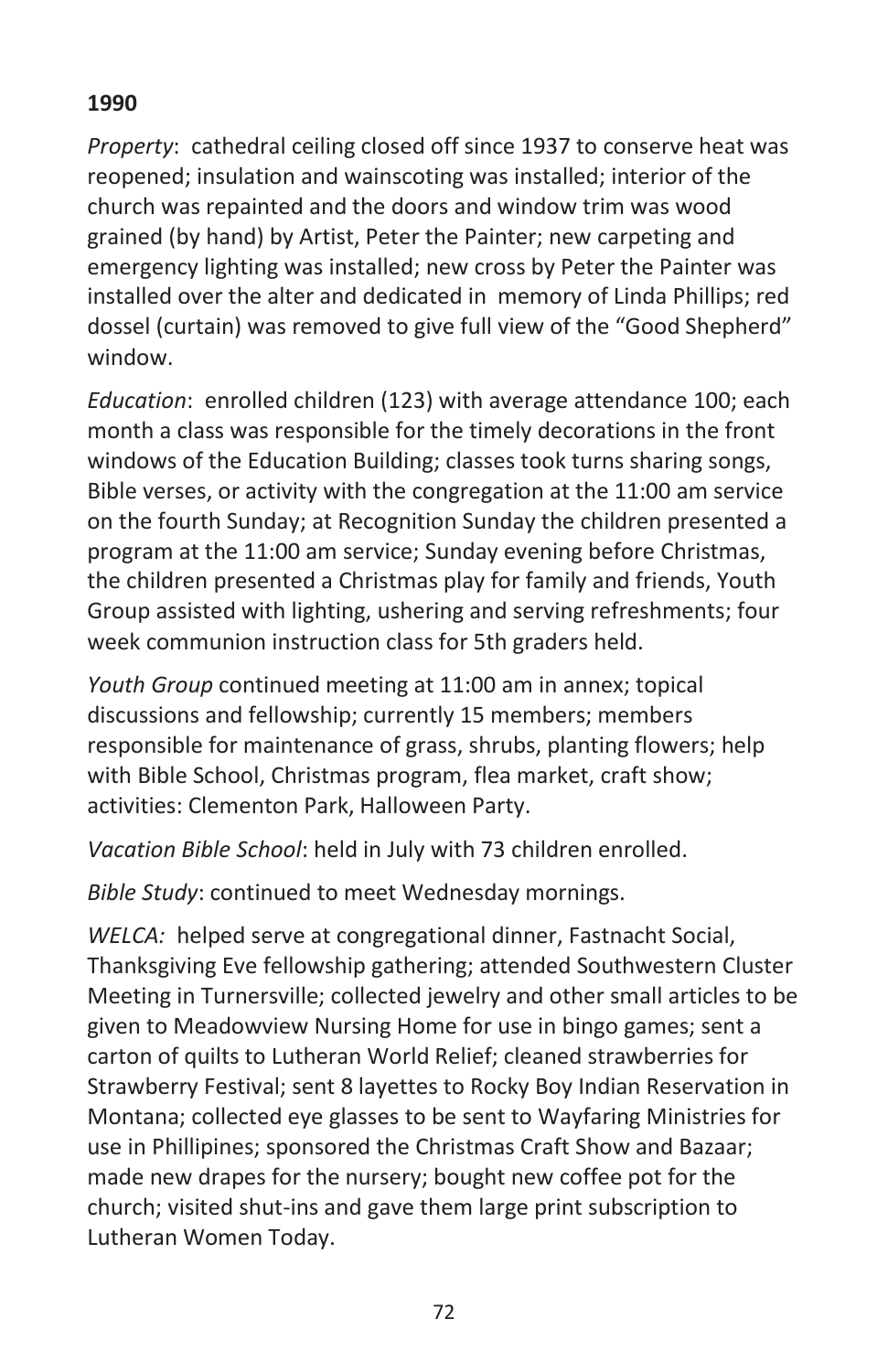*Choir:* Senior Choir (9); our director, Linda Phillips, passed away this year and she will be missed, but her spirit lives on in our music.

*Stewardship:* we continue to support One In Mission; church directory preparation; Time and Abilities questionnaire; Advent Afternoon Social; refreshments between services; offering envelope distribution.

*Social Ministry:* our projects this year include World Hunger Jar; special offering for world hunger twice a year; Strawberry Festival with the Brass Company music; Flea Market (Lutheran Brotherhood matches funds received at this fundraiser); clothing collection for Camden Lutheran Ministries; Harvest Home donations enabling us to help families in need - Gift certificates included with each basket distributed; kept a food pantry to be used throughout the year for those in need.

Worship: designed and constructed new holiday decorations for the church.

## **1991**

Mrs. Marie Gommel, the flower lady passed. Council began inquiring about the purchase of the "Channel" property adjacent to the Dobbins property.

## **1992**

The Tamsens moved to Florida. Elsie's artistic designs are well know. She designed the Narthex of St. Johns and the illuminated sign in the front of the church. Her designs can be seen in many of our annual reports. She also designed bulletin covers for the Lutheran Publication House.

*Property*: Repairs were needed due to a break-in at the church (TV, VCR plus some cash were stolen); leaks in Parsonage porch were repaired; grass and grounds maintained by Youth Group; new custom lighting was installed in the sanctuary; new gas heaters and air conditioners were installed; new water line was installed in the church and the annex; chain link fence was installed at St. John's cemetery; new organ was purchased by generous donations in memory of Linda Phillips (the installation was quite involved); some old and dying trees were removed.

*Education:* Sunday School had approximately 115 children enrolled; a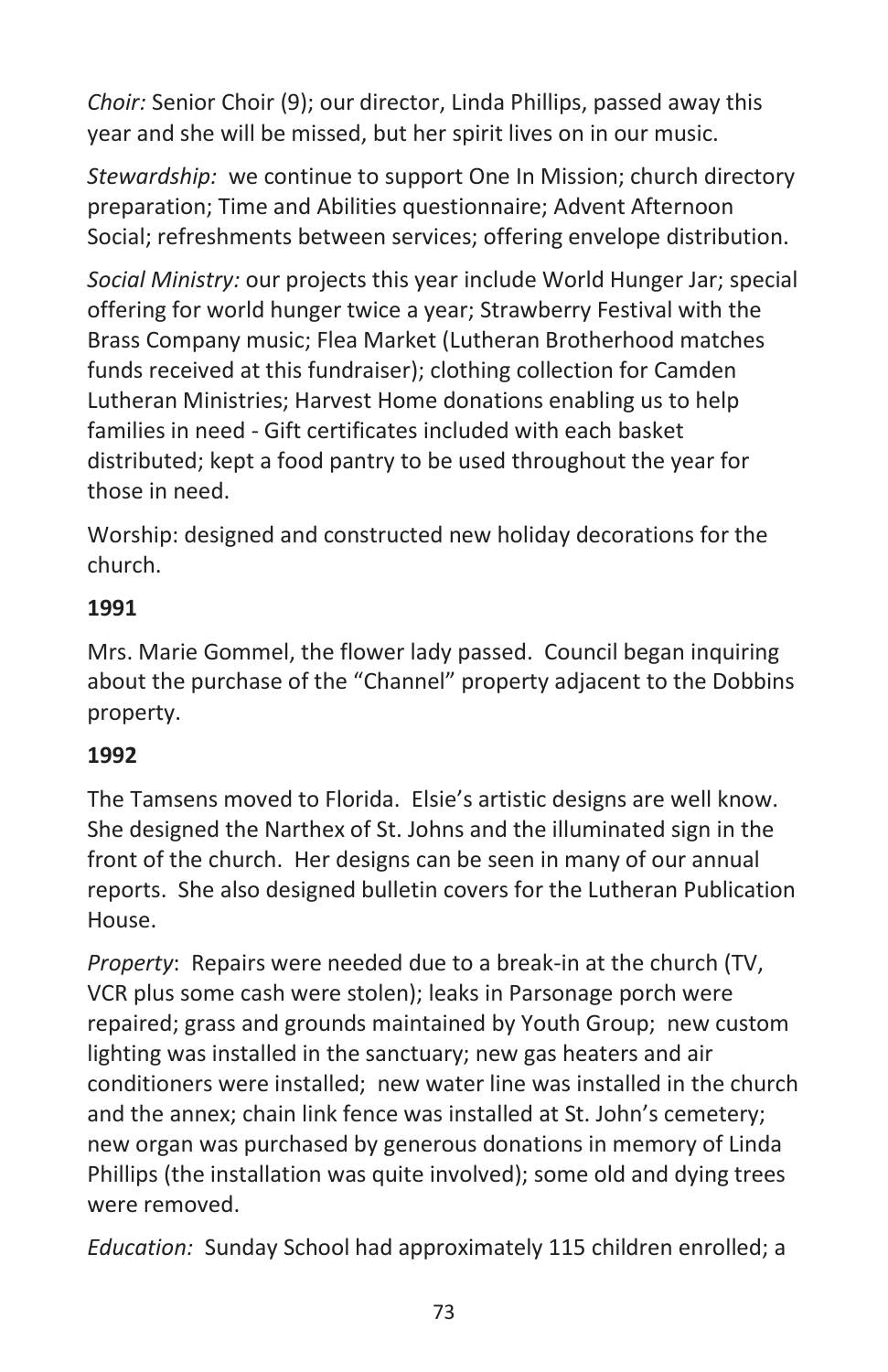four week Communion Instruction was taught to 5th graders, they communed for the first time Maunday Thursday.

*Vacation Bible School:* held in July for four days due to holiday falling during week. Average attendance-84.

*ELCW:* new name for the women's group; attended cluster meeting at Apostles Lutheran Church; asked for pictures or materials to be used for 95 celebration of our church; money sent to Moorestown Home Fair; helped with Strawberry Festival; bought 30 cup coffee pot; served coffee and donuts at Thanksgiving Eve Service; donations to memorial fund, organ fund.

*Stewardship:* One-In-Mission; selling calendars to benefit Organ Fund; Time and Talent drive; donation envelopes prepared; additional hymns were purchased to replace worn ones.

*Social Ministry*: Fastnacht Social, Strawberry Festival; Flea Market; Brass Company providing music at events; distributed food collected at Harvest Home, four families helped at Thanksgiving and five at Christmas; World Hunger Jar in narthex, \$492.28 and special offering, \$319 totaled \$811.78 sent to Lutheran World Hunger; outpouring of support from the congregation to help victims of Hurricane Andrew.

*Choir:* An anthem was prepared for every service as well as special music for Easter and Christmas.

#### **1993**

The Channel property was purchased and the buildings were demolished for additional parking.

*Property*: south side of Narthex roof and the roof over the "Good Sherpherd" window were re-shingled.

*Youth Group:* was busy serving the church through lawn cutting; planting flowers; assisting with the Strawberry Festival; serving pastries at Easter Sunrise Service; organizing a haunted house; sponsored successful dance at community center; activities: bowling night; sleep over in Education Building; saw a member perform in the "Nutcracker"; Christmas shopping together; monthly trips to McDonald's and Burger King.

*Social Ministry:* World Hunger Jar—\$363.55; shared responsibility for Fastnacht with WELCA; shared responsibility for Strawberry Festival;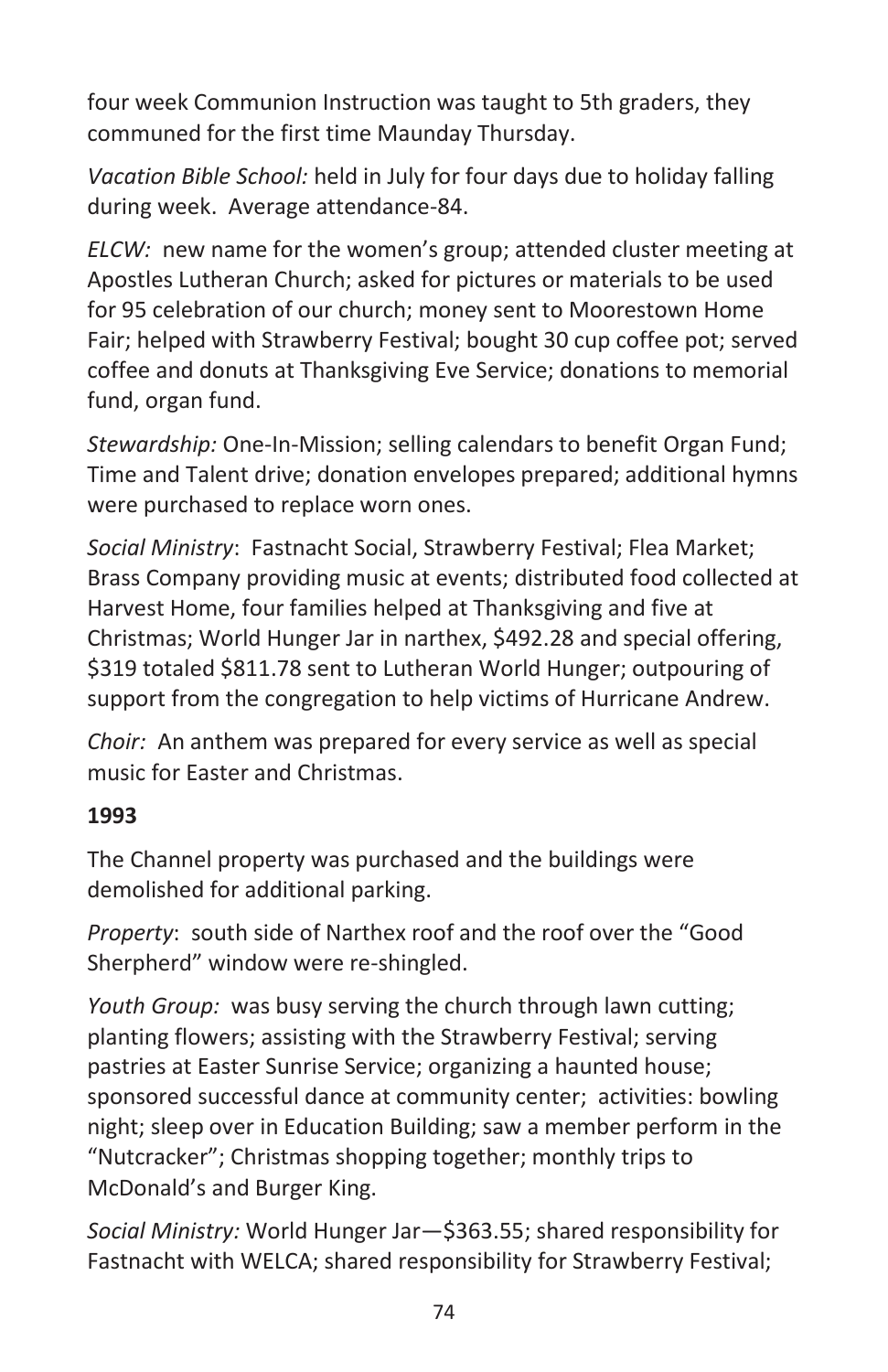held annual fall Flea Market; families enjoyed square dancing at "Western Night" and "Oktoberfest" with oompah music by the Brass Company (in residence at St. John's) and wonderful German style food.

*Stewardship:* continued to support One In Mission; Time and Abilities questionnaire; Advent Afternoon Social; offering envelope distribution. Stewardship Campaign: "Maybe it's time to volunteer your special abilities to the service of our Lord and St. John's and see where it can lead. This is your church, we want your help to make it everything you think it should be! The spiritual benefits to be realized from your special offering will surprise you. And, we promise to appreciate it!"

*Choir:* Senior Choir (10); a creative group of women who reinvent themselves into duets, trios and quartets, as well as a choir of sopranos and altos; with the new organ, we are able to sing our favorite songs in the range appropriate for our voices; a youth choir has formed and will present selections in the very near future.

*Educational Ministry*: a Junior Choir has been organized for the Sunday School children.

*Vacation Bible School*: held in July with 80 enrolled.

*Communion*: a four week Communion instruction was offered to 5th graders. These young people communed for the first time Maundy Thursday.

*WELCA:* helped with congregational dinner; helped with coffee and donuts at Fastnacht Social; we packed 26 school kits for Lutheran World Relief; served punch and cookies after our new organ concert; cleaned strawberries and helped with the Strawberry Festival; organized Craft Fair; renewed Lutheran Magazine for our shut-ins.

#### **1994**

New pink and grey choir gowns were purchased for our Senior Choir. The women of WELCA introduced a "Touch of Italy" night featuring a home cooked spaghetti dinner. Evening Bible Study groups held through the year.

*Stewardship*: want ads were published in order to generate more volunteerism; distributed enough red hymnals to fill the main level of the church.

*Social Ministry*; contributed \$500.99 to World Hunger through your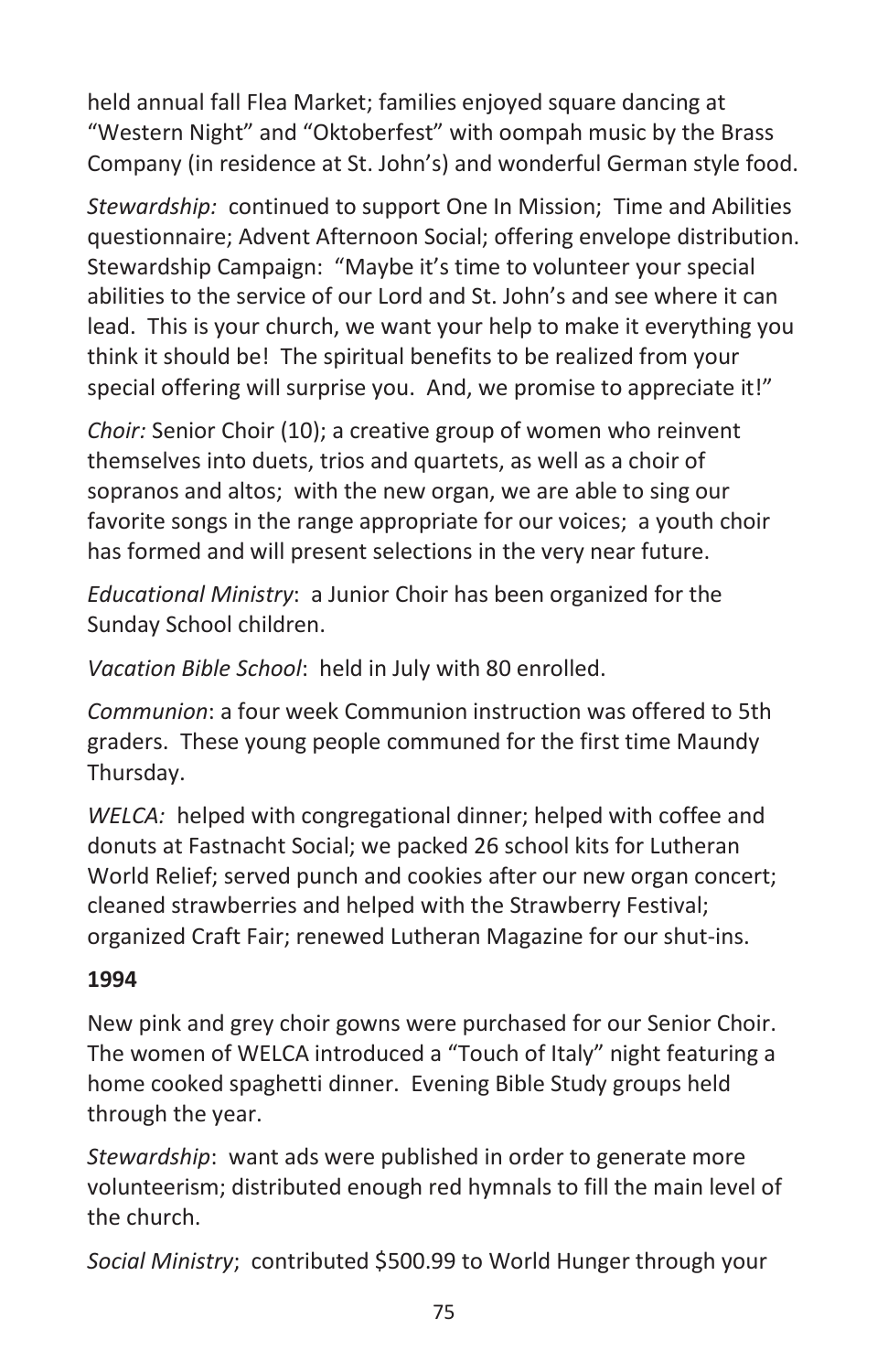contributions in the World Hunger Jar in the narthex; through Harvest Home contributions, we made Thanksgiving and Christmas a little better for some families; we planned three evenings of family fun; we supported the Fastnacht Social, planning a Mardi Gras theme with DJ, decorating masks and a crazy "hat" contest; Strawberry Festival with music by Brass Company; second Annual Oktoberfest with the Brass Company providing German Music, German supper, German decorations; Flea Market.

*Evangelism*: Outreach team was trained to acknowledge visitors with a card to be filled out and dropped into offering plate; packet was made to be delivered within 48 hours unannounced, to thank them, answer questions and invite them to attend again.

*Choir*: new choir gowns were purchased for the Senior Choir: choir continues to provide meaningful music for services; Youth Choir is in full swing and are an inspiration to others.

*WELCA*: cleaned strawberries for Strawberry Festival; offered "Touch of Italy" spaghetti dinner; sponsored Craft Fair; donated money to Lutheran Auxiliary, Rocky Boy, Sunshine Foundation; ABC quilts; National Community to prevent Child Abuse.

*Educational Ministry*: enrollment, 100 in classes nursery through 6th grade; classes took turns decorating the picture window in the front of the Education Building

*Communion:* Four week Communion Instruction Class held for 5th graders. Communed first time, Maundy Thursday.

*Vacation Bible School:* held in July for ages 4—11. Enrollment 80 children; children shared their songs and Bible verses with the congregation the Sunday following the close of Bible School.

*Property:* Youth Group mowed lawns, raked leaves and did general cleanup; bathrooms in the Education Building and church were painted; painted the rear stairway into the church; exterior doors to the church were painted; ceiling in the choir room was replaced.

#### **1995**

Helen Gommel, daughter of Marie, passed. A generous endowment of their two estates was given to St. John's. A quote from the Stewardship News 1995, "We have a responsibility as Stewards of her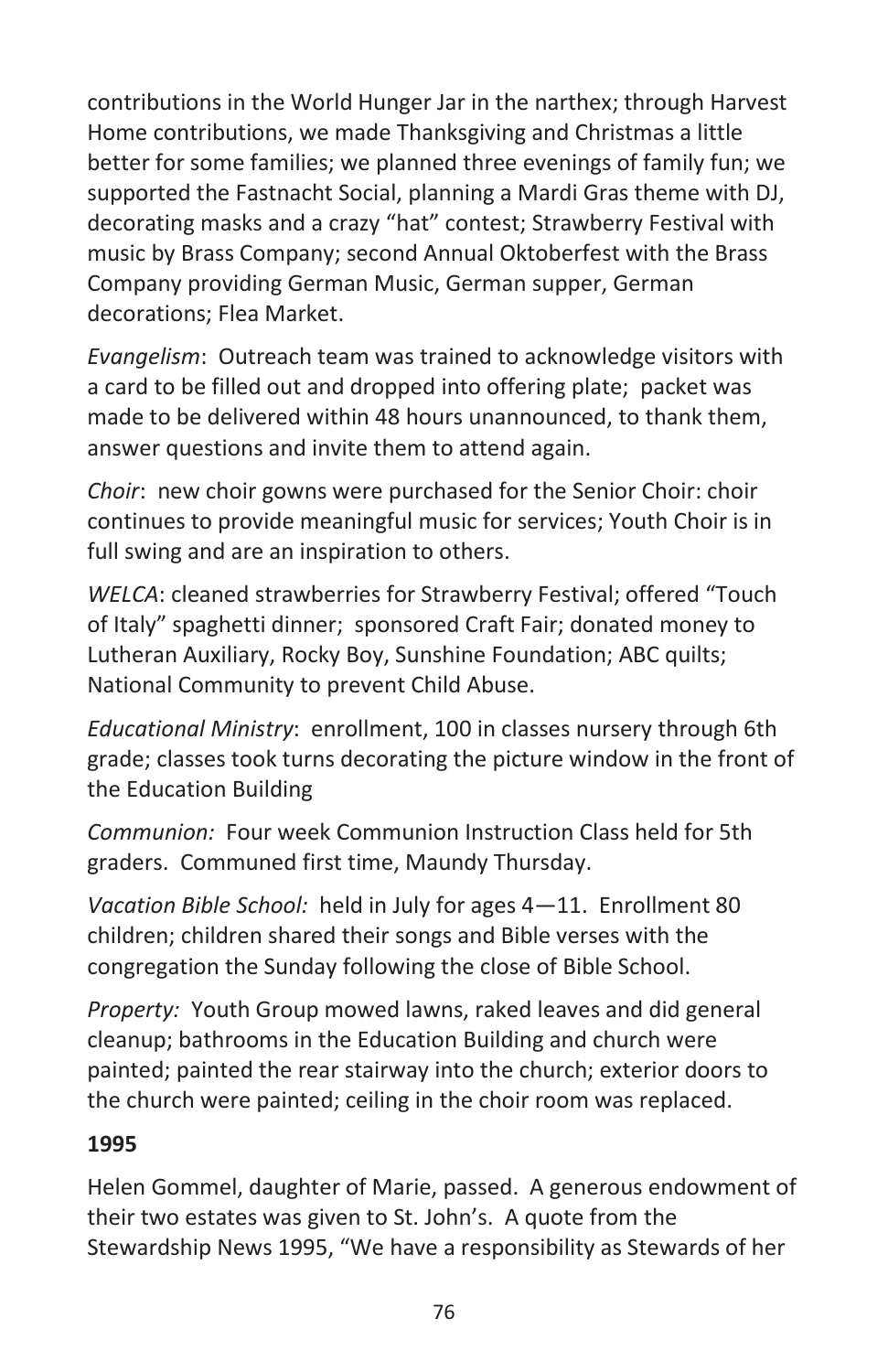selfless gift to intelligently safeguard and perpetuate her gift, that it may "keeping going" for innumerable years to come, as would have been her wish."

*Youth Group*: continued to meet at 11:00 am Sunday; total membership is 19; open to grades 6-12; events/activities: canoe trip in the Pine Barrens; Valentine Dance for group of disabled young adults at Bancroft School, Mullica Hill; provided games and prizes for Strawberry Festival; held haunted housed in annex basement; cut the grass and assisted with grounds maintenance; helped "tame the Jungles" of the Channel property; planted flowers donated by members of the church; served as narrators for the Sunday School Christmas Program; had a couch donated for the Youth Group Room.

*Social Ministry*: World Hunger Jar netted \$533.60; helped one of our families in need and helped 6 families have a nice Thanksgiving with bounty of Harvest Home; family events were: Fastnacht Social; annual square dance; Strawberry Festival and Oktoberfest; Brass Company provided a variety of music; held Flea Market which netted \$499.05.

*Property*: The Education Building was cleaned and painted; brightly colored classroom furniture and cabinets created a cheerful learning atmosphere; some repair work was also completed in the Annex; additional land area was cleared at the cemetery which allowed the creation of 100 new grave sites; new water service to Education Building; clearing of trees and brush from new property.

*Choir*: participated in Unity Choir Festival at St. Mary's Church with local churches; Senior and Youth continued to provide special music each Sunday.

*WELCA*: helped with the congregational dinner; cleaned strawberries for the Strawberry Festival; held 2nd Annual Spaghetti Dinner (Touch of Italy); Craft Fair held in Education Building; donations to: MADD, Angel Tree, Lutheran Women's Home, Rocky Boy; Ministerium; SeaFares; Lutheran Special Education; Philadelphia Zoo.

*Educational Ministry*: Evening Bible Study with St. John's Methodist Church, Turnersville

*Communion*: instruction class for 5th graders with first communion Maundy Thursday.

*Vacation Bible School* held in July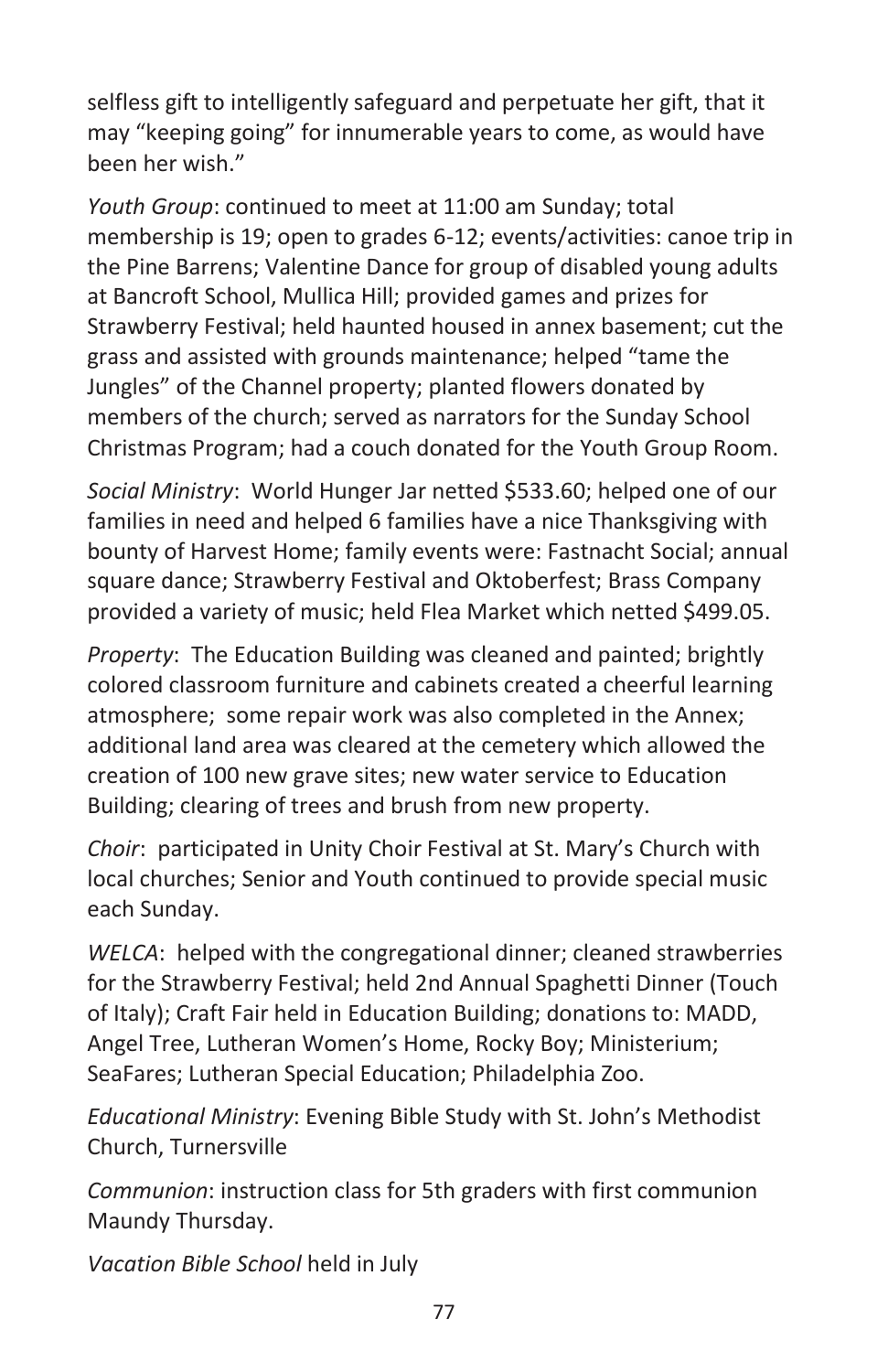*Sunday School*: new materials "Good News Explorers".

## **1996**

The 100th anniversary kicked of the year long event with an "Oktoberfest". The loan for the organ was repaid, St. John's hosted the S. W. Cluster Reformation Service and the Brass Company presented "Sounds of the Season" concert.

100th Anniversary Committees: History; Photography: Commemoratives/Fund Raising; Church Directory; Publicity; Entertainment/Special Events; Banquet; Finance.

*Social Ministry*: World Hunger Jar \$1,266.71; Strawberry Festival; Flea Market; Oktoberfest; Harvest Home helped five families at Thanksgiving.

*Evangelism*: sent letters to visitors within a week; added information to the mailing list for new children whose parents are not yet on the list; visitors' card is being used as well as the sign in register.

*Choir Report*: participated in Williamstown Ecumenical Christian Unity gathering; both Youth and Senior choirs provide beautiful music every Sunday.

*WELCA:* helped at congregational dinner; cleaned strawberries for the Strawberry Festival; held "Touch of Italy" spaghetti dinner; hosted the Cluster dinner; hosted Church Craft Fair with members selling baked goods and working the food concessions; completed the 100th Anniversary quilt; completed the children's hand print quilt.

*Education*: Sunday School had 121 enrolled. Children collected food for the needy and decorated the window in the Educational Building; participated in the worship service at the second service once a month; presented a program at Christmas.

*Communion*: instruction offered to 5th graders with first communion on Maundy Thursday.

*VBS* was held second week of July with 60 in attendance.

*Property Committee:* fall and spring cleanups supported by volunteers.

*Stewardship:* Bookmarks were purchase and placed in hymnals; calendars were sold; Time and Talent appeal was conducted; News and Notes publication sent out regularly to members of the church.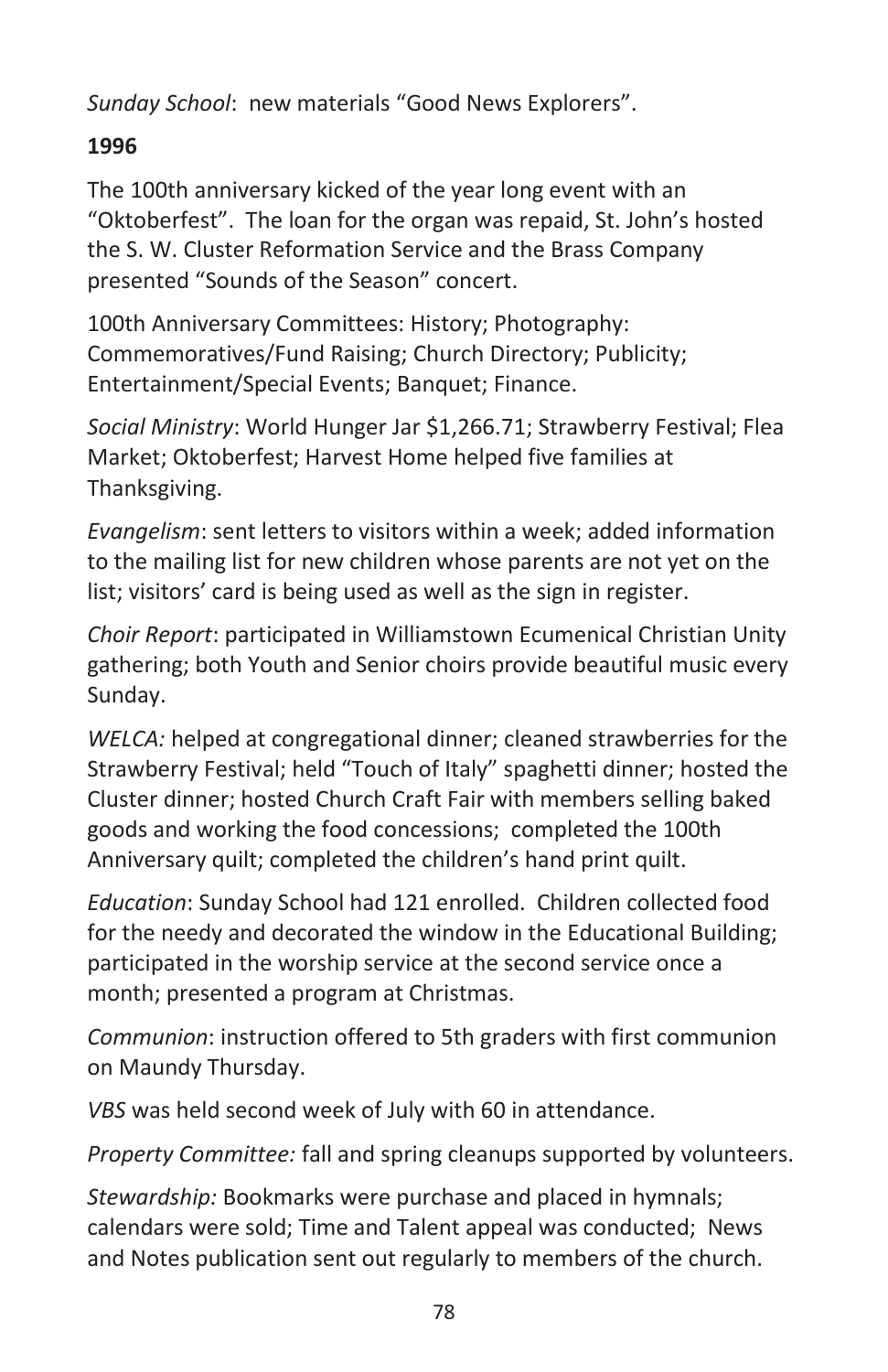*Youth Group:* participated in Spring Cleanup Day; donuts were served between Easter services; lock-in Fastnacht Follies planning session/ breakfast/church cleanup/Bar-B-Q; trip to Franklin Mills for shopping; helped with Sunday School Christmas Program; Caroling for shut-ins; created a grim and scary Haunted House.

## **1997**

## **100th Anniversary Celebration Year** I

*Social Ministries*: Strawberry Festival; Pig Roast; Flea Market; World Hunger \$436; Harvest Home yield three baskets for the needy; Advent wreath making.

*Choir*: choir disbanded in November by Council.

*WELCA*: assisted with congregational dinner; provided donuts and coffee for Fastnacht evening; cleaned strawberries for Strawberry Festival; held "Touch of Italy" spaghetti dinner; sent cards to confirmed in church; sent delegates to Annual State Convention; worked with Sunday School to collect personal items for a Health Kit Drive, 25 kits assembled during Advent wreath making social which were sent to Lutheran World Relief; held Christmas Bazaar and Fair.

*Education:* enrollment 89; children collected food for needy and donated hats and mittens to Carpenter House; decorated Education Building window.

*Communion*: yearly 5th grade communion class had 19 students who communed for the first time Maundy Thursday.

*VBS:* Held mid July with 68 children in attendance—theme "Adventure Fair, God's Kids in Action".

*Youth Group:* 20 active teens; organized many activities; Souper Bowl Sunday; First Annual "Fastnacht Follies"; Haunted House.

*Property*: improvements to the church included carpeting in the robbing room, choir room, Pastor's office (lower level of church) and the nursery room; a new stage curtain; Education Building was spray washed.

*100th Anniversary happenings*: St. John's created a 100th Anniversary Cookbook and was sold out immediately; quilt was made from the renderings of the Sunday School students; members of the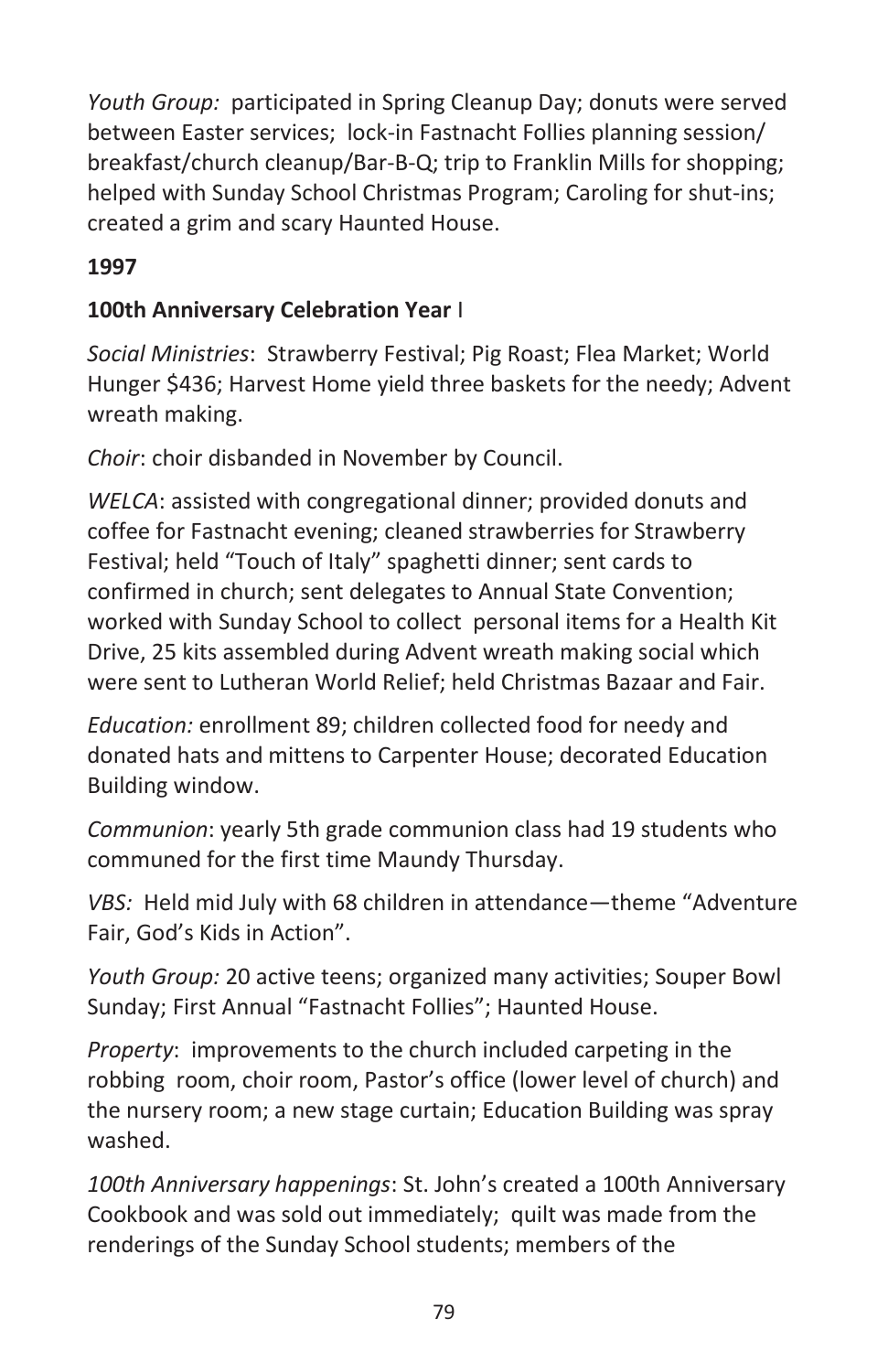congregation worked together to complete the renderings and then assemble the quilt; children of the church also completed a hand print tapestry; there was also a youth essay and poster contest, awards were presented at the Sunday School Recognition Program which was followed by the Strawberry Festival were everyone enjoyed great food and games; "Homecoming Sunday" was shared by current and past members; members traveled to Hopewell Methodist Church in Downingtown, PA, to watch The Passion Play; other festivities for the 100th included: a pig roast, Mother/Daughter Dinner prepared by the men of the church; a program of spirituals, Dixieland, Big Band sounds and other favorites by The Brass Company; Reformation Sunday Centennial Celebration with Bishop Roy Riley in attendance. The year of celebration ended with a celebration banquet with Pastor Charles Rinck, Jr., the oldest living former pastor of St. John's sharing his memories.

#### **1998**

December, 1998, Pastor Phillips said farewell to St. John's after 36 1/2 years of dedicated service. Retirement was his destination. The Education Building was renamed at the Christmas Pageant, "The Stanley M. Phillips Education Building".

*WELCA:* supported fun, fellowship and worthy causes; helped at congregational dinner; provided donuts and coffee for Fastnacht Follies; "Touch of Italy Night" spaghetti dinner; helped with Strawberry Festival; organized the Craft Fair; hosted a farewell coffee hour between Pastor's final services; presented Pastor and Fran with basket full of gifts.

*Education:* 90 students are currently enrolled; children collected food for the needy and donated mittens to Carpenter House, a shelter for women and children; each month a different class decorated the window; participated in church services; presented a Christmas program.

*Communion:* a four week course for 5th graders who take first communion Maundy Thursday-14 students.

*Vacation Bible School:* 49 students participated in "Hope World Tour: God's Kids Pray".

*Youth Group*: sponsored Fastnacht Follies; Haunted House; a large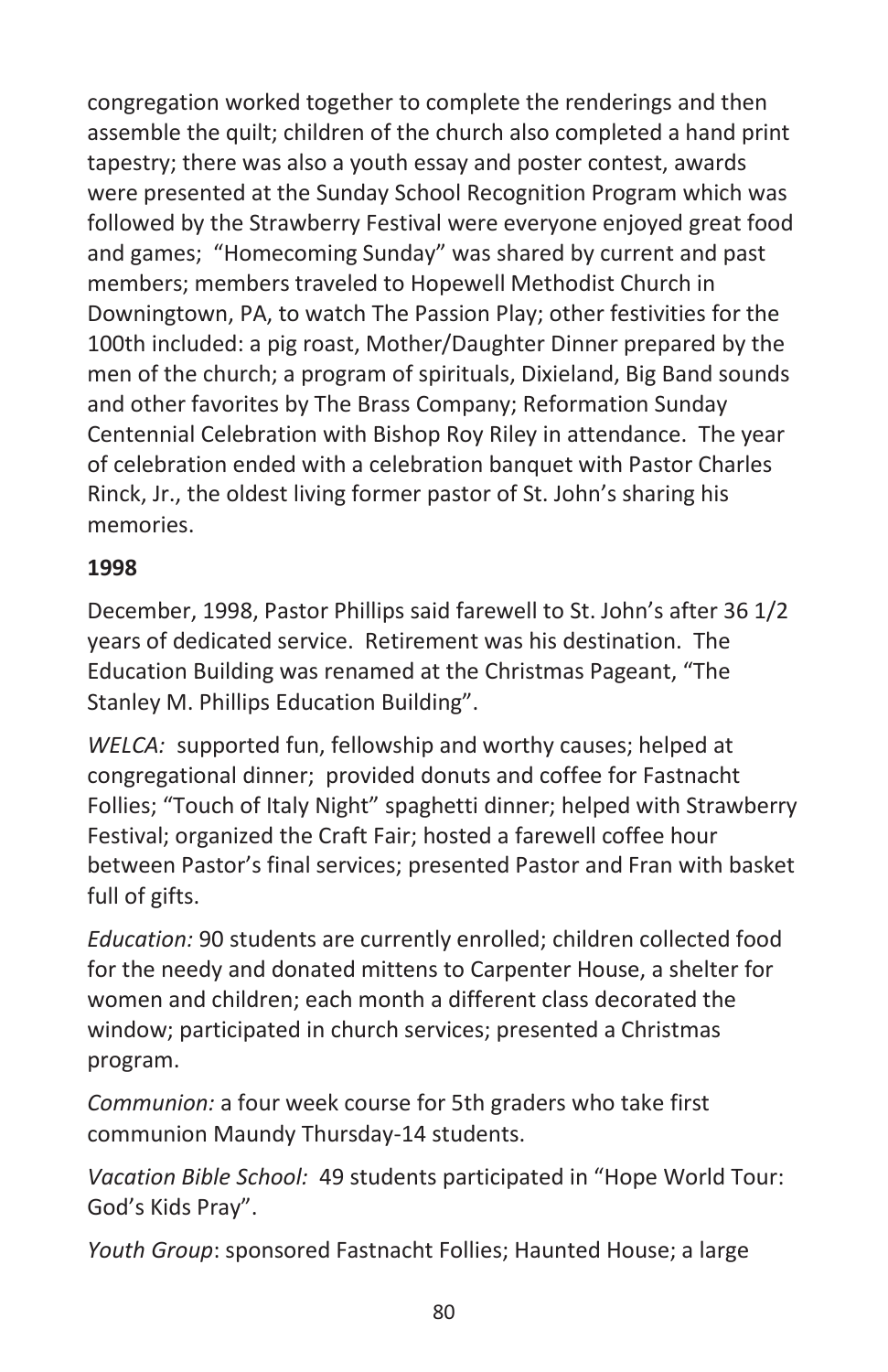screen TV was purchased through a memorial; offered Friday Night at the Movies using the new TV; had "Super Bowl Sunday" event with new TV; 20 active students

*Property*: Built a park on old Channel property in Memory of Marie and Helen Gommel; exterior of Education Building finished to match exterior of church; sign near the Black Horse Pike was replaced.

*Stewardship*: direct approach and pledge cards ruled out for increasing giving; reminded ELCA forbids fundraising drives to be used to support the budget; purchased a computer and appropriate software to create a data base of members to advise them of church activities through a new communication, News-N-Notes; created a digital calendar accessed by computer; computerized address list.

*Worship and Music:* New choir was formed under leadership of our organist and now Director of Music; many people have volunteered to be greeters, lectors, acolytes or communion assistants.

*Evangelism*: evangelism is the key to growth of the church through new members and community outreach. You can be involved by saying hi to a new face in church, sending a warm welcome to an unfamiliar family in the pews, telling your neighbor on your block about this great church.

*Social Ministries*: events include Strawberry Festival; Pig Roast; Family picnic; Friday Night at the Movies.

## **1999-2015**

During this time period, the congregation continued to be served by many pastors. The church returned to its beginnings, being served by full-time, part-time and interim pastors as well as the faithful members of the congregation.

#### **1999**

*Property:* MHSR Associates Property, located adjacent to the Parsonage on the South side, was purchased. The structure, a raised rancher with offices on the first floor and living quarters on the second floor provided much needed space for offices and classrooms for Christian Education; CD/Cassette players were purchased for the classrooms as well as 50 new youth Bibles; the 4th, 5th and 6th grade classes moved from the parsonage to the newly purchased building;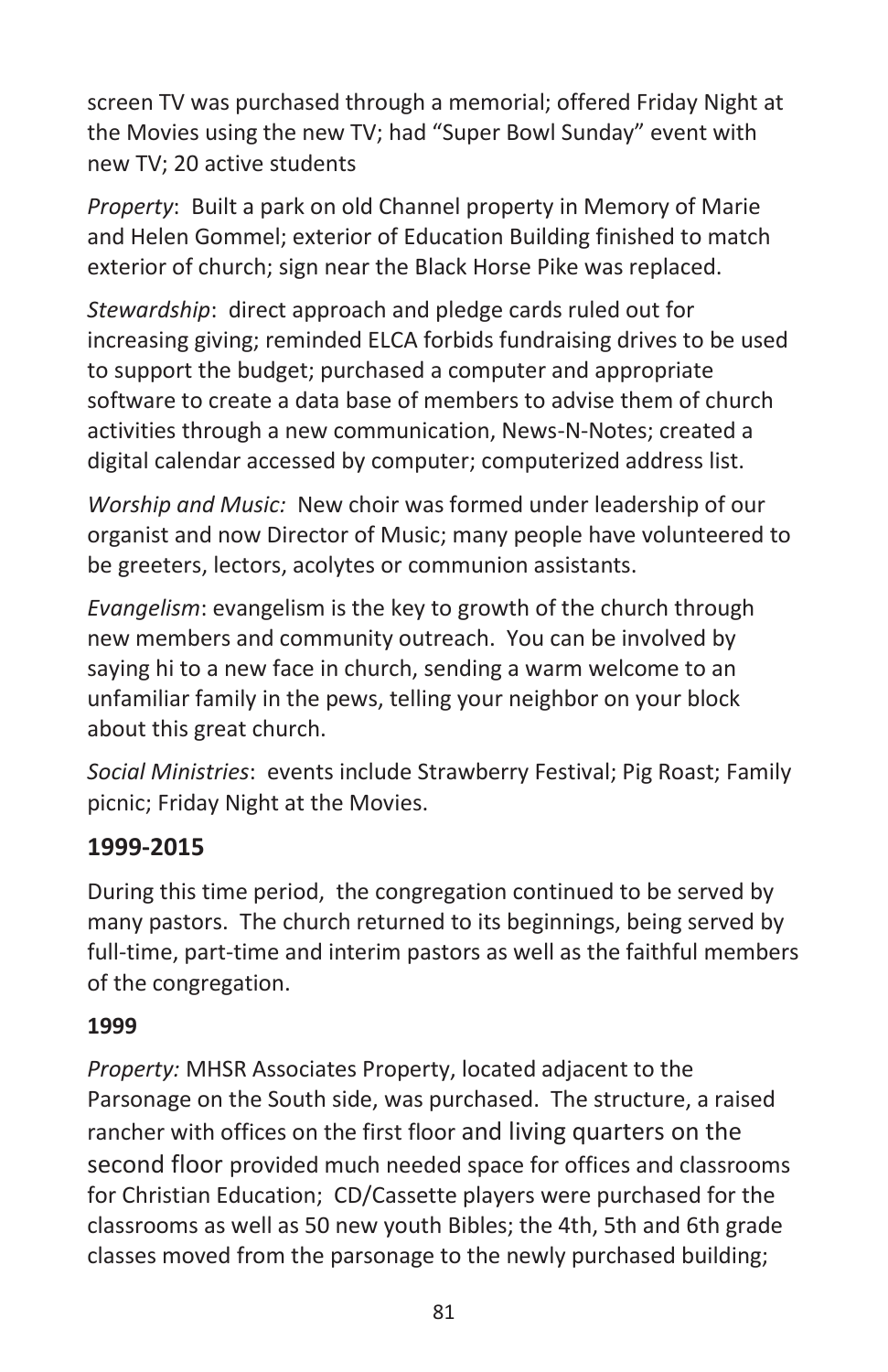the roof of the Education Building was replaced

*Worship:* During the summer of 1999 the Lutheran Book of Worship (Green Book) and With One Voice (WOV) were introduced to the congregation; the actual books were purchased in 2000; a third service (5:30) was added to Christmas Eve Services; a new Advent wreath was purchased as well as candles, Blue Paraments for Advent and new red candleholders for Christmas Eve; lectors, reading the first and second lessons, the Psalms and assisting with Baptism, were introduced as well as lay communion assistants; changes to communion were instituted. Communion is now served at both services on the 1st and 3rd Sundays. Sharing of the peace was also begun.

*Choirs:* An adult fledgling choir (Chancel Choir), formed the end of 1998, grew in faith, strength and dedication; an Advent Cantata with music and narration, a huge undertaking and hard work for a beginning choir, was very exciting and moving for both the choir members and the congregation. Approximately 400 people attended the two services; Handbells were obtained from Williamstown High School in November. Through an aggressive campaign, money was donated to refurbish the three octave set and purchase of new cases. The eleven members of the fledgling bell choir practiced at First United Methodist Church of Glassboro until our bells were ready in February; twelve new gowns (cream colored) and stoles for each of the seasons, were donated by members of the congregation. An additional eight were purchased by the church.

## **2000**

The year 2000 was a time for change. We began the process of calling a new full-time Pastor to our church. A Call Committee was formed and with the guidance of Synod a new Pastor began her service with St. John's April 2001.

*VBS:* Vacation Bible School was moved to evenings because of decreasing attendance.

*Choirs:* The Bell Choir rang their bells at a service for the first time in January; in addition to the eleven member, three octave choir, there was a spin off of six ringers who performed ensemble music; we were also blessed with the addition of an Angelus Choir and Youth Choir; Chancel Choir continues to grow; A trio and quartet developed one night in the parking lot after choir rehearsal; an electronic piano was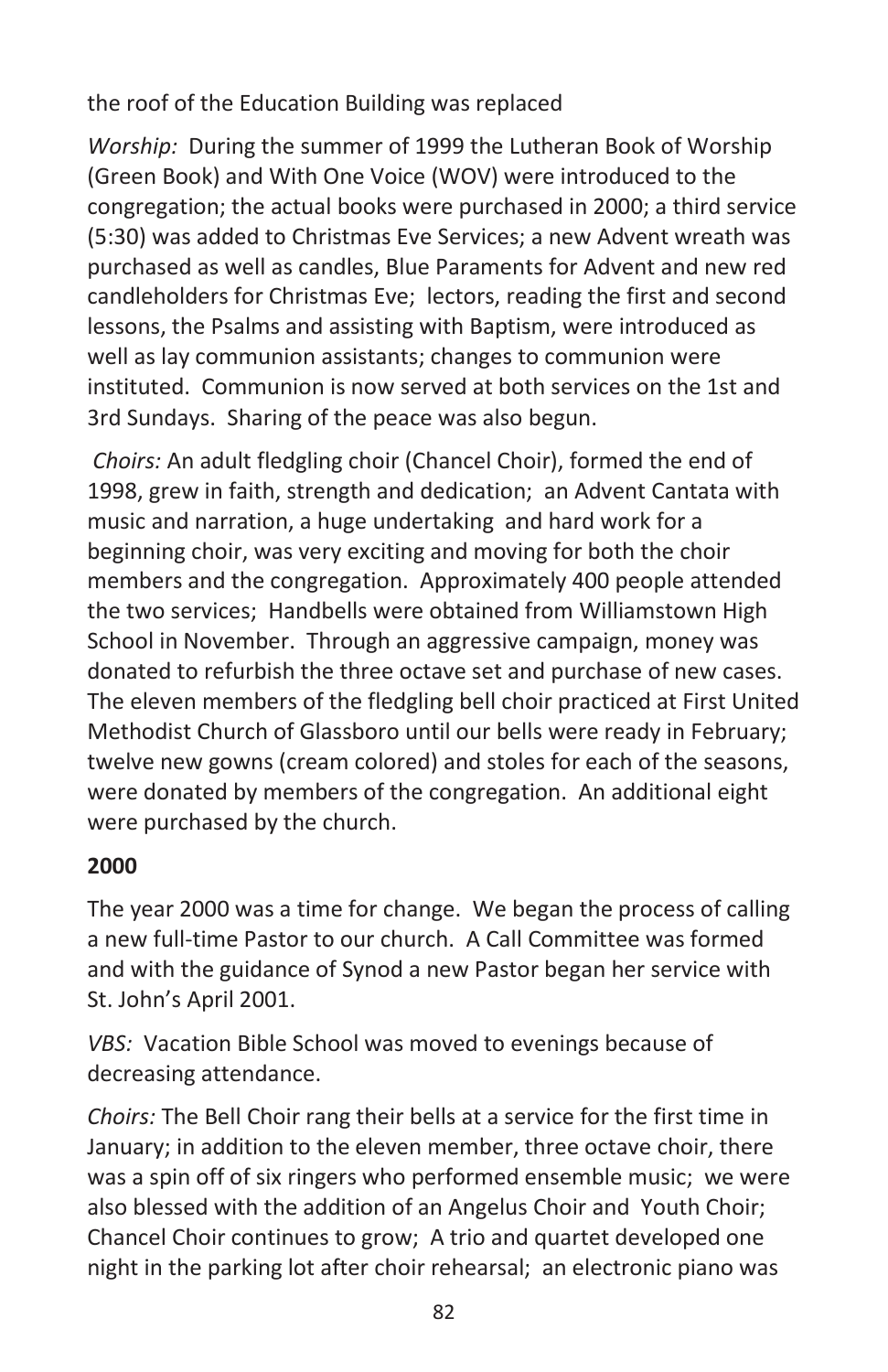purchased for the sanctuary.

*Property:* The parsonage was demolished to make room for more parking; driveway skirt that went to the "Dobbins House" was removed; Parish House was painted and new carpeting laid in the first floor.

The church held a food drive for the Ministerium's pantry.

*WELCA:* continued helping with many activities.

## **2001**

In April 2001 a new full-time Pastor was called to our church. Pastor Ramins was the first female pastor called to serve St. John's. As with all churches change is difficult, but the people of the church were strong and supportive.

*Choirs:* the Bell Choir played and the Chancel Choir sang at the Williamstown Ministerium Ecumenical Service; individual instrumentalists stepped up to play solos and an instrumental ensemble was formed; St. John's was on the Williamstown House tour in December. Through our Music Ministry program we were able to provide six hours of music for the tour; the Christmas cantata "Season of Praise" was presented at both services the Sunday before Christmas; the Chancel Choir presented "Darkness", a Tenebrae service for Good Friday; participated in the Lutheran Southwestern Cluster choir program as well as provided anthems for the services; Spring Festival of Music was presented to welcome our new pastor.

*WELCA:* helped with congregational dinner; Strawberry Festival; annual spaghetti dinner; craft show; attended WELCA Convention and provided stockings full of goodies for teenage girls of Victory House.

*Sunday School:* the 4th, 5th and 6th grade classes moved to the upper level of the Parish House: 1st, 2nd and 3rd remained in the Education along with the nursery.

*Cemetery:* now completed surrounded by a cyclone fence; new section of the cemetery will be available very soon; cemetery records are computerized.

*Property:* area where the parsonage stood was paved; carpet in the sanctuary was replaced; rail around the choir loft and pews in loft area were removed to accommodate for the growing choir; first pews in the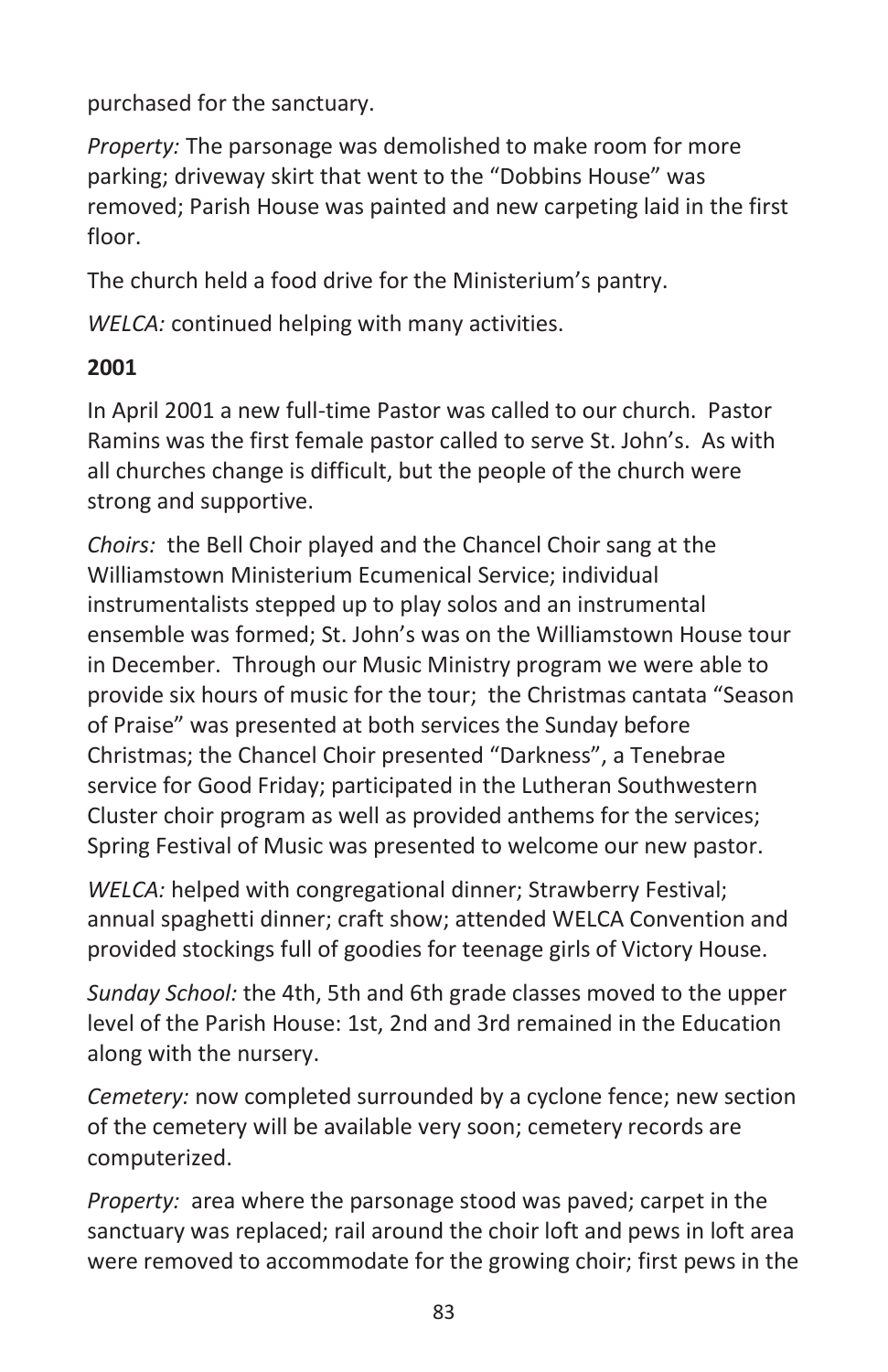sanctuary on either side of the aisle were removed and pews were respaced for more leg room; chancel area was enlarged and electrical outlets were rewired; all work done by congregation members with the exception of the carpeting; organ, which was in the corner of the right hand side of the church was moved out, closer to the congregation, allowing more space around the alter area for communion; lighting was installed on the church steeple.

## **2002**

With a new pastor, there was a lot of change and reinvention of almost everything we did. From change of service times, to change of our Constitution and By-Laws to change in our Christian Education with all new materials. The Constitution and By Laws of St. John's were updated. Changes were minor but requested by the New Jersey Synod; St. John's stepped into the electronic world by developing a website; parishioners participated in Lutheran Day at Great Adventure; new church directory was in the making.

A stained glass and wood processional cross was made by a member of the congregation and donated to the church.

*Worship:* Replaced communion cards with a Friendship Record book to record attendance and partaking of communion. A book was placed in each pew and then passed down during the service. Pages are taken out after each service and recorded.

*Christian Education:* took on a new look; Pastor provided a children's sermon, Danny Illi (one of our young adults) led the singing accompanied by his guitar for the opening each week; Bible school remained in the evening and the theme was "Son Canyon River Adventure".

*Music Ministry:* continued to grow with special music as preludes; vocal duets, trios, quartets, instrumental duets and solos, plus instrumental and vocal mixes; April was the month for a new initiative, St. John's Version of a "Country Hoe Down"; Chancel and Youth choirs continued to grow; two members of the Bell choir stepped out their comfort zone and played a duet. That's a lot of bells for two people to play at one time; The text for the cantata this year was written by our Director of Music/Organist. The music was a varied selection of Advent and Christmas music.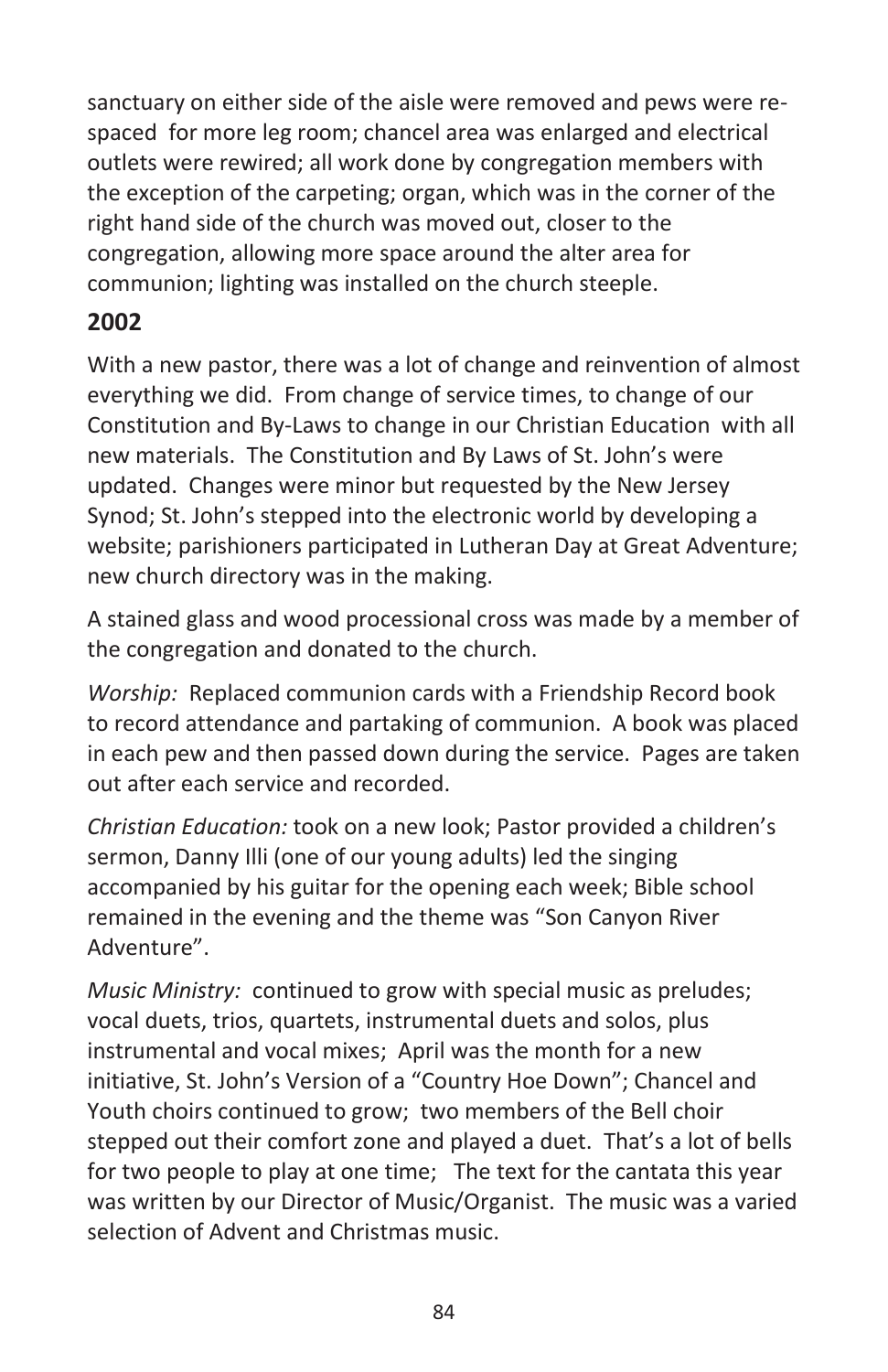*Property*: grass cutting was hired out; cracks over doors were repaired; bathroom fixtures in the Parish House fixed; padding on kneelers was considered, but not acted on, many other maintenance issues put on hold due to budge restraints.

*Social Outreach Ministry*: money raised by these events to help those less fortunate: Chicken Fest, Strawberry Festival, The Golf Outing. Continued support of the Monroe Township Ministerium's Food Closet and contributed to the township's Food Basket efforts Thanksgiving and Christmas; activities: Church Picnic, Red Cross Blood Drive, and pancake breakfast.

*WELCA:* busy with many activities; Fathers' Day bookmarks; Touch of Italy dinner; Christmas Bazaar and Craft Show; Annual Garden Party at Moorestown Home; attended WELCA annual convention; gift bags for girls of Victory House; made school kits.

*Altar Guild*: volunteers served as Lectors, Greeters, Communion Assistant, Acolytes, Crucifers and Nursery helpers.

## **2003**

During 2003 there was a change in Pastor to an interim Pastor; A Family Service the 1st Sunday of the month was instituted; reintroduction of Lay Assistants in worship and Communion Assistants who distribute communion to our shut-ins; delivered fruit baskets to elderly members and friends of the congregation at Christmas while caroling; supported a family from Williamstown who was about to be evicted by providing them with lovely Christmas gifts and supported them in their finding safe affordable housing.

*Music Ministry:* growing in skill, size and willingness to step out of their comfort zone; Chancel Choir participated in the annual Cluster Festival; 2nd annual church show "Waaaaay Off Broadway"; presented the Christmas Cantata "Sing Noel"; Bell Choir also participated in the annual show playing "Teddy Bear's Picnic"; bells were also used during the Christmas Cantata; two octave set of choir chimes were purchased to give our children an opportunity to ring; Youth Choir continued under new direction and teen accompaniest, sing during the Family Service the 1st Sunday of the month; Youth Choir also sang at the 5:30 Christmas Eve Service.

Worship: Service times were changed to 9:00 am and 10:30 am;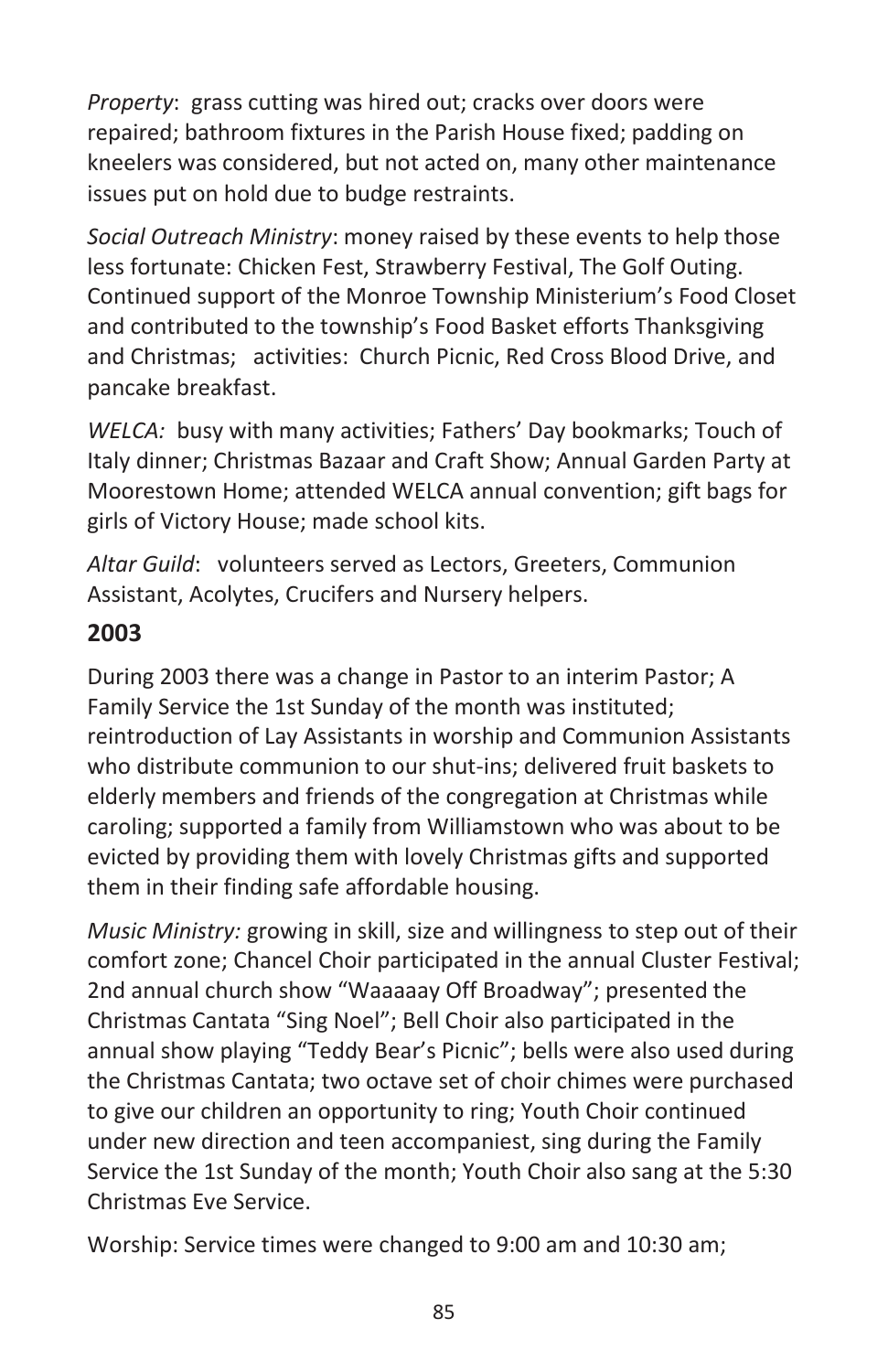Sunday School was changed to 10:30 am; members of the Youth Group acted out the sermon during the Children's Address the 1st Sunday of the month; three services Christmas Eve 5:30, 7:30, 10:30.

*Property:* three furnaces in the church were brought up to code and exhaust pipes were rerouted to the chimney rather than going out the side wall; smoke piping for the Parish House was also brought up to code; units were cleaned and serviced; two oil burners in the Education Building were repaired and were connected to the chimney; water heater in the Education Building was replaced.

Outside of the *church*; windows, side door frame were primed and painted; *Education Building* lower level windows, front wood trim around picture window and double doors were painted; doors were also refurbished; partitions in the bathrooms were stripped and painted; lines in the parking lot were restriped; lawn is being mowed by a professional service.

*WELCA:* activities: Strawberry Festival; Touch of Italy dinner; Christmas Bazaar and Craft Show; prepared gift bags for the girls of Victory House; attended WECLA Cluster Summer Gathering.

# **2004**

Membership continued to increase; new setting of the liturgy was learned during the summer, as well as new hymns; investments were consolidated into easily managed, fiscally sound funds; separate fund was set up for the cemetery's perpetual care; annual golf outing proceeds were given to the Vineland Sled Stars; interim pastor extended her term another year.

*Vacation Bible School***:** had a new director; theme was "Donut Man Explores Miracles".

*Sunday School:* Under new direction: curriculum was changed to a Rotation Model; classrooms received a major transformation; one room, Tent Tales, draped with material across the ceiling and down the walls; Creation Station with a tree and clouds; Noah's Ark-Cade with bright colors; Hollywood Studios with black walls, special lighting and theatre chairs.

*Music Ministry:* continued to be a vital part of the church; Chancel Choir presented "Celebrate the Promise" Christmas cantata; participated in the Southwestern Cluster Choir program; Bell and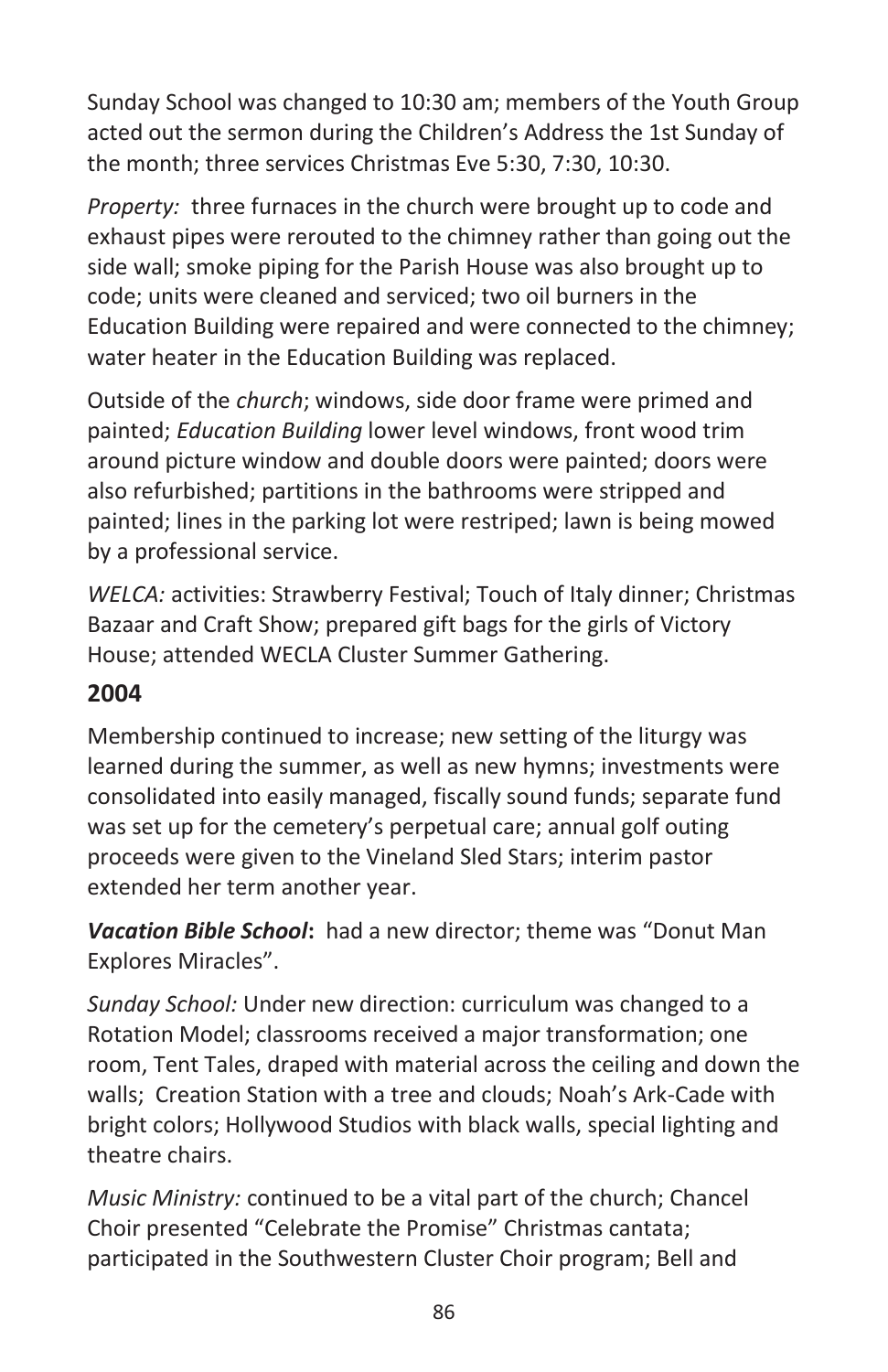Chime choirs increased their numbers; Bells incorporated the use of drum and cymbals as well as inviting the Chancel Choir to sing with them; a bell tree was purchased allowing one person to ring many bells; duet playing continues to be popular; Youth Choir remains strong; with arrival of the Chimes, came the arrival of another choir, the Chime Choir; unique in the fact no one needed a musical background and the ages ranged from 5—60+; annual show, "Walk Down Memory Lane", was a big hit.

Property: choir entrance door in the church was replaced; window in church office replaced; window air conditioners installed in Education Building; Children's Garden created outside of Education Building; Sunday School rooms in Education building were revamped; high efficiency gas heater replaced the oil heater in the Education Building

*WELCA:* continued supporting and sponsoring a myriad of activities: Strawberry Festival; WELCA Cluster Event; Spaghetti Dinner; Craft Show; provided a gift certificate to every girl in Victory House; proceeds from Spaghetti Dinner and Craft show went to Lutheran Disaster Relief.

## **2005**

Pastor became Part-time Permanent. The congregation is alive with energy and enthusiasm for Christ's ministry. They gave \$3500 to Lutheran Diaster Relief; hurricane Katrina and needy families in Monroe Township; supported Fair Trade by purchasing candy, coffee and gifts made from third world countries; willing brought to reality the Interfaith Hospitality Network by opening the upstairs of the Parish House to be used as the Family Day Center and served as a Host Congregation; golf outing raised \$4,000 to help the Network get off the ground; generously gave \$20,000 to pay down the cost of a new heating system in both the Education Building and Church.

**Vacation Bible School** theme was "Davey and Goliath's Circus Spectacular"; the circus went on the road as St. John's entered a very large float in the Williamstown Halloween parade. A huge pink circus tent followed by circus cars made out of boxes placed on wheels being towed down the street. The float was suppose to be an evangelism tool, but also took 3rd place in the large float division.

Sunday School: Sept 2004-May 2005 was the first full year of the rotation model; children rotate from station to station on a weekly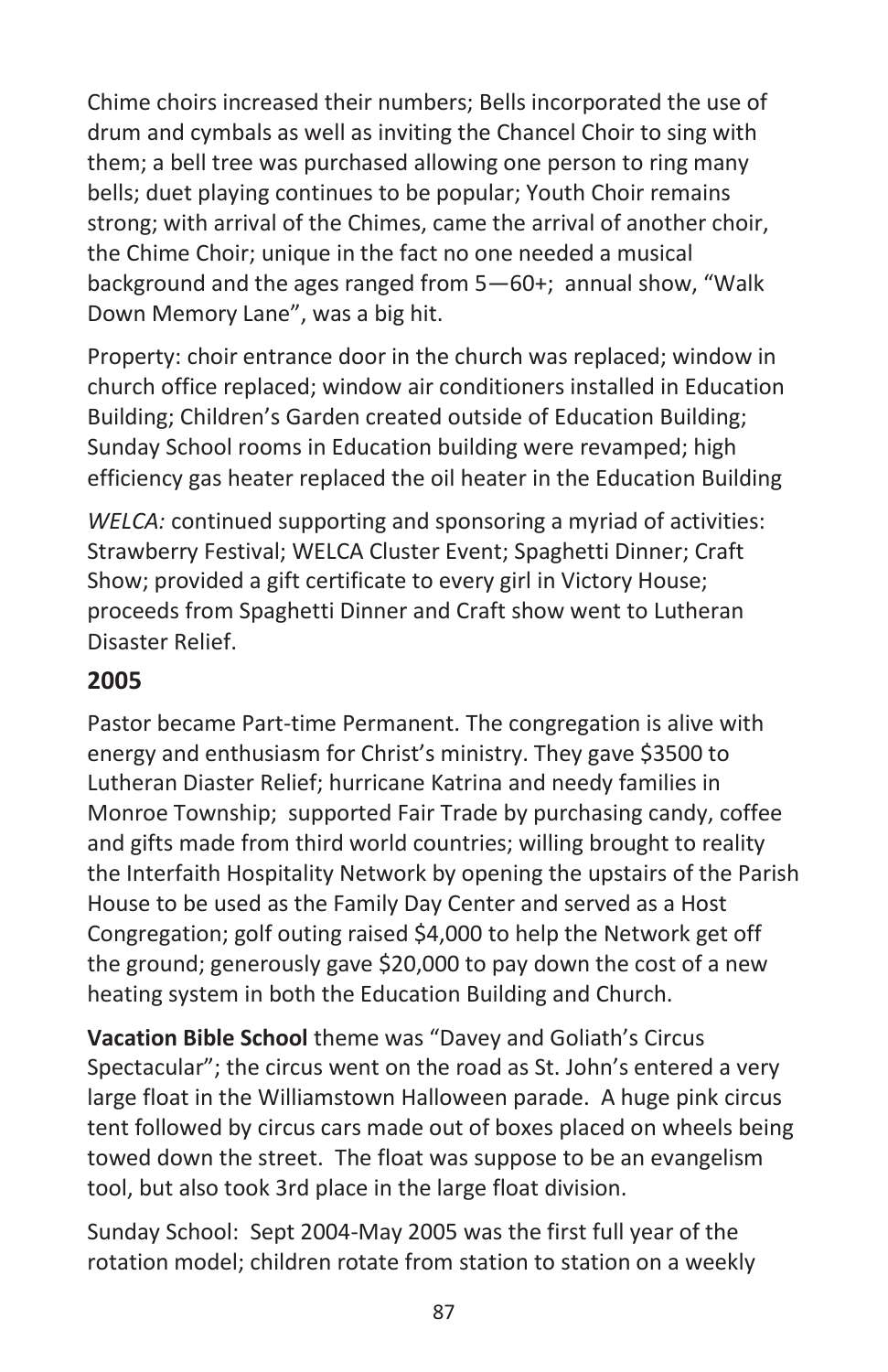basis learning the Bible story of the month; concept uses all of the different learning styles of the children; they heard stories in "Tent Tales", made arts and crafts in "Creation Station", played games in "Noah's Ark-Cade", made yummy things to eat in "Heaven Scent Café", and watched movies in "Hollywood Studios"; volunteers signed up to run the same station for 3-4 weeks, with a different group of children coming to them each week.

*Music Ministry:* choirs continue to grow; Chancel and Bell choirs participated in the Williamstown Ecumenical Choir Festival and Lutheran Cluster Festival; Christmas Cantata was "The Great and Mighty Wonder"; Bell Choir continued to play the 2nd Sunday of every month; had fun at the Lutheran Cluster Festival by dressing in character as they played a medley from the "Wizard of Oz"; Youth Choir continues to grow and added rhythm instruments to the mix; Youth and Chime Choirs provided special music the 1st and 3rd Sunday of the month; 4th Sunday of the month was dedicated to special musical talents of members of the congregation; 4th Annual Spring Fling was "All Washed up".

*Property*: New upstairs heaters were installed in the church January 2005; new downstairs heaters were installed December 2005; lower level check value failed, new one installed; ceramic tile was installed in the basement of church; heater ducks in the sanctuary were enclosed in wood; exterior painting continued; second floor of the Parish House was completely renovated; Interfaith now occupying second floor; Education Building downstairs painting completed; all electrical circuits were upgraded.

## **2006**

We completed the first year of hosting the Family Day Center for Interfaith Hospitality Network; also hosted families for dinner and overnight lodging four separate weeks during the year; contributed shelf stable milk every week to the Community Food Cupboard; gave \$1,000 in gift cards to the community Christmas collection; participated in the Fair Trade coffee and chocolate program; contributed \$600 to the ELCA World Hunger Program collected at our weekly Lenten soup supper.

The church participated in the Williamstown Halloween Parade with a float based on the VBS theme. Youth group shared lots of activities, as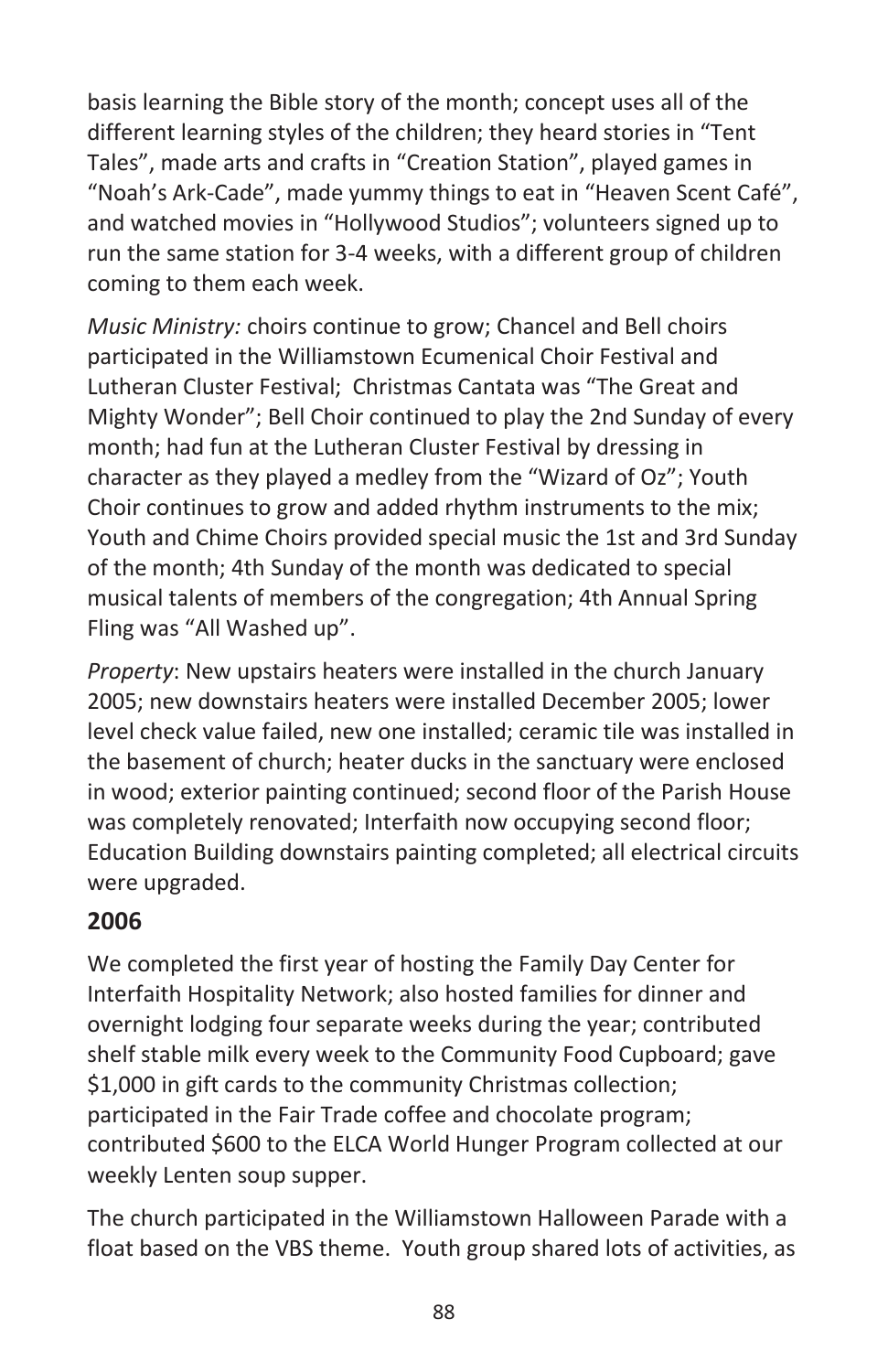well as doing a makeover on their newly acquired room (The Youth Group Room) in the basement of the Education Building.

*Music:* added third octave to the chimes to accommodate the growing number of youth learning to ring; we now have two three octave bell choirs, one three octave chime choir; Youth Choir presented "Angels' Aware" Christmas Program with the help many other members of the congregation; Chancel Choir and Bell Choir participated in the Williamstown Ecumenical Church Choir Unity Program; music program presented the 5th Annual Spring Fling show "Reel Flicks"; lighting on the stage in the Education Building was updated and additional scrim curtains were added.

*Sunday School:* continues to use the rotation model.

Properties: men and ladies rooms in the church were painted and dressed up; new post and light installed in front of church; new blue choir chairs purchase for sanctuary; new screens purchased both levels of Parish House; new cabinets and work counter area installed in office; upstairs of the Education Building painted; eight new ceiling fans installed in the Social Hall; window air conditioner installed, Gommel Garden cleaned, trimmed and soaker hoses installed; other gardens under the guardianship of faithful members and look beautiful; brick sign on Black Horse Pike overhauled with new garden.

*St. John's women of WELCA:* continued to sponsor the Spaghetti Dinner; Christmas Craft Show; Strawberry Festival as well as other events that involve helping where they are needed; major effort this year was the Interfaith Hospitality Network program. Because we were the hosting church for both the day center and overnight accommodations, many hours were directed toward that endeavor; several women attended the WELCA cluster events as well as the State Convention.

# **2007**

The congregation is growing in spirit and energy. Continued revitalization and growth of the Sunday School, VBS, the adult Bible Studies. Accomplishments: published our own photo church directory; the beginning of our monthly pot-luck lunches; the beginning of a Strategic Planning process; kitchen renovation, oil tank removal and the new roof on the Parish House; the development of new position descriptions for our staff; all are outward signs of the presence of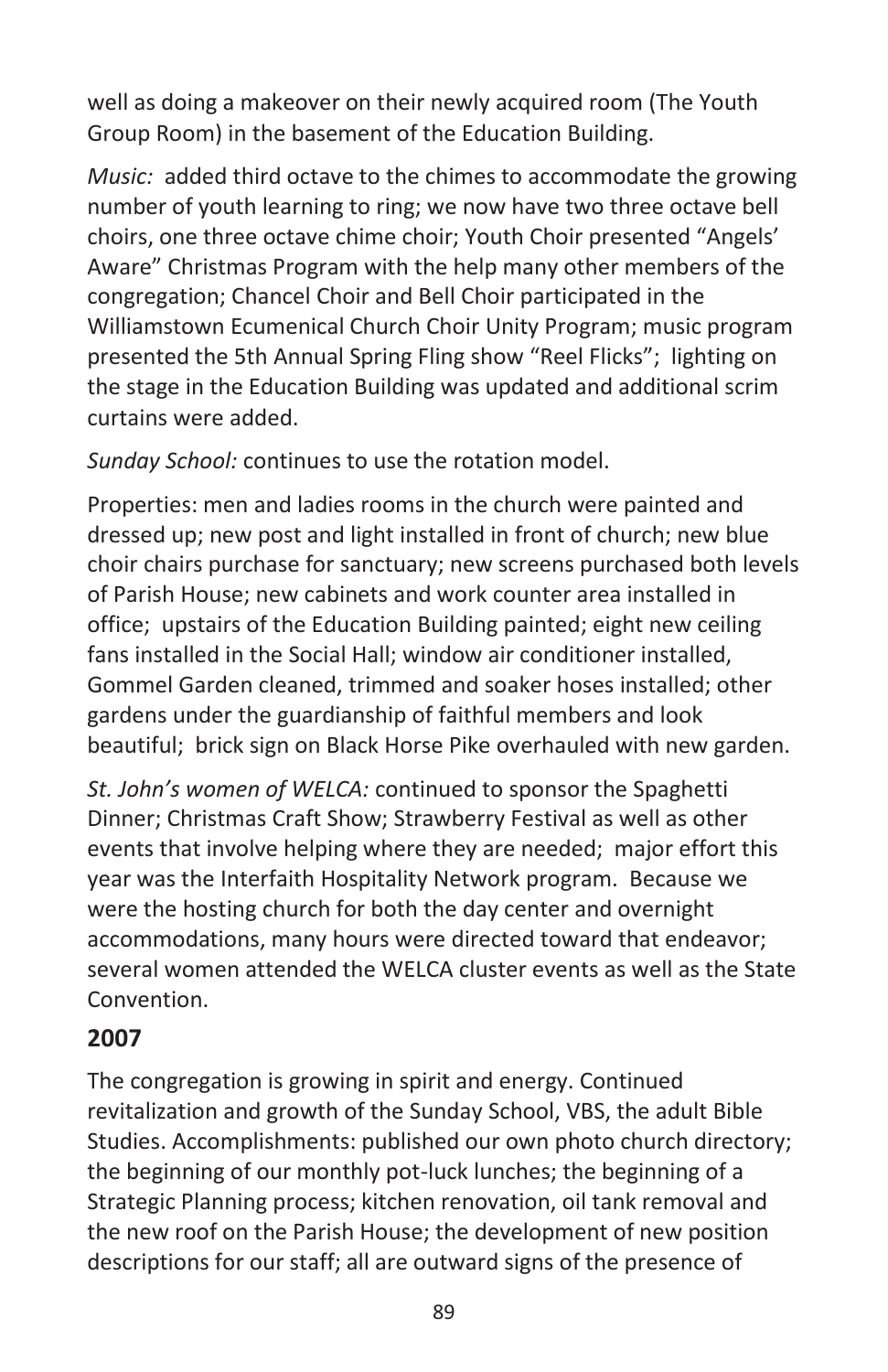God's work in our midst.

*Property: Church:* an electrical problem with our chair lift was repaired; caulking was done in the church basement after major flooding; *Parish House:* new roof was installed, \$5,000; a window air conditioner was purchased and installed on the second floor until heaters and air conditioner could be replaced; gas lines were run to the Parish House and the air conditioners and heaters were up and running by August. \$15,324; cabinets and countertops were installed in the Parish House in preparation for the Tea Room; oil tanks were removed from the Parish House and Educational Building; attic stairs in upstairs apartment were repaired. *Education Building* received hard wired smoke alarms; minor repairs in the lower level back entrance to redirect rain water; kitchen completely gutted, rewired and redone; new floor, new countertops, cabinets, sinks faucets, two new industrial stoves, two microwaves and a new freezer. \$8,000; store room in the basement (dungeon) was cleaned out, shelving installed; sprinkler system was repaired; dimmer switches were installed offstage and a security box built around them; top hat lighting was installed on the ceiling of the stage to provide better light for shows; outlets in the building were replaced.

*Cemetery:* new pump was installed by the Corkery Lane entrance to provide water; new flag post and flag have been installed.

*Outreach programs:* included ELCA Global Barnyard project, \$1,318 was donated by congregation members; donations for rabbits, quilts, wells and turkeys totaling \$1,979; purchase of third world crafts, chocolate and coffee, \$537; purchase of Christmas gift cards for Williamstown teens, \$720

*Interfaith Hospitality Network/Family Promise*; a non-profit organization that is housed in the 2nd floor of the Parish House, has since its opening December 2005, assisted 27 families (92 individuals).

*WELCA:* again hosted the "Touch of Italy" spaghetti dinner; Christmas Craft Show; Strawberry Festival; Lenten Soup suppers; attended the 20th WELCA Celebration.

Coffee Hour in the Education Building continues to grow. It meets immediately after the 9:30 service.

## **2008**

Through a planning process that began in January 2008 and continued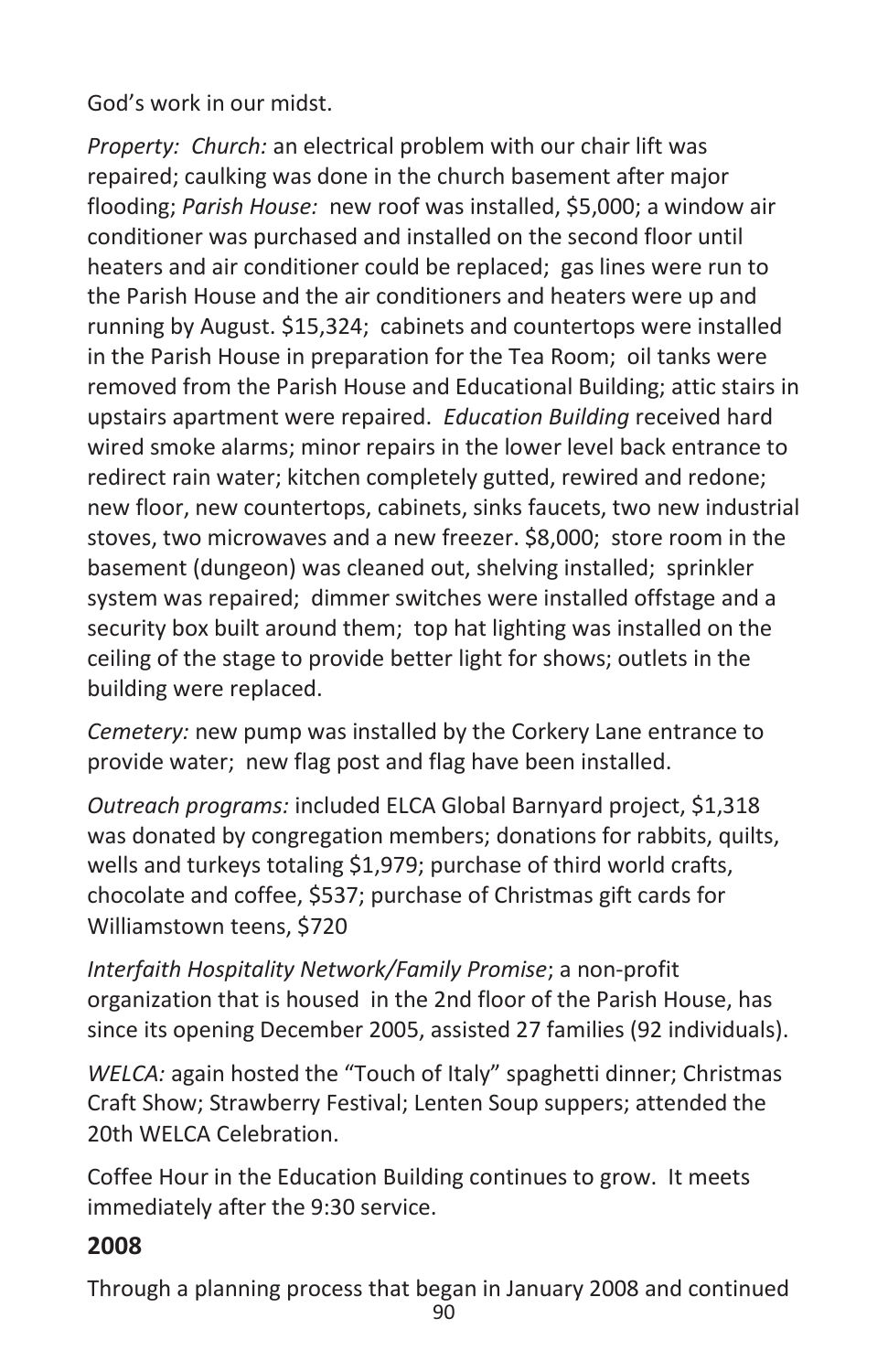through June 2008 the Council identified our first priority to be Stewardship. The goal established was to reduce dependency on our endowment by raising giving of our membership. The 2008 budget was balanced by increasing giving, cutting costs and securing some additional funds through rental income (IHN). Also new opportunities for Outreach to grow our membership. Through this effort a Tea Room was added. Members and friends are invited to join us for tea, information and fellowship. The 2nd service which was at 10:30 is now at 10:40 to accommodate parents dropping their children at Sunday School and making the service on time. The service is more informal and draws upon a Gospel/Blue Grass musical feel. We have put together a wonderful band made up of our own members who lead the congregation in lively song.

The congregation continues to reach out to the community by supporting the food pantry, Interfaith Hospitality Network, ELCA world hunger projects, and disaster relief needs.

*Sunday School:* continues to increase in membership; rotation curriculum is working well and this year's focus is on Jesus' parables; also included discussion on pilgrimages and learning about St. Nicholas.

In Fall 2007, a special group within the Sunday School comprised of 6th -8th graders called "C.I.A.", Christians in Action, began; discussions are pertinent to the age group: talking about traditions, television today, school challenges; spent many weeks on prayer shawls and cards for our shut-ins that were delivered during the St. John's annual Christmas caroling excursion.

*VBS:* theme for 2008 was "Power Lab"; Education Building was turned into one large science lab; children "walked on water", learned how it felt to be cast aside by differences like the lepers of old, sang animated songs while viewing the video on a large screen; treated to seeing themselves in a visual production each night-watching themselves relive the story of the day. How awesome!

*Youth group:* enjoyed relaxing, talking, playing volleyball, watching movies, playing games, etc.; also staffed the bake sale table at the Summer Yard Sale; assisted with the Church's float in the Williamstown Halloween Parade; assisted with room setup and decorations, baked cupcakes, helped vendors bring in their crafts for the annual Craft Fair; went Christmas caroling; had a Lock-in.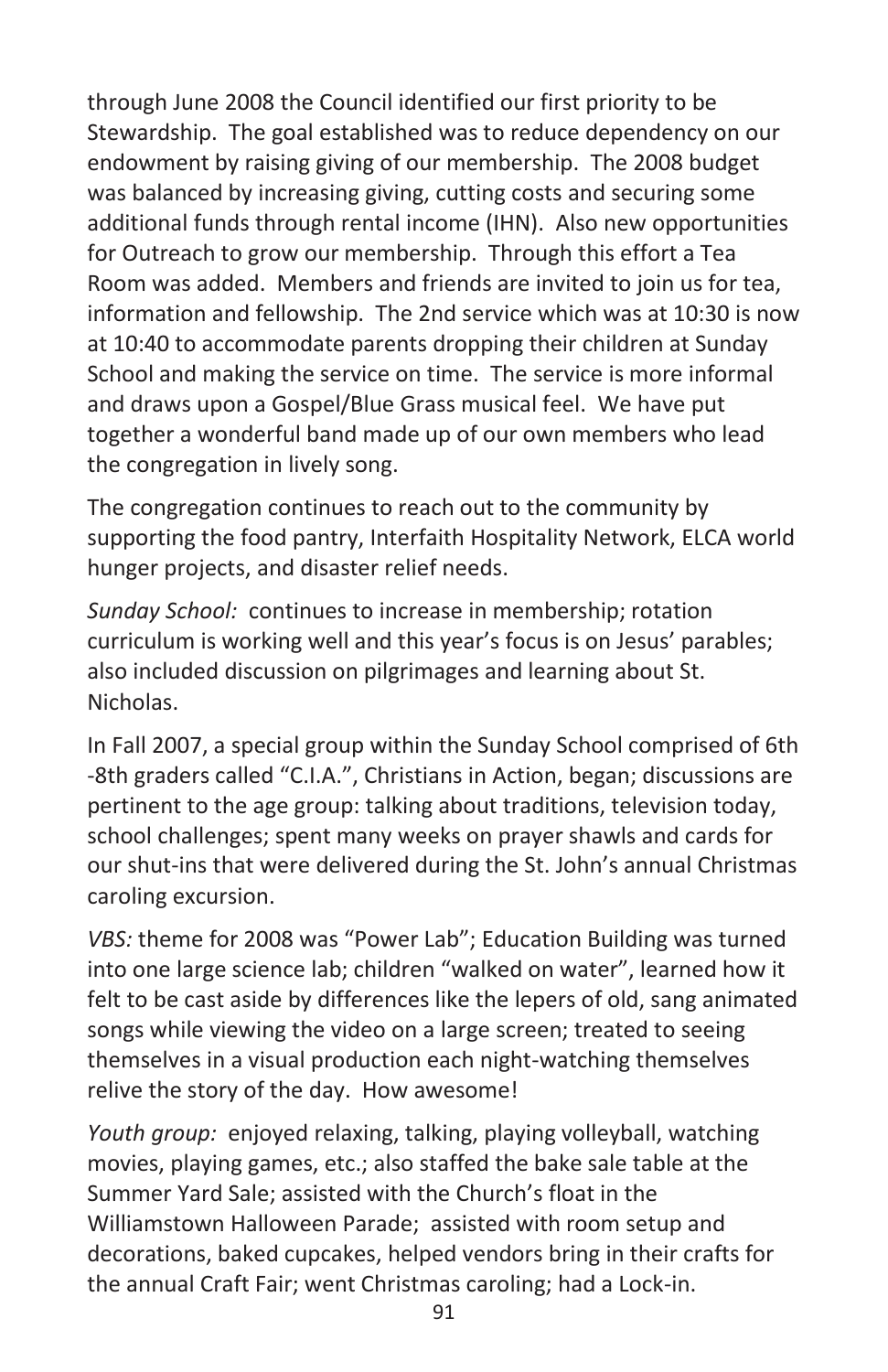*Music Ministry:* keeps growing and recreating itself; In 2008 a new chime choir was established for beginner ringers (Chimettes); a band was created to play at the 2nd service; program consists of six choirs: Chancel and Youth vocal choirs, two bell choirs and 2 chimes choirs and a band; Bell I and the Chancel Choir participated in Williamstown Ecumenical Unity Week Choir Fest; we hosted the Southwestern Cluster Music Festival at St. Stephen's Church in Woodbury (our church was too small for us to host), both Bell Choirs, Chime Choir, Youth Choir and Chancel Choir participated; St. John's Director of Music wrote the program which was entitled "Seasons of the Liturgical Church Year" with scripture and music. Each church/choir choose a season and presented an appropriate musical selection and the churches combined their voices in one choral ensemble to sing the "Hallelujah Chorus" and "The Lord is Risen This Morning". What a joyful noise.

Chancel Choir presented the cantata "Christ Is Risen" on palm Sunday and an intergenerational cast presented "Secret Service" during advent. "Secret Service" was the story of St. Nicholas.

In October with drums, trumpet, keyboard, bass guitar, and a vocalist our band played their first church service. Another keyboard and guitar were added in November. Our second service became the band service with the group accompanying the hymns and providing preludes, offertory music and postludes. "We're experimenting with style and sound, but with God's help we will find our niche. "

Our 7th annual show, "It's the 70's"; a cast member falls asleep doing a term paper about the 70's and has some really funky dreams.

*Property Committee :* is hard at work keeping our beloved church in great running order; Gommel Garden was weeded, mulched and sprayed; *Church*: outside lights repaired and replaced; a new chairlift was installed in July; the large crack by the cross in the nave of the church was repaired; one speaker of the sound system was turned to face the congregation; honey bees have taken residence in a church wall; the back stairwell continues to flood. *Education Building*: Levilor blinds were installed throughout the building, purchased by WELCA; small air conditioner was installed in the Story Room during VBS; new lighting outside was installed. *Parish House*: Tea Room completed; new garbage disposal installed in the upstairs apartment; toilet in back bathroom of apartment was repaired.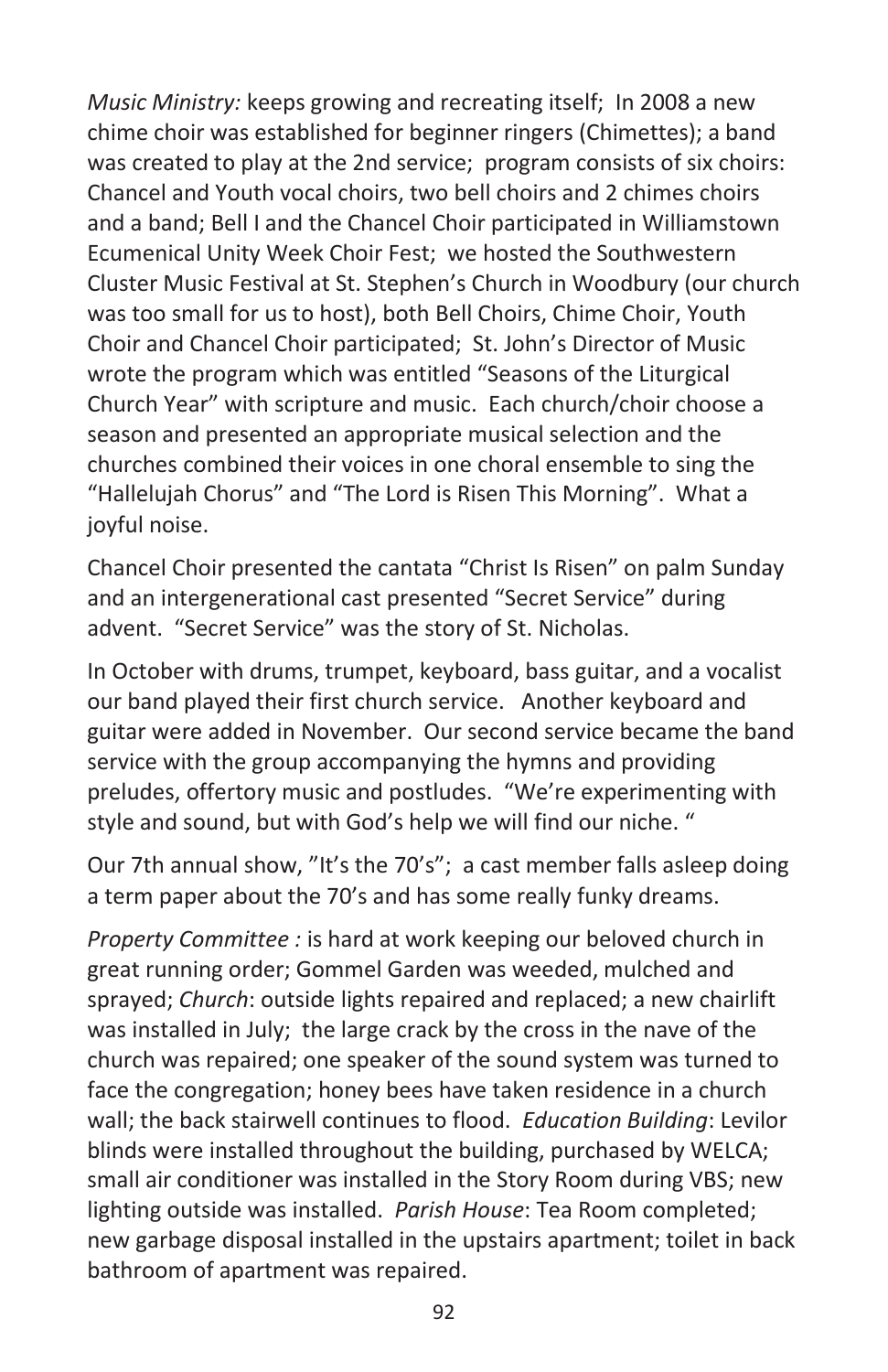*Outreach projects:* included 570 chicks purchased at Easter, gift cards/ certificates for the needy in Williamstown and \$479 donated to the "feed the orphans" project.

*Coffee hour* continues with ever increasing members staying after church to socialize.

*Interfaith Hospitality Network:* helped 12 families (38 individuals); number of meals prepared over the year, 6,981; the program was closed over the summers months while interviewing for a new director. It takes a lot of volunteers to host IHN for one week and we host several times a year. This year 44 volunteers helped with hosting at St. John's.

*WELCA:* hosted 50 ladies from various churches for the annual WELCA Cluster meeting; continued to organize or help with the Lenten Soup Suppers; Strawberry Festival; "Touch of Italy" spaghetti dinner; Christmas Craft Show; coffee hour.

#### **2009**

*Music Ministry:* band continued to lead the 10:40 service, a traditional liturgy set to an upbeat tone; Music Ministry now has two bell choirs, 2 chime choirs, a Youth Choir, Chancel Choir; the band, the highlight of the year, is our new endeavor: held Christmas Concert with the sounds of the season, secular and liturgical, including all the choirs and band; participated in the Williamstown Ecumenical Unity Week Choir Festival, the 8th Annual Show Church show and Easter Cantata.

*Property: Education Building:* men's bathroom was remodeled; six round tables were purchased, paid for by WELCA; wall between the movie room and classroom was taken down to make a larger room for opening program for Sunday School (coffee hour took over social hall); *Parish House;* damaged sign was repaired; repairs were made to the upstairs bathroom.

Sunday School: Fall of 2009 found enrollment in Sunday School increasing to 54. The 2009-2010 theme was "Heroes of the Bible". Opening program moved to lower level of church.

*WELCA:* continues to offer a variety of activities and events all year. Continues to support the Interfaith Hospitality Network (IHN) by housing guests in the Day Center on the second floor of the Parish house and by hosting families overnight on a rotating basis.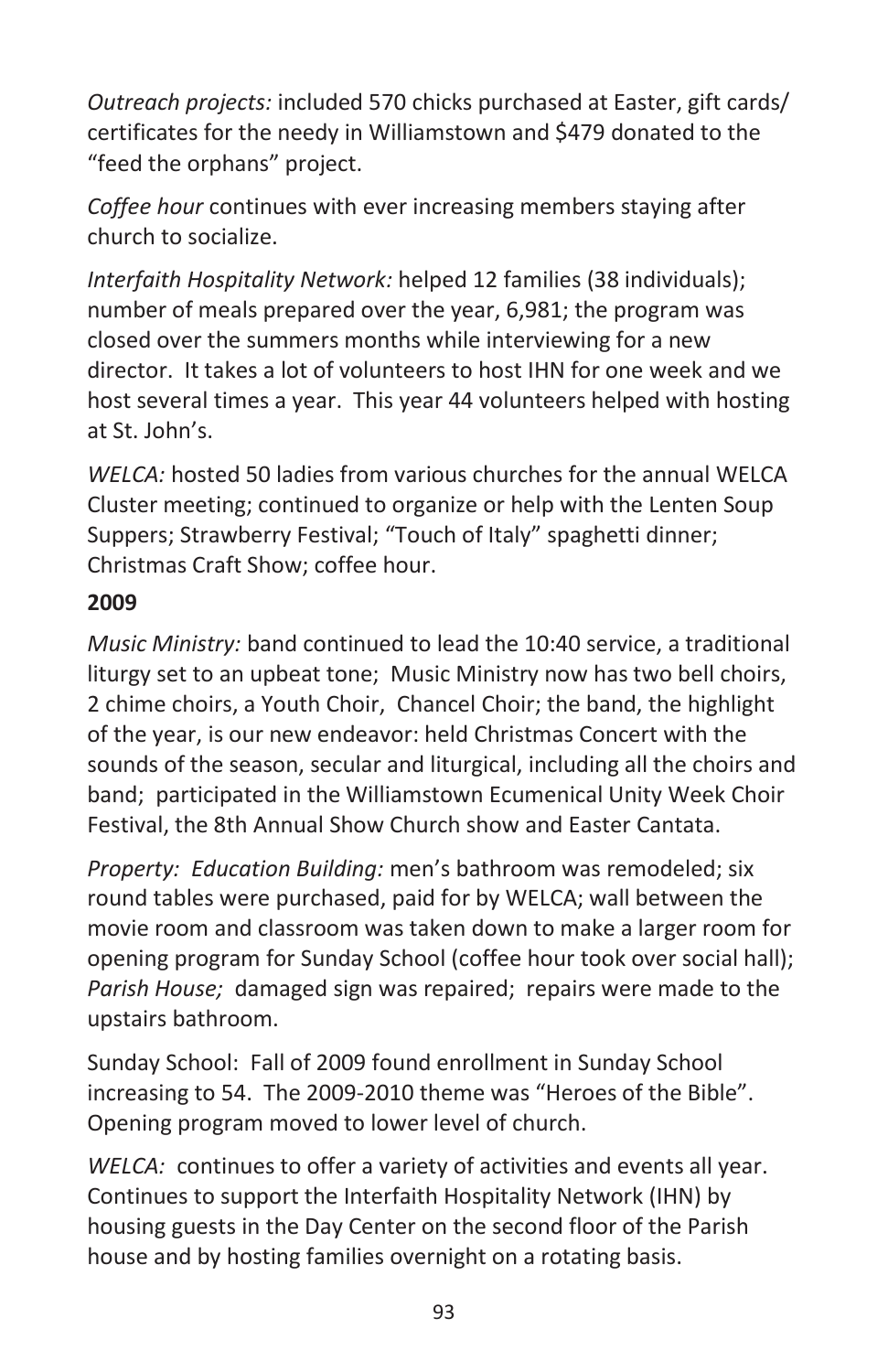*Cookie Walk:* first cookie walk was held December 9, 2009, in conjunction with the Music Department's Christmas Concert.

# **2010**

Our church has had an incredible giving growth this year. A new stewardship initiative "Buckets of Blessing" was a huge success. A unique approach indeed. Several buckets were dropped of at parishioners' homes, they made a commitment and then dropped it off to the next home on the list. When the last person was done, it was returned to the church. Personal contact was not necessary.

*Worship Ministry:* added 5 additional persons to be worship assistants so we now have 15 worship assistants, 20 ushers and greeters, and 10 acolytes.

*Property Committee: Church*: an upgrade was done to the light switch panel; the Gommel Garden was given a good cleaning out; the old chimney was knocked down and debris removed; work was begun to downstairs to build a robe closet downstairs and to partition off a work area for the Director of Music/Organist; sidewalks and concrete in front of the church was replaced \$3,000; church roof was replaced \$14,000.

*Education Building:* 32 new folding chairs were purchased by WELCA; ladies' room was remodeled \$1,897; repairs made to several overhead lights; upstairs hardwood floor was professionally cleaned and waxed \$200; the right hand wing of the stage was cleaned out and reorganized for kitchen storage; WELCA purchased long white tables.

*Parish House*: Heater for upstairs apartment repaired \$335 + \$172; heater for downstairs repaired \$403; continue to have water in the basement with heavy rains and snow melt.

*Music Ministry*: 50 dedicated individuals make up our 6 choirs ringing and singing and the band getting our blood pumping with their energetic music. Bell I and Chancel Choirs presented music at the Williamstown Ecumenical Unity Week Choir Festival; Chancel Choir presented a Cantata Palm Sunday and our 2nd Annual Christmas Concert was held December 5th; the theme for our 9th Annual Spring Fling Show was "Anything Goes", brought to you by the color blue; band continues to lead the music portion of the 2nd service each Sunday; band played for the outdoor service before the Strawberry Festival.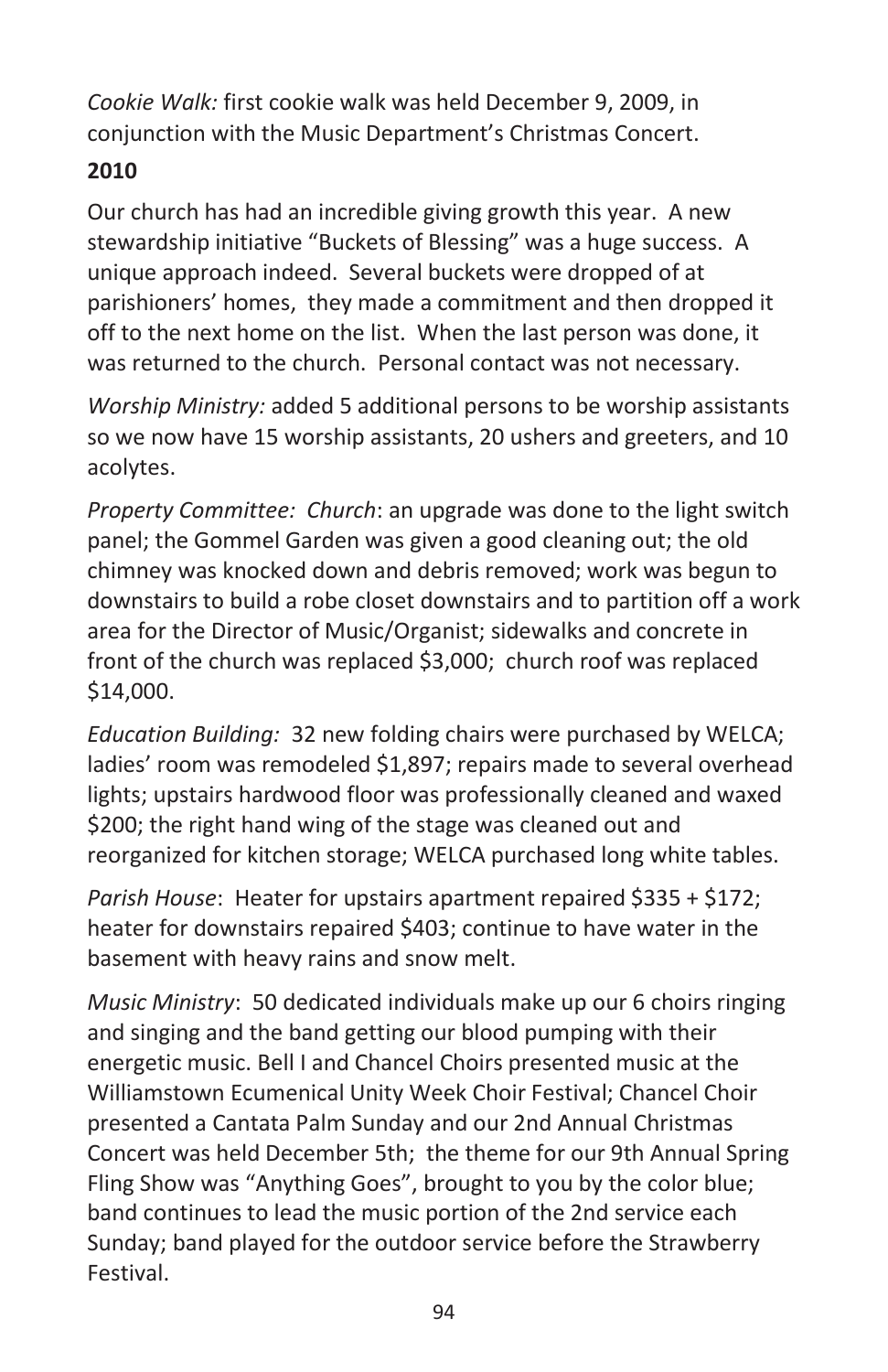*VBS:* an evening event with the theme "Song Quest Rainforest"; more and more of our teens are participating as aides and leaders in various positions; participated in the Williamstown Halloween Parade with a float using the VBS theme and playing the music as we made our way down the street.

*Education Ministry*; Sunday School has again increased in numbers with 54 children registered and 15 volunteers; the theme this year was "Heroes of the Bible", with children learning about amazing men and women using the Rotation Model. The Rotation Model highlights an understanding that students learn through interaction and relationships; there were 11 young people in CIA (Christians in Action) who are 6-9th grade.

*WELCA:* started off the year with the WELCA Cluster Event with a theme Heart and Health; Lenten Soup Suppers continue to be enjoyed by all who attended; gave each of the Confirmands a card and a gift of \$10; Strawberry Festival was a success with great weather; held "Touch of Italy" spaghetti dinner; purchased \$200 in Shop Rite gift cards for turkeys for the Thanksgiving baskets; purchase several long white tables for the Education Building; held Craft Show; Coffee hour after the 9:30 service continues grow.

*Outreach programs:* during lent we collected \$240 from our soup suppers and were able to purchase 24 fruit tree seedlings to be planted in Kenya; held a coffee tasting of the Fair Trade coffees available and sold out quickly; Fair Trade chocolate also sold out in two weeks; profits went to purchase 15 Shop Rite gift cards for the needy and planted an acre of cocoa plants in Africa; colleted money to buy shelf-stable milk for area families and collected enough money to buy 166 quarts of shelf stable milk this year.

*Appalachia Service Project (ASP)* - July 2010, 14 of our church members took on the adventure of spending a week in the mountains of Kentucky repairing homes for needy families. Early Saturday morning we started our 650 mile trek to Chavies, Kentucky, with an overnight stop on the way. Adult participants paid for the motel and shared the gas expenses. We had four vehicles, two vans and to work trucks and took our own tools. We were divided into two work groups and worked on 2 homes. One crew installed underpinning and built a deck for a mobile home and the other crew put gutter on a home that was in bad shape. There was also "minor" repair work to be done. At ASP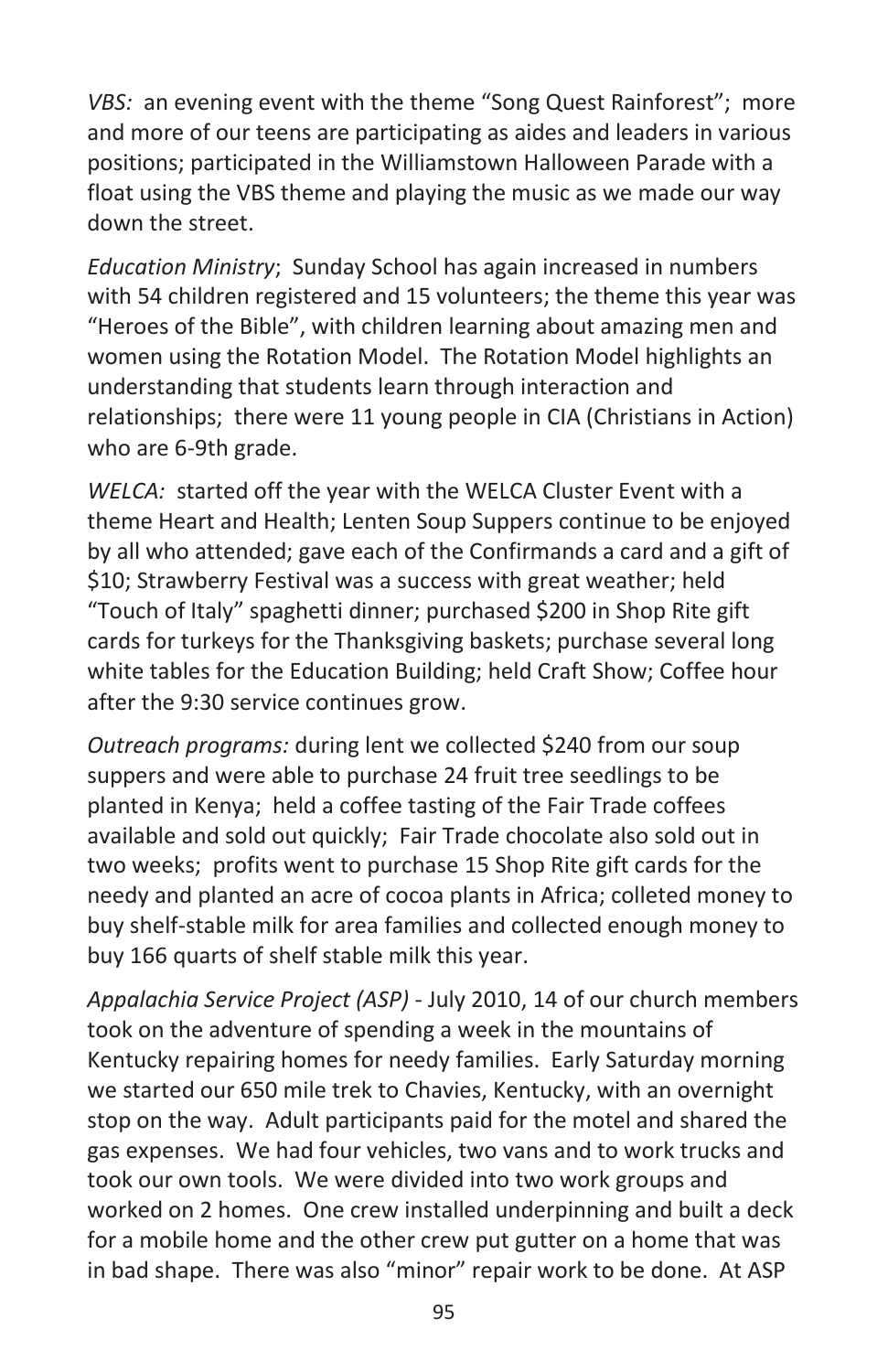we stayed in dormitory type rooms, sharing with others also helping on projects. Fundraisers done over the year helped with expenses: Cookie Walk, Chicken Diner, Strawberry Festival and donations from the congregation.

*2nd Annual Cookie Walk*: approximately 175 pounds of cookies were donated by the church members; about 20 volunteers helped box, replenish trays, weighed cookies, cashiered and decorated the boxes; event started at 1:00 and by 1:45 we were sold out of cookies; net profit \$1,211.

#### **2011**

The window project was completed (a protective coating covering the stained glass windows); Interfaith Hospitality Network/Family Promise day center moved to Glassboro; improved communications through Weekly News bulletin electronically; continued to develop the second service, known as the "Service of Joy" with the band; Confirmation program has been revamped, meeting every six weeks for a lock-in or long seminar; Wednesday afternoon and night Bible Study groups were offered; Parish House Mortgage was taken over by a church member at a much lower interest rate, saving us money in the coming years.

*Property: Church*: repairs made to the men's urinal; work finished on the new music room; robes moved to their new closet; file cabinets and two movable 3/4 walls were purchased for the music room; lock boxes were installed outside each building containing keys for Fire Department use in case of an emergency \$469; restoration of the stained glass windows was completed; all windows are now covered with a protective covering \$22,200; the Good Shepherd window had a crack in the center so a small section was taken out and repaired \$4,700; inside, all stained glass windows cleaned.

*Education Building*: upstairs wood floor was professionally cleaned and waxed \$300; windows in youth room, large classroom and heater room were broken by vandals and several items were missing. All windows were replaced.

*Parish House:* Repairs made to toilet in apartment; vandals broke windows and doors both floors, only thing missing was a TV/VCR; repair cost of broken glass \$500; IHN moved out in September and left the apartment a mess. There is a lot of work before the apartment can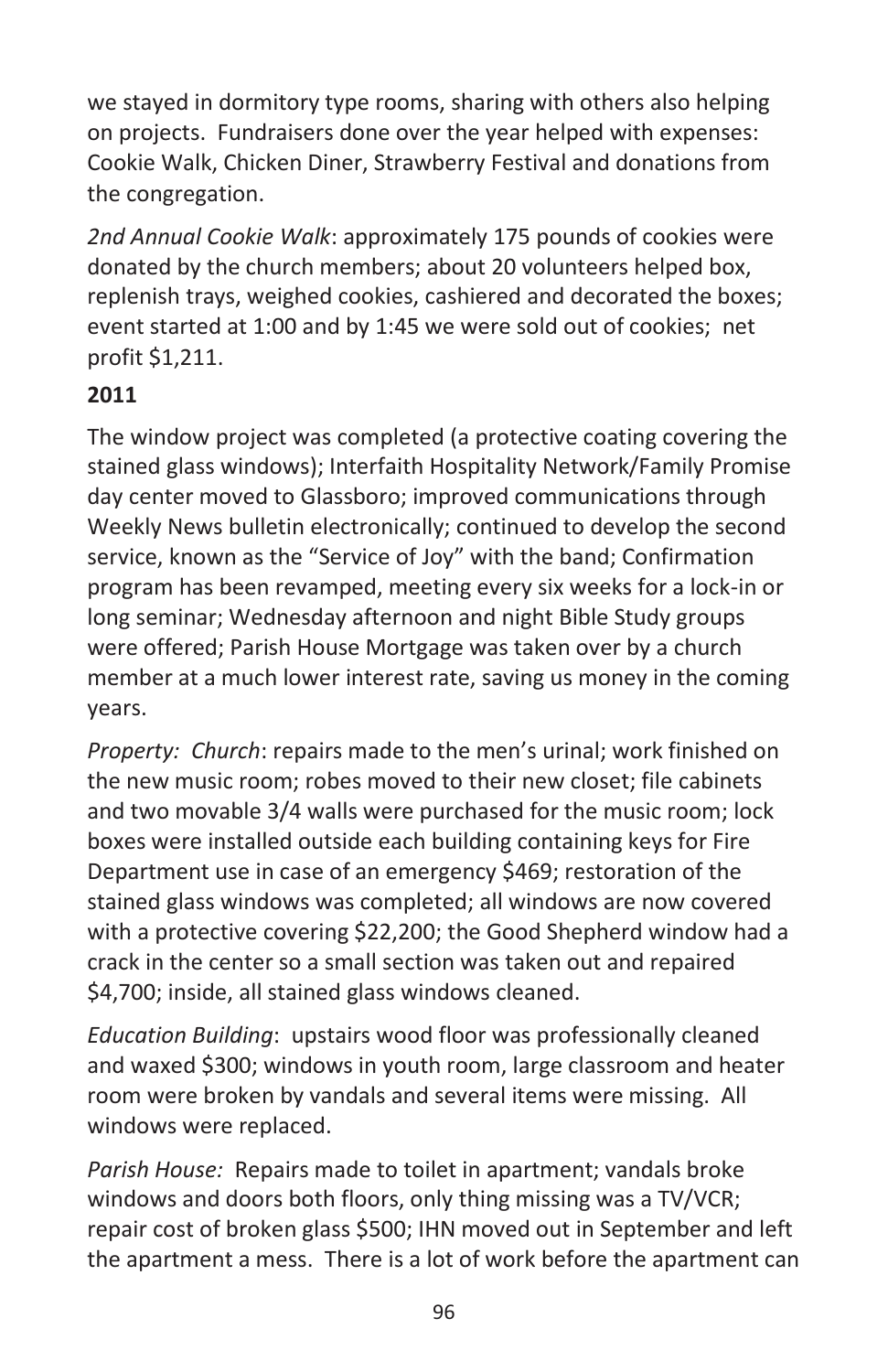be occupied again.

*Music Ministry:* the band played at the Williamstown Ecumenical Unity Week Festival, surprising those attending the program; Chancel Choir presented a very moving Cantata Palm Sunday; 3rd Annual Christmas Concert was fantastic with 5 choirs and the band presenting music of the season; 10th Annual show was "Colors of the Rainbow". The band joined us for the show this year.

*VBS:* this year found us on the beach with "Son Quest Beach Bash"; instead of us doing the closing in the Sanctuary Sunday morning, the congregation was invited to worship in our Beach Bash world. A perfect ending to Bible School. There were 36 children, 16 teen helpers and 15 adults. And as has been the case in the past, the VBS theme continued to the Williamstown Halloween parade.

*WELCA:* supported the Lenten soup suppers; Strawberry Festival; "Touch of Italy" spaghetti dinner; annual Christmas Craft Show and at all other events; sent \$200 each to South Jersey Food Bank, Sunshine Foundation and Robin's Nest; gave each of St. John's four high school graduates \$200.

*Tea Room:* Afternoon Tea continued in the Parish House monthly.

*Outreach Initiatives*: between cash and actual boxes of milk, we were able to donate 700 boxes of shelf stable milk; during lent we sold chocolate, made \$100 and donated the money for Camden needy whose soup kitchen was destroyed by fire; collected barn money and were able to buy a cow and 2 pigs \$560; collected \$200 and purchased 20 pairs of shoes for needy children; Christmas time sale of olive oil, coffee and chocolate gave us a profit of \$260, including the donation of 2 quilts, enabling us to buy an alpaca through God's Global Barnyard.

*Cookie Walk*: proceeds supported our participation in the Appalachian Service Project; two hundred pounds of cookies, 20 volunteers and lots of customers netted the fundraiser \$1,793, which included a donation of \$500 from an anonymous Mr. and Mrs. Santa Claus.

#### **2012**

In 2012 the church embarked on a new worship experience. A Saturday evening service replaced the 10:40 Sunday Service. The band leads the music ministry for the new service. Wednesday afternoon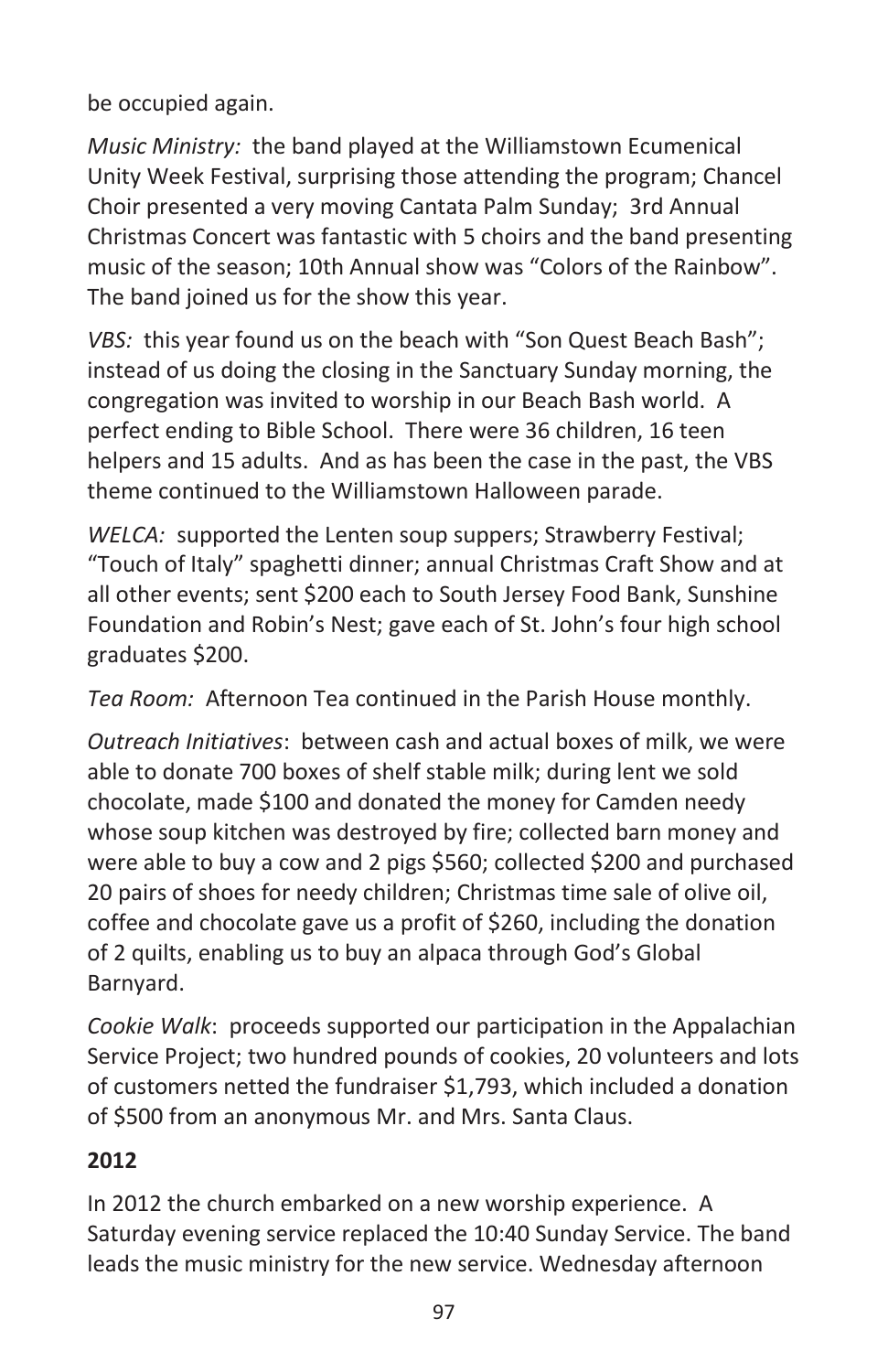Bible study continues while the evening study focuses on conversation about contemporary cinema.

*Property: Education Building*: new gas meter and regulator was installed by the gas company due to a gas leak; new timer was installed for outside lights; problem with front doors breaking again; hurricane Sandy blew the front doors off resolving the problem, new doors installed \$1,880.

*Parish House*: The upstairs apartment was rehabilitated; carpets were torn up, new floors put in, kitchen updated, bathrooms repaired, all the walls repainted, inside steps refurbished, \$9,779; member of the congregation moved into the apartment and will be responsible for overseeing and cleaning the properties.

*Parish House Tea Room* was redone: galley kitchen had new cabinets installed; old refrigerator was painted; walls were painted and floors redone; donations from Tea Room paid for the makeover; downstairs men and ladies' room remodeled; swale was dug in back of Parish House in hopes of alleviating the water problem in the basement.

*Music Ministry*: Bell l and the Chancel Choir represented our church at the Williamstown Ecumenical Unity Week Festival; Chancel Choir presented an Easter Cantata Palm Sunday; 4th Annual Christmas Concert had some new aspects with a wind ensemble, a soloist and combined choir/band vocal presentations; wind ensemble played Celtic Silent Night arranged by Ken Weaver; 11th Spring Fling Show was "World Travelers". The show has been taken over by our teenagers; a new bell ensemble was begun to accommodate a new set of ringers.

*The band* is now playing for our new Saturday night service and the reigns of the band and transposing music has been turned over to Ken Weaver.

Since the second service no longer exists the Director of Music attended the Sunday School openings to encourage the children to lift up their voices in song. In addition to singing, percussion instruments were introduced to encourage more participation.

*VBS:* the Education Building became a jungle to bring the theme "Jungle Mania" to life; Jonah and the whale came to life in the story room when a 20' whale was designed so the children could sit inside;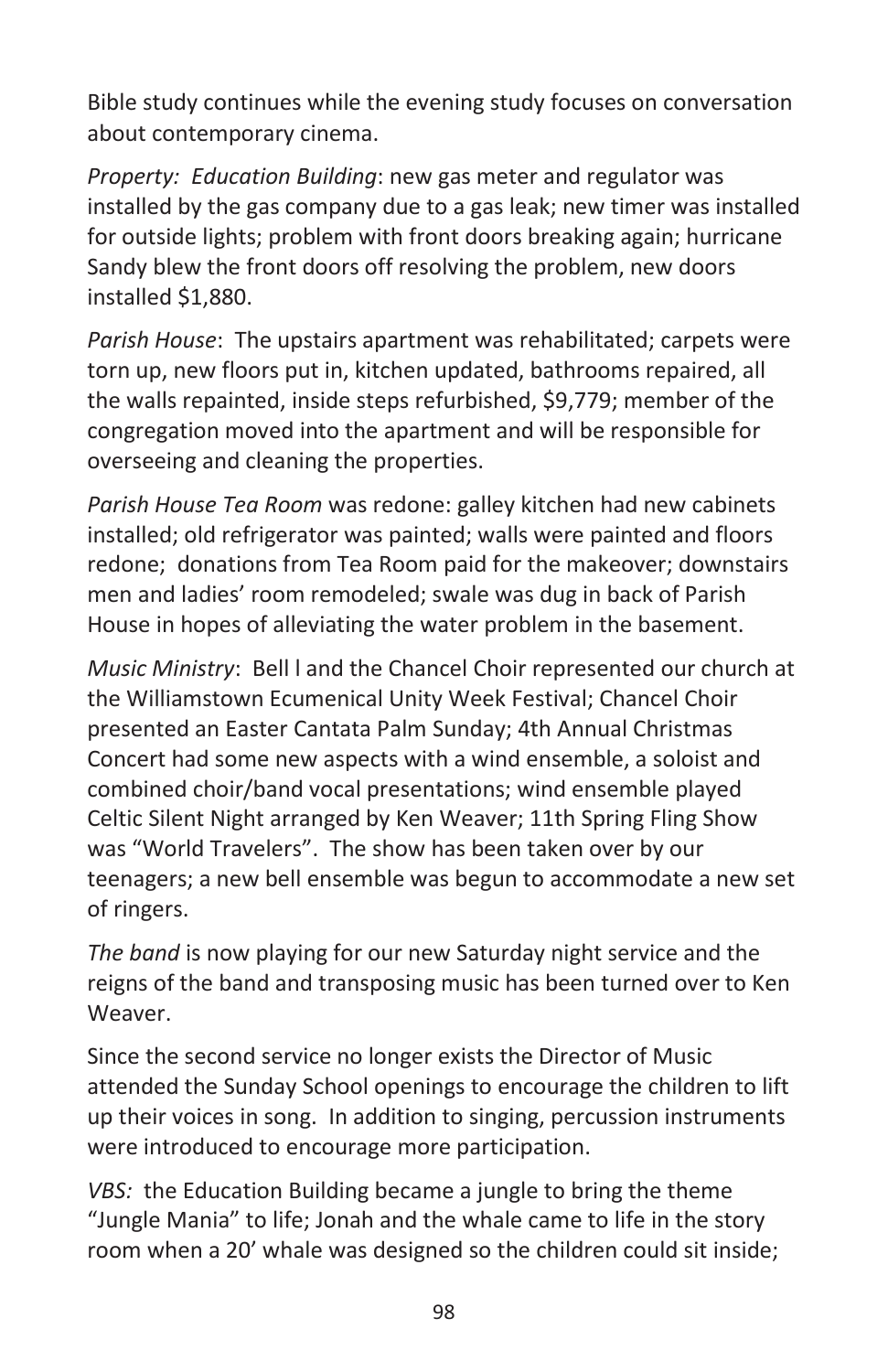teen volunteers are taking on more leadership roles.

This year there was a big change in our Williamstown Halloween float. The band was added and our theme was "Stairway to Heaven". Our band really made a big impact on those watching the parade. Lots of clapping and singing to the music.

*WELCA:* helped with the brunch before the Congregational Meeting; offered a Fastnacht Social event with games and donuts; continued to support the Lenten soup suppers; coffee hour; yard sale; Strawberry Festival; Touch of Italy and Craft Show. \$200 gift cards given to active high school graduates who were going on to further their education. \$400 was donated to the Roof and Windows Fund

*Parish House Tea Room: o*ur monthly Wednesday afternoon tea is still very successful

*Outreach Program:* donated 623 boxes of shelf stable milk; Valentine candy was sold and proceeds plus money collected was sent to the Soup Kitchen on the Arizona Indian Reservation, \$350; sold olive oil and Geo bars profiting \$69. Money was used to purchase 50 plus items for the men's shelter in Camden.

#### **2013**

The church remained a constant until December 29th, when Pastor Sara tenured her resignation as of January 31, 2014. In the Spring of 2013 the new Evangelical Lutheran Worship book was purchased and introduced to the congregation. Setting two of the liturgy was chosen and we spent the summer learning the liturgy and new hymns.

*The Parish House Tea Room:* remains a wonderful opportunity for women of our church to socialize and enjoy an afternoon together.

Property: our buildings and grounds are being taken care of by some very vigilant stewards; outdoor cleanups are held twice a year with volunteers tending the gardens regularly.

*Church:* overhead tract lighting was installed to shine on the alter; new faucets were installed in the bathrooms; four pews received new padding and upholstering, \$1,276; rear air conditioner was rebuilt and refrigerant line was flushed out and replaced with new Freon \$3,885; carpet, paneling and drywall were removed from one room in the basement due to a continual leak.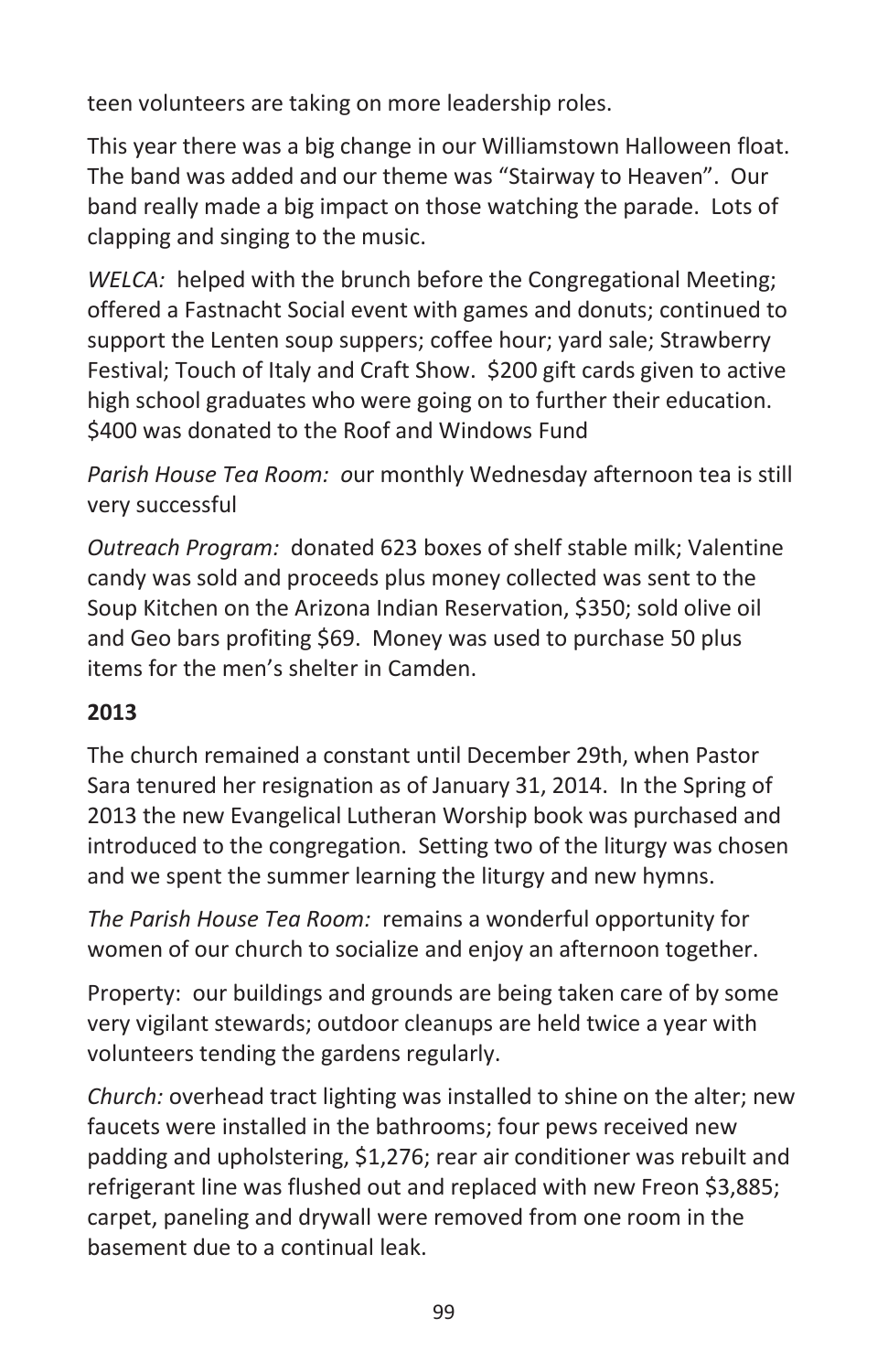*Education Building:* the right wing of the stage was cleaned out for storage for the Hospitality Luncheons. New window air conditioner installed in kitchen window.

*Parish house:* a kitchen window was replaced \$500 and both heaters were repaired \$195.

*Music Ministry:* is always evolving as evident this year. Ken Weaver volunteered to direct the vocal choirs; Sunday School children through grade 5 were given the opportunity to experience chime ringing as part of their Sunday School program.

The band, Youth and Chancel choirs combined together to present selections at the Williamstown Ecumenical Unity Week Choir Festival; Palm Sunday, the Passion story was presented through scripture and vocal/instrumental music; for the first time a light luncheon was served and participants of the Music Ministry program were recognized; the band continued to lead the Saturday night service; 5th Annual Christmas Concert included five choirs, bell ensemble, band, wind ensemble and soloists as well as St. Nicholas

*Cookie Walk*: the 5th annual Cookie Walk was held with 150 pounds of homemade cookies. Net profit for this event was \$1,246

*WELCA:* hosted a Faschnact Social with donuts and fun games of bingo; supported the Lenten Soup Suppers; provided a brunch after the Palm Sunday Service; coordinated a yard sale in the spring; helped with the Strawberry Festival; provided the Touch of Italy spaghetti dinner; offered a Craft Fair; provided food for the coffee hour after the 9:30 service and hosted luncheons after memorial services at the church.

*VBS*: the staff went all out and created a Camelot atmosphere throughout the Education Building to support the program "Kingdom Rock"; enrollment for the children was down, but the teenage helpers number rose; three of our teens, enthusiastically led the opening and closing each day.

Williamstown Halloween float sported a portion of the castle from VBS. However, the major focus of the float was our band, which delighted all the parade goers.

#### **2014**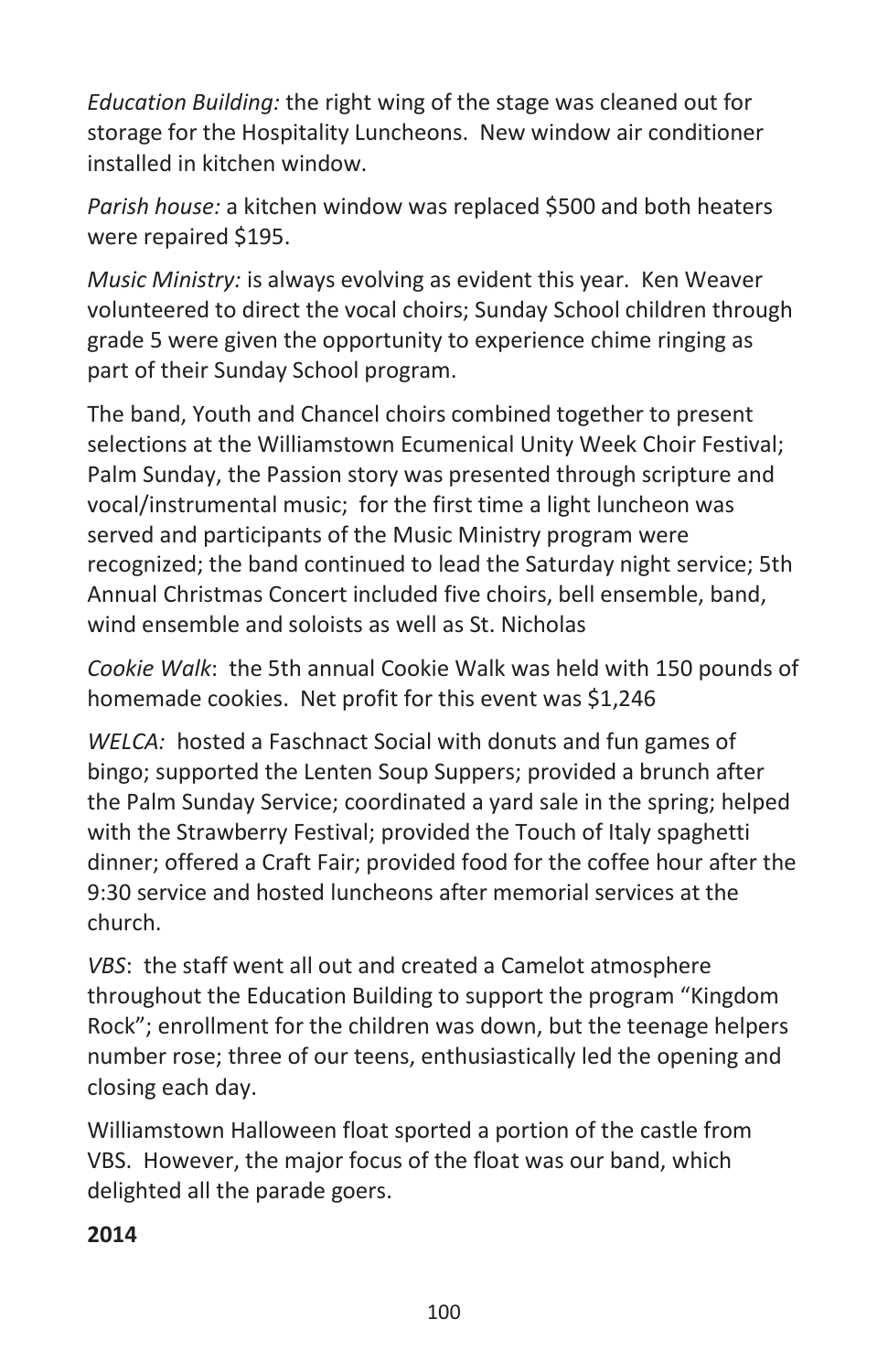A new program, Safe Church Policy, has been instituted. It includes every classroom having two adults present at all times and adults working with children must have a background check done. A transition team was formed as the first of many steps to call a new Pastor. Focus groups were held, the transition team completed their reports and a Call Committee was put in place.

*Religious Education:* levels were reorganized as follows: pre-K through 4th grade (Sunday School), 5th-7th grade (CIA 1), 8th-12th (CIA 2); a Church Safety Policy is now in affect; new program was chosen and purchased.

*Property*: *Church*: Doors in all 3 buildings have been rekeyed requiring only one key for all doors \$390; front door was scrapped and painted; four more pews were re-padded and covered and 24 kneelers were reupholstered for \$2,356 (memorial funds); held our first polish and shine in years. Every inch of the church was cleaned.

*Education Building*: extra handrails installed on main staircase; outside windows scrapped and painted; sprinkler system's main pipe broke and was replaced.

*Parish House:* 1st floor had some renovations: closet door's fixed; carpet removed and replaced with new carpet in conference room and two offices; conference room and two offices painted including woodwork; new blinds were installed \$4,253; deck outside upstairs apartment replaced \$882; new faucets installed in bathrooms; new window in Pastor's office installed \$845.

*Parish House Tea Room*: monthly afternoon tea is still well attended. Each month a different program is presented. Members and friends are always welcome.

*Music Ministry:* the band represented our church at the Williamstown Ecumenical Unity Week Music Festival; Palm Sunday a different version of the Passion story was presented through scripture and vocal and instrumental music; in addition to playing for the service before the Strawberry Festival, the band did a gig during the Strawberry Festival; band took over the float for the Williamstown Halloween Parade with a Mardi Gras them and their music was the talk of the town; 6th Annual Holiday Concert was a blessed way to celebrate the Advent/Christmas Season, sharing the music of our five choirs, bell ensemble, band, wind ensemble, trumpet duet and soloists with the